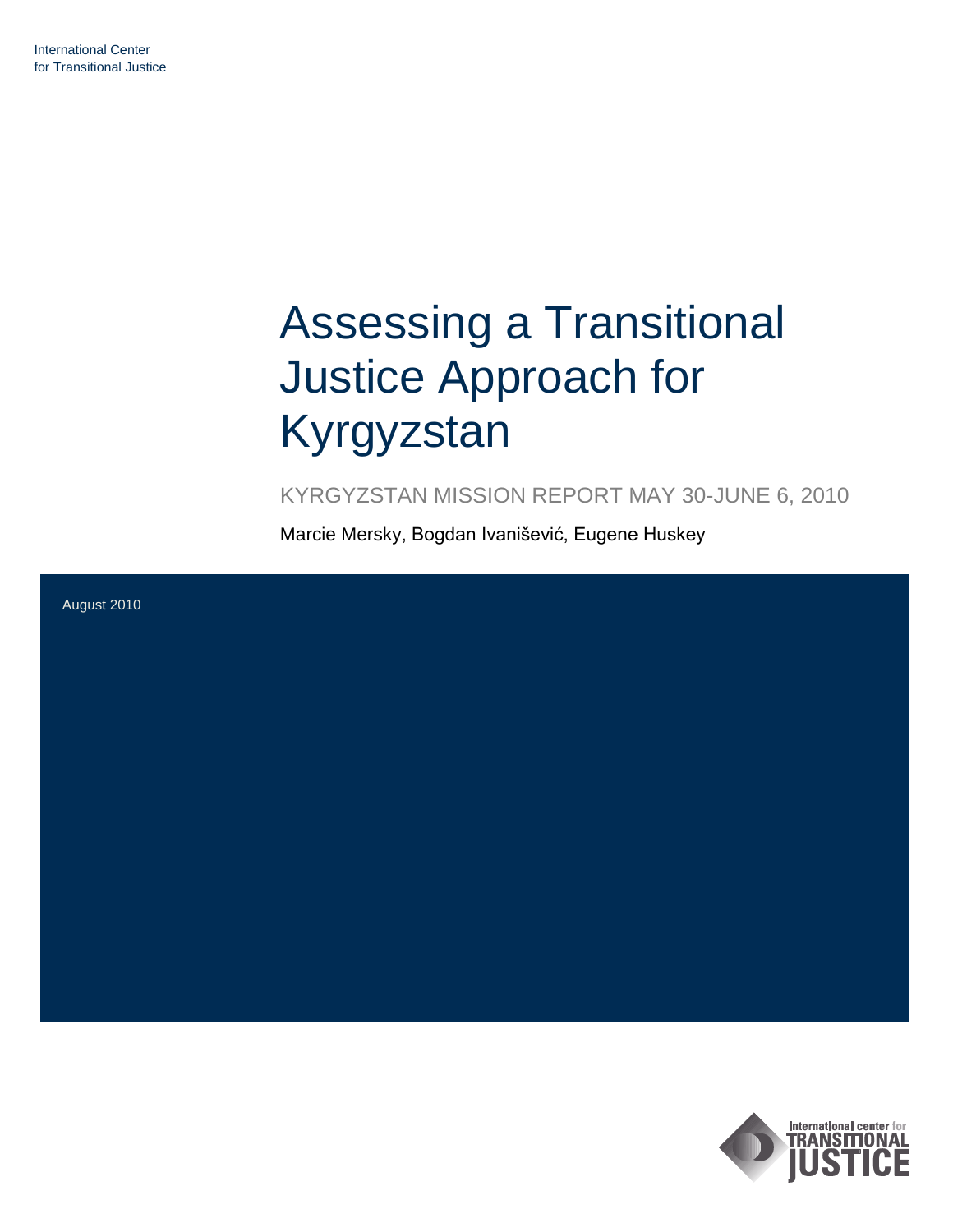# Assessing a Transitional Justice Approach for Kyrgyzstan

August 2010

KYRGYZSTAN MISSION REPORT MAY 30-JUNE 6, 2010

Marcie Mersky, Bogdan Ivanišević, Eugene Huskey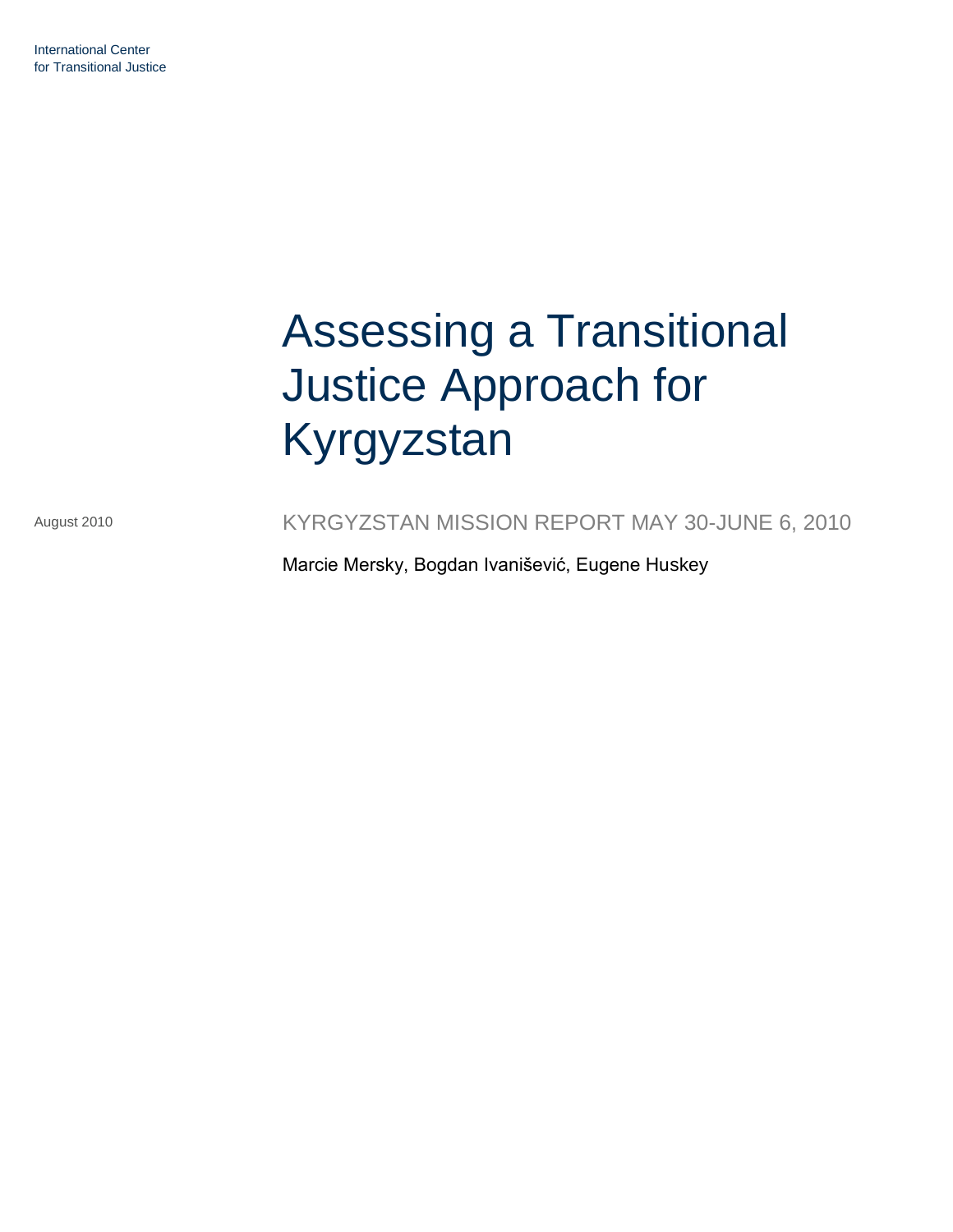# **Acknowledgement**

The International Center for Transitional Justice is grateful to the Foundation to Promote Open Society (FPOS) for the grant that made this report possible.

# **About ICTJ**

The International Center for Transitional Justice works to redress and prevent the most severe violations of human rights by confronting legacies of mass abuse. ICTJ seeks holistic solutions to promote accountability and create just and peaceful societies. For more information, visit www.ictj.org.

The report is available in Russian and English at www.ictj.org. ISBN: 978-1-936064-07-6 English ISBN: 978-1-936064-08-3 Russian

© International Center for Transitional Justice 2010. All rights reserved. No part of this publication may be reproduced, stored in a retrieval system or transmitted in any form or by any means, electronic, mechanical, photocopying, recording or otherwise, without full attribution.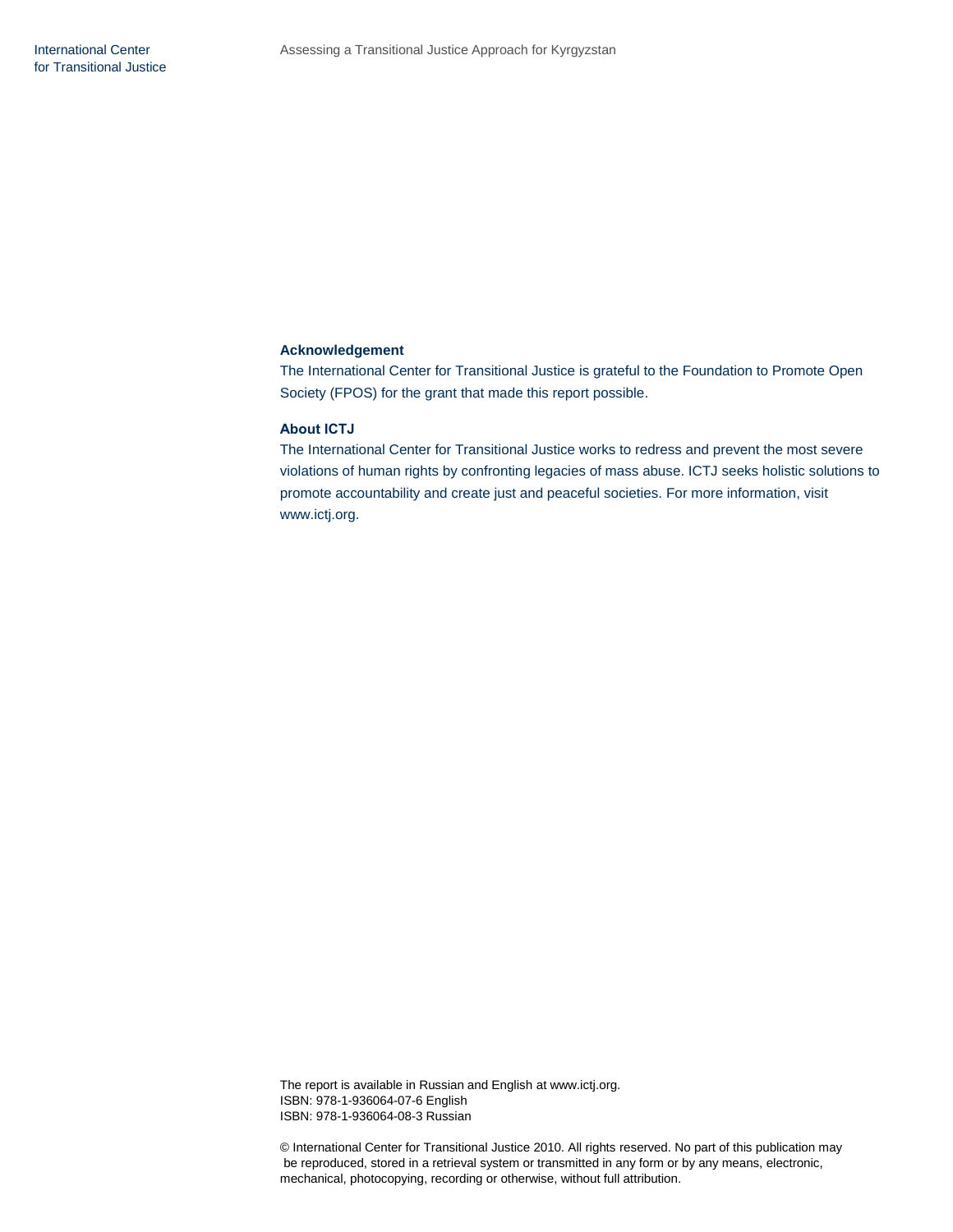# **About the Authors**

**Marcie Mersky** has held leadership positions in several truth-seeking and justice reform efforts, most recently as the senior political officer for the United Nations Commission of Inquiry into the assassination of Benazir Bhutto. Prior to that, she worked with the International Commission against Impunity in Guatemala (CICIG), a UN-sponsored hybrid mechanism aimed at strengthening the rule of law, and served as the director of the Access to Justice Program of the Soros Foundation in Guatemala. In the late 1990s she was the coordinator of the Final Report of the Historical Clarification Commission, Guatemala's truth commission. She has written and spoken about truth commissions and truth-seeking, transitional justice, peace-building, and reconciliation. She was born in the United States and, after earning a masters degree from Harvard University, worked in Latin America for 25 years. She now resides in New York.

**Bogdan Ivanišević** has been a Belgrade-based consultant with ICTJ's program on the former Yugoslavia since November 2006. Before that, he was a researcher on the former Yugoslavia at Human Rights Watch (1999–2006) and program and analysis director at the Humanitarian Law Center, a leading human rights group in Serbia (1997–98). He also conducted research for the Prosecutor's Office of the International Criminal Tribunal for the Former Yugoslavia (ICTY) through the War Crimes Research Center at the Center for Human Rights and Humanitarian Law of the American University–Washington College of Law (1996). Mr. Ivanišević received an LLM from Washington College of Law in 1996.

**Eugene Huskey** is William R. Kenan Jr. Professor of Political Science and Russian Studies at Stetson University in DeLand, Florida. He has training in law and political science and received a PhD from the London School of Economics and Political Science. His articles on Soviet and post-Soviet law have appeared in the American Journal of Comparative Law, Columbia Journal of Transnational Law, Law and Social Inquiry, the Moscow-based journal Zakonodatel'stvo i ekonomika (Legislation and Economics), and he has edited works on Russian studies. With Gulnara Iskakova, he wrote the entry on Kyrgyzstan in Kritzer's Legal Systems of the World. Among his other academic works is a history of the Russian bar, a book on presidential power in Russia and 15 articles on politics in Kyrgyzstan. He is currently engaged in a study of the political opposition in Kyrgyzstan and has conducted more than 50 interviews with opposition leaders during the last two years.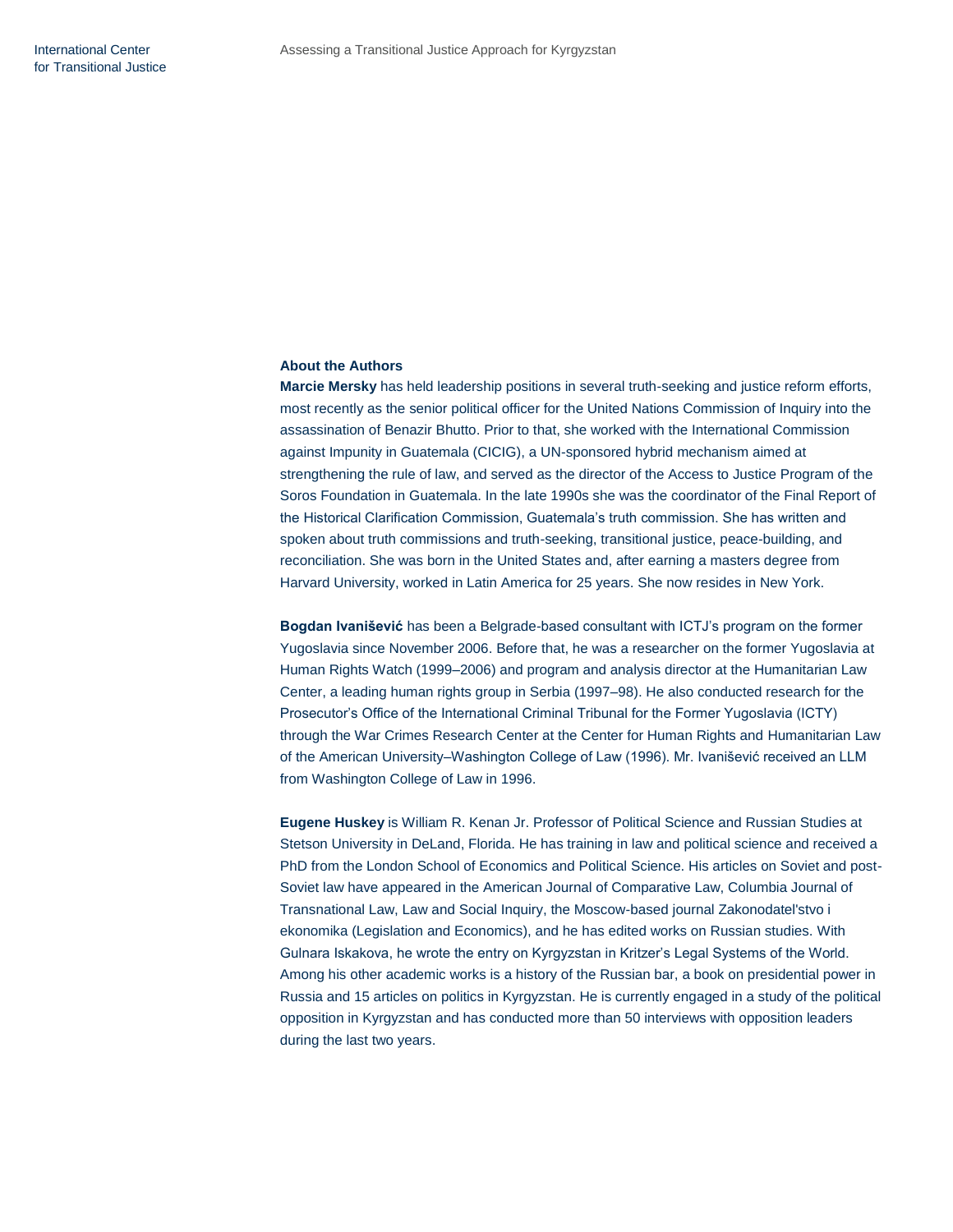# **Contents**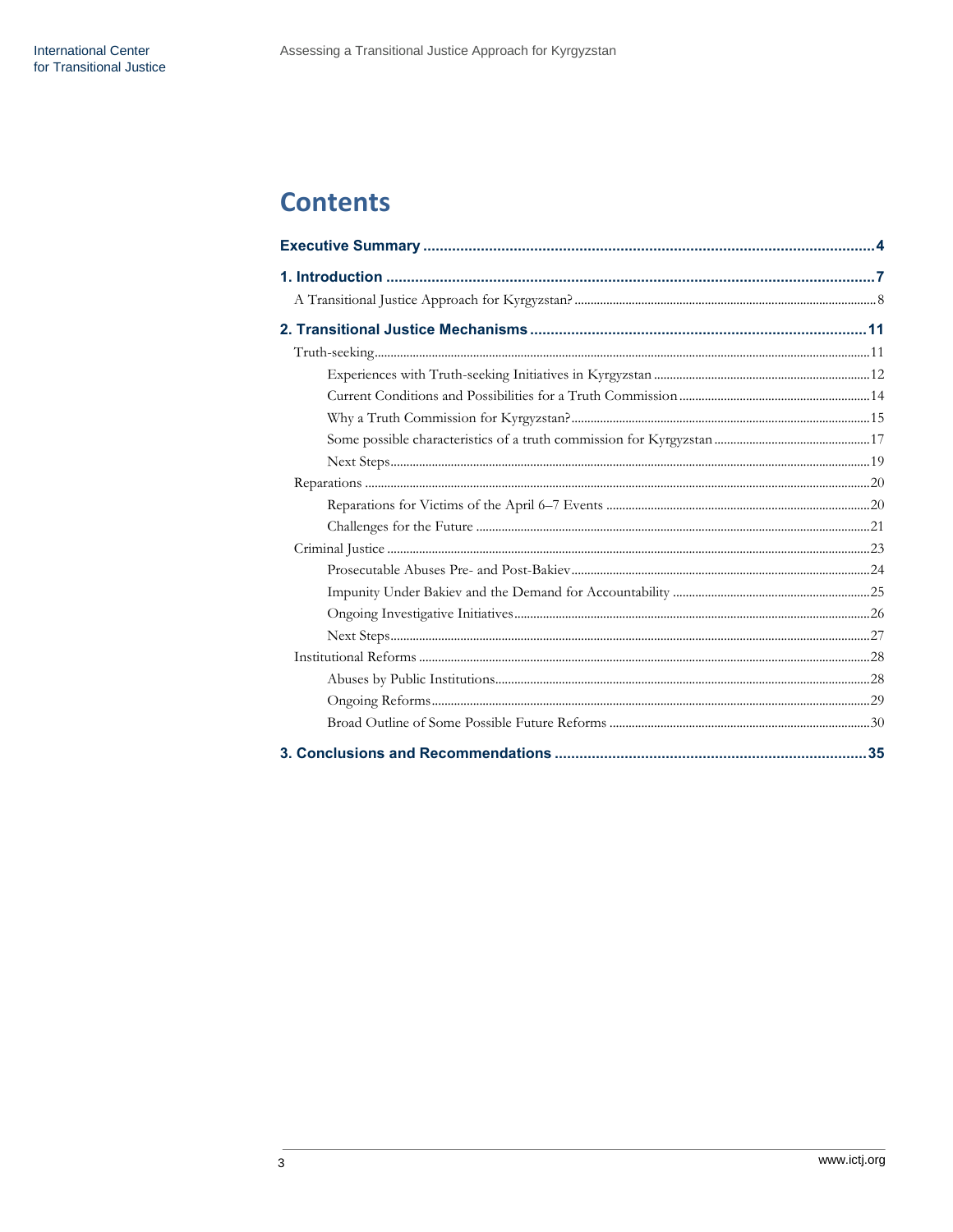# <span id="page-5-0"></span>**Executive Summary**

During the last five years, Kyrgyzstan has experienced two popular uprisings—in March 2005 and April 6–7, 2010—that have led to the overthrow of the government and the deepening of political and social divisions in the country. In both cases, the uprisings came as a reaction to governments that were increasingly corrupt, repressive, and authoritarian. After former president Kurmanbek Bakiev fled on April 7, 2010, an interim government made up of opposition political leaders took power. A nationwide referendum held on June 27 approved a new constitution, with a number of potentially democratizing reforms, and confirmed Roza Otunbaeva as the country's president. Elections for a new parliament are now set for October.

In the wake of the April uprising, the International Center for Transitional Justice (ICTJ) undertook a weeklong mission in Kyrgyzstan to assess whether a transitional justice approach might assist the country in its transition process. In this sense, the mission was not an inquiry into past abuses, but an assessment of how Kyrgyzstan might address them by providing effective mechanisms for acknowledging past human rights violations and other abuses of power, securing accountability for those abuses and reparations for victims, and preventing a repetition of patterns of abuse and impunity. This assessment report draws heavily on the results of some 30 interviews conducted by ICTJ's expert team in Bishkek, with a broad range of Kyrgyzstani civil society leaders and high-level government officials.

Until very recently, Kyrgyzstan's past did not correspond neatly to the circumstances for which transitional justice mechanisms are generally used. While political opponents and journalists were clearly the target of state repression in recent years, there was not a history or systematic pattern of massive violations of the most fundamental human rights, such as the right to life and to physical integrity. The violence in the country's southern region in June 2010, which erupted just days after the ICTJ mission, adds a significant new dimension to the situation. The atrocities and destruction committed there revealed much deeper divisions and a greater degree of deterioration—of respect for human rights, state institutional capacity, and national unity than had been acknowledged before.

The ICTJ team found that in the vibrant Kyrgyzstani civil society community there is a strong demand for accountability and recognition of the importance of exploring other means to that end in addition to criminal prosecutions. In this context, a transitional justice approach designed to engage broad sectors of Kyrgyzstani society, especially those who have suffered abuses or been marginalized from public participation, could potentially help Kyrgyzstan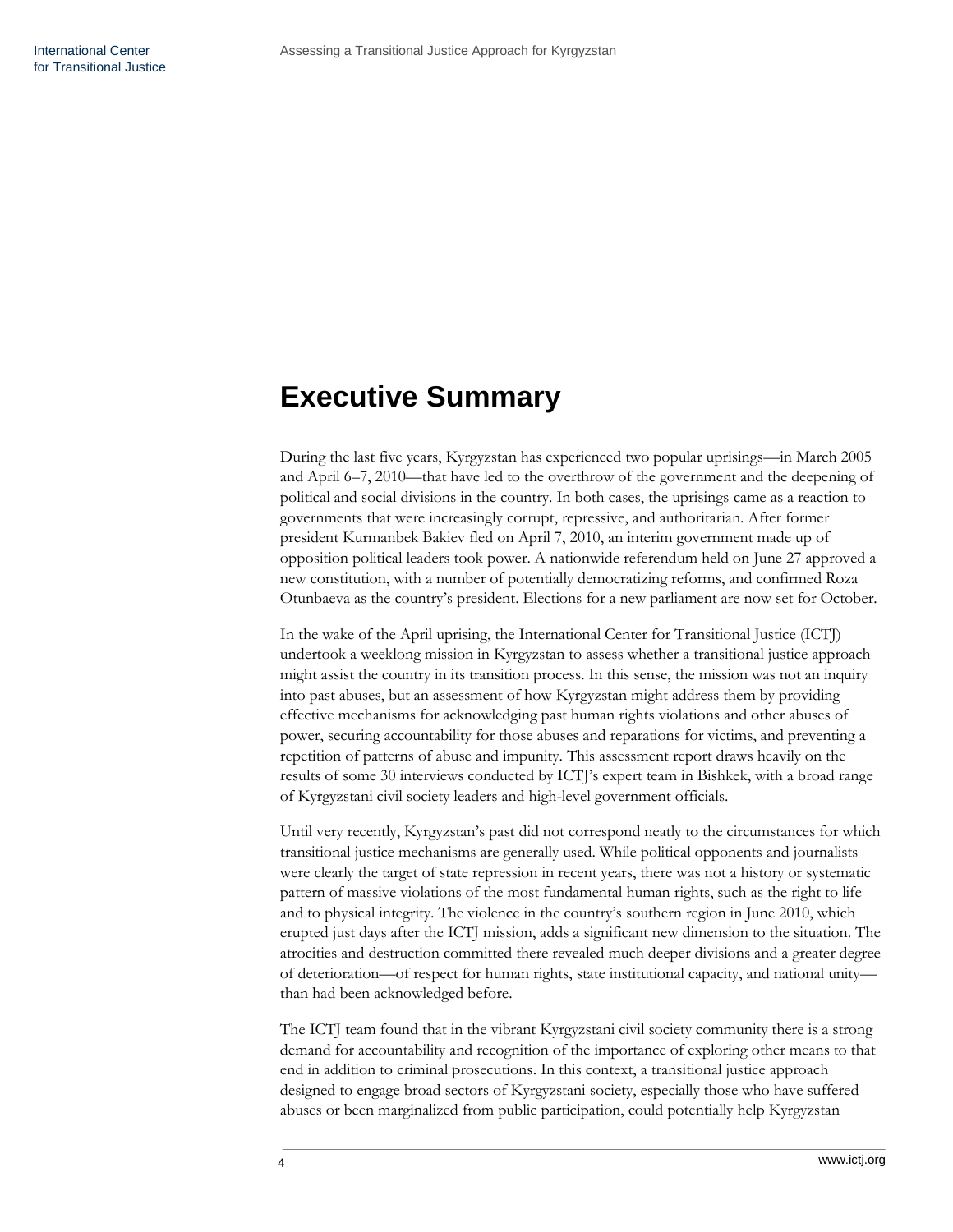achieve accountability for past crimes, move toward national reconciliation, and solidify the commitment to democratic governance.

In general terms, well-designed and implemented transitional justice measures could contribute to these objectives by demonstrating and giving formal recognition to the fact that serious human rights violations and other abuses of power have affected the lives of thousands of Kyrgyzstani citizens of all economic and ethnic groups, and by providing some forms of redress for them. Such measures would also document and help correct the systematic and system-wide abuses in law enforcement agencies and the justice system; open a public discussion and establish a broader social consensus regarding the moral and ethical rules for acceptable political practice; and generate a greater sense of inclusion and greater public trust in state institutions.

In the debate about future transitional justice work—which would need to happen among Kyrgyzstani activists and political leaders—in addition to the necessary focus on grave human rights violations, serious consideration should be given to broadening the efforts to cover other kinds of rights violations and pervasive abuses of state power. The latter could include corruption, electoral fraud, system-wide abuses by law enforcement and justice institutions, and discrimination on religious and ethnic grounds. These are the issues that civil society and political leaders identified as major, long-standing sites of impunity and major impediments to breaking the deepening tendency toward authoritarian rule and conflict.

There is already considerable work under way in Kyrgyzstan that falls broadly into a transitional justice framework. This includes event-focused commissions of inquiry, criminal proceedings on past crimes (although these have focused on corruption cases rather than on human rights violations), an economic compensation program for victims of the April uprising, and broad constitutional reform that provides for some important modifications of justice sector and law enforcement institutions. Nonetheless, the impact of these initial efforts could be hampered by insufficient transparency (in the case of the government commission of inquiry into the April events and the prioritization of cases for prosecution), or the limited scope of the measures (in the case of the compensation program and the reform efforts).

With regards to particular, future, transitional justice measures, the ICTJ assessment suggests that the following could prove beneficial in the Kyrgyzstani context:

- A truth commission: While decisions about how it would function and its scope should be based on public discussion and backed with some form of official recognition, consideration should be given to defining a framework that encompasses all of the periods of repression and forms of abuse in order to help identify systemic problems and patterns of violations (in addition to clarifying specific cases or incidents). Consideration should also be given to incorporating public hearings as a part of the process because they facilitate public involvement and social debate on the issues.
- A comprehensive reparations program: This could extend to all victims of serious past human rights violations, including those of the June events, and provide them not only with material compensation and rehabilitation, but also undertake symbolic measures aimed at affirming to the society as a whole that the victims are full citizens of Kyrgyzstan, whose rights and dignity must be respected, independent of their ethnic origin, religion, or political beliefs.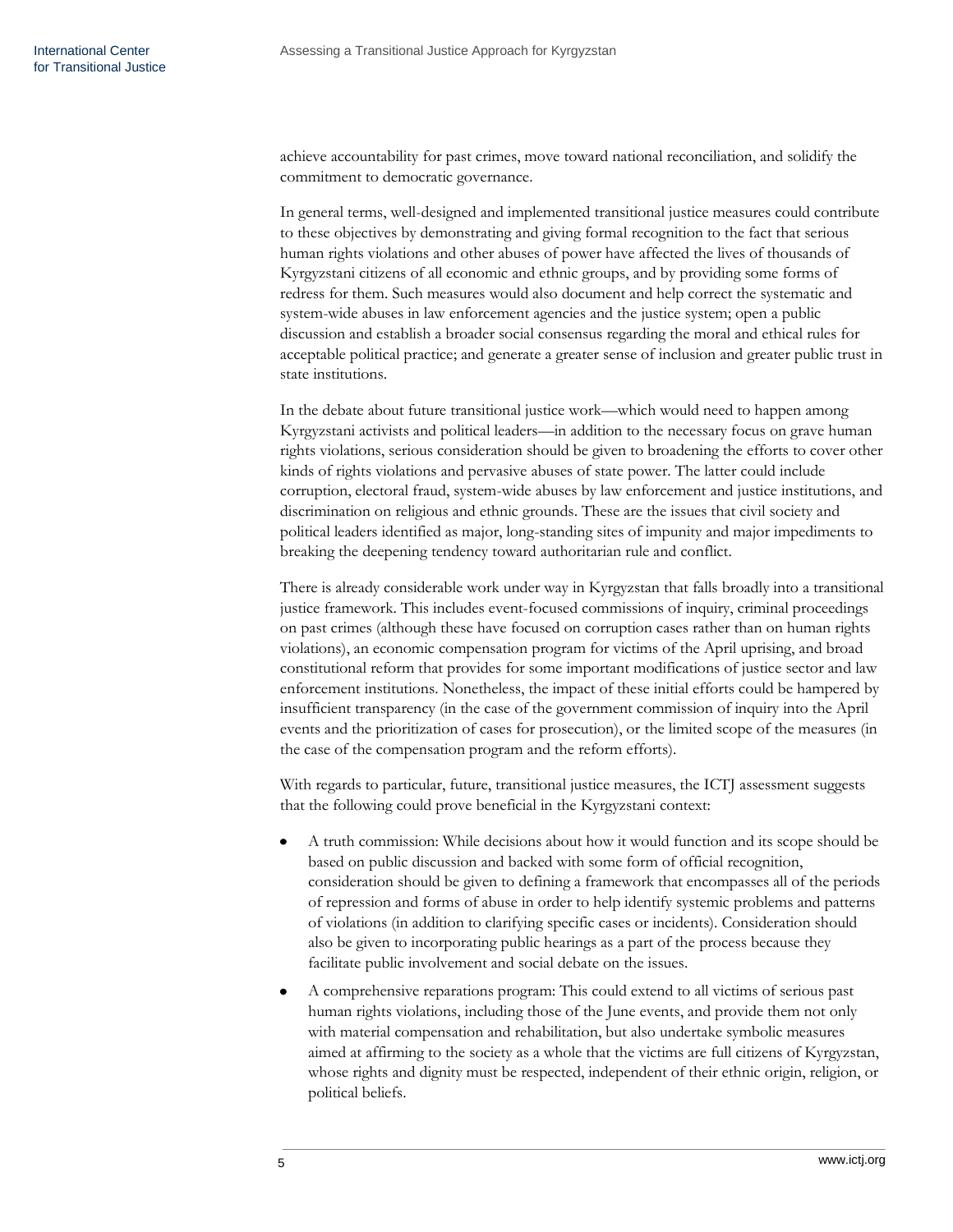- Criminal prosecutions: A key step forward could be the creation of a transparent prosecutorial strategy based on a systematic mapping of abuses committed in the past and during the events of June, with cases that led to death and serious harm to physical integrity given priority in investigation and prosecution. Decisions on prosecution for human rights abuses should not depend on the political affiliation, status, or ethnicity of the suspects and victims.
- A vetting process in law enforcement and justice sector institutions: While the pertinence of implementing a thorough vetting process (through reappointment or review) is for the post-election government to decide, such a process, if carried out with transparency and well-defined professional criteria, could be very helpful for removing the worst offenders and establishing a clear set of standards for professional behavior in the future. Obstacles to vetting, such as resistance within the existing institutions, are easy to envisage, but can be overcome if the political will exists.

In any discussions in Kyrgyzstan about whether to go forward with new transitional justice measures, it would be important to ensure consultation with all of the stakeholders, especially the victims of the violations and abuses, and promote transparency in decision-making and proceedings. Final decisions regarding these measures might best be made once the new parliamentary government is installed, since that would provide the strongest legitimacy and demonstration of political will. In preparation, over the next few months efforts could focus on activities that open a debate on these issues, generate interest and political will, and introduce international experiences with transitional justice measures to Kyrgyzstani civil society and political leaders, as there has been relatively little access to that experience until now.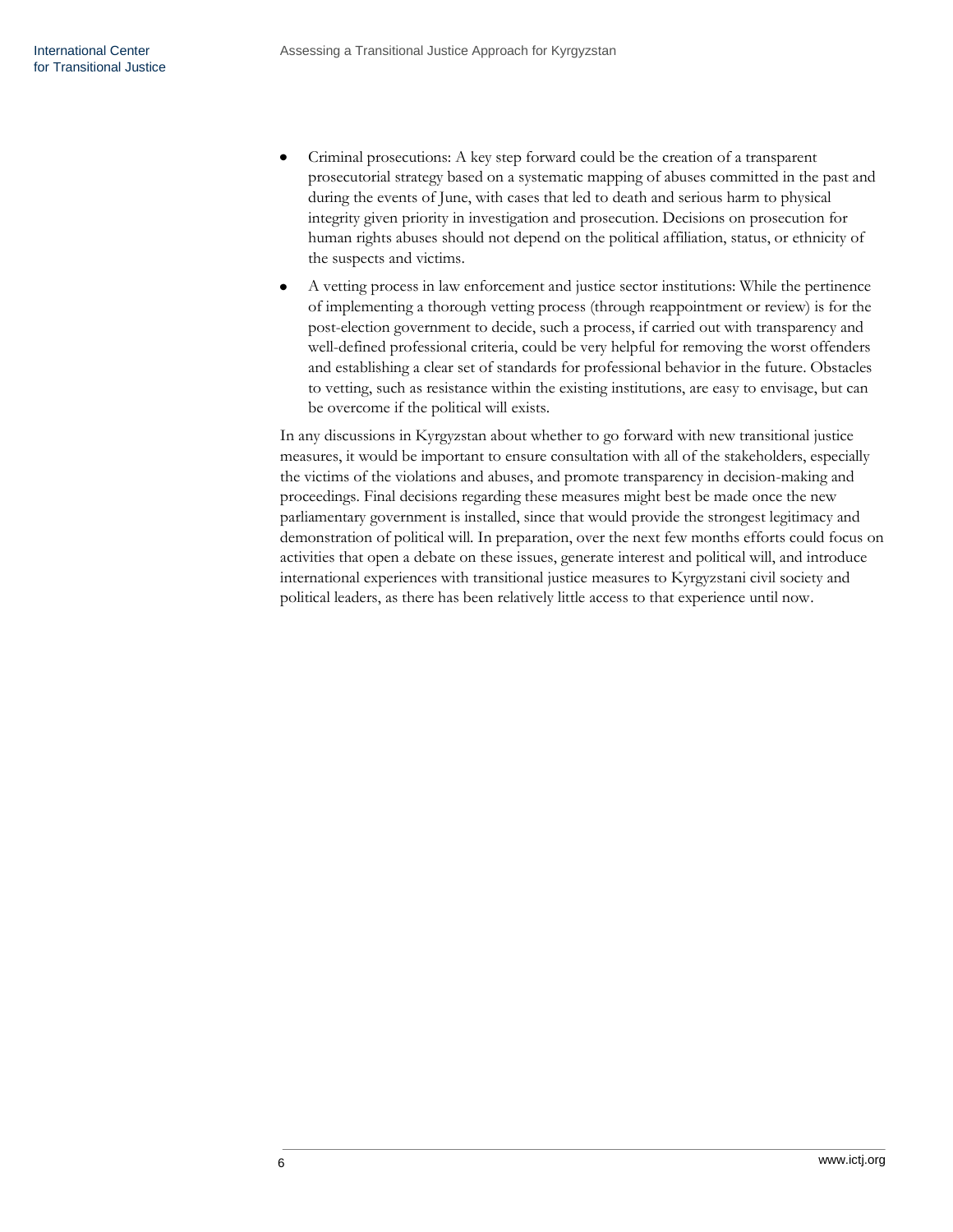# <span id="page-8-0"></span>**1. Introduction**

During the last five years, Kyrgyzstan has experienced two popular uprisings—in March 2005 and April 6-7, 2010— that have led to the overthrow of a government and the deepening of political and social divisions in the country.<sup>1</sup> In both cases, the uprisings came as a reaction to governments that had become increasingly corrupt, repressive, and authoritarian. After former president Kurmanbek Bakiev fled on April 7, 2010, an interim government made up of opposition political leaders took power. A nationwide referendum held on June 27 approved a new constitution, with a number of potentially democratizing reforms, and confirmed Roza Otunbaeva as the country's new president. Elections for a new parliament are now set for October.

In the wake of the April uprising, the International Center for Transitional Justice (ICTJ) undertook a mission in Kyrgyzstan to assess whether a transitional justice approach could assist the country to formally acknowledge past human rights violations and other abuses of power, secure accountability for those abuses, and prevent a repetition of its patterns of abuse and impunity.<sup>2</sup>

The team comprised three consultants. Marcie Mersky and Bogdan Ivanišević both have extensive experience in transitional justice issues in different parts of the world; Eugene Huskey is a political scientist who has studied and written about Kyrgyzstan for a number of years.<sup>3</sup> The ICTJ team traveled to Kyrgyzstan between May 31 and June 5, 2010, conducting more than 30

<sup>1</sup> By the middle of the 1990s, Kyrgyzstan began a slow descent toward corrupt and authoritarian rule under its first president, Askar Akaev. The fraudulent parliamentary elections of February 2005 triggered a popular uprising in March, known as the Tulip Revolution, which led to the exile of President Akaev and the introduction of a new government headed by Kurmanbek Bakiev, who proved to be even more corrupt and repressive. Indeed, the two years before the April Revolution of 2010 are considered by many to be the darkest in the history of post-communist Kyrgyzstan. Criminal forces began to be employed by the state as agents of repression and intimidation. Accompanying the hardening of repressive policy was an ever greater concentration of political and economic power in the hands of President Bakiev and his family. Popular discontent boiled over, especially over the worsening economic conditions, and led to demonstrations on April 6 and 7, 2010, which brought down the Bakiev government. Government forces had open fired on the crowds; some of the demonstrators were armed as well. In all, 86 people were killed in the demonstrations in Talas and Bishkek; more than 1,500 were injured, including the minister of Internal Affairs and 70 policemen. 2 Transitional justice mechanisms are understood to include the following: truth-seeking and other forms of inquiries; criminal justice; reparations, including memorials; and institutional reform, including vetting. 3 See biographical information on team members in the front pages of this report.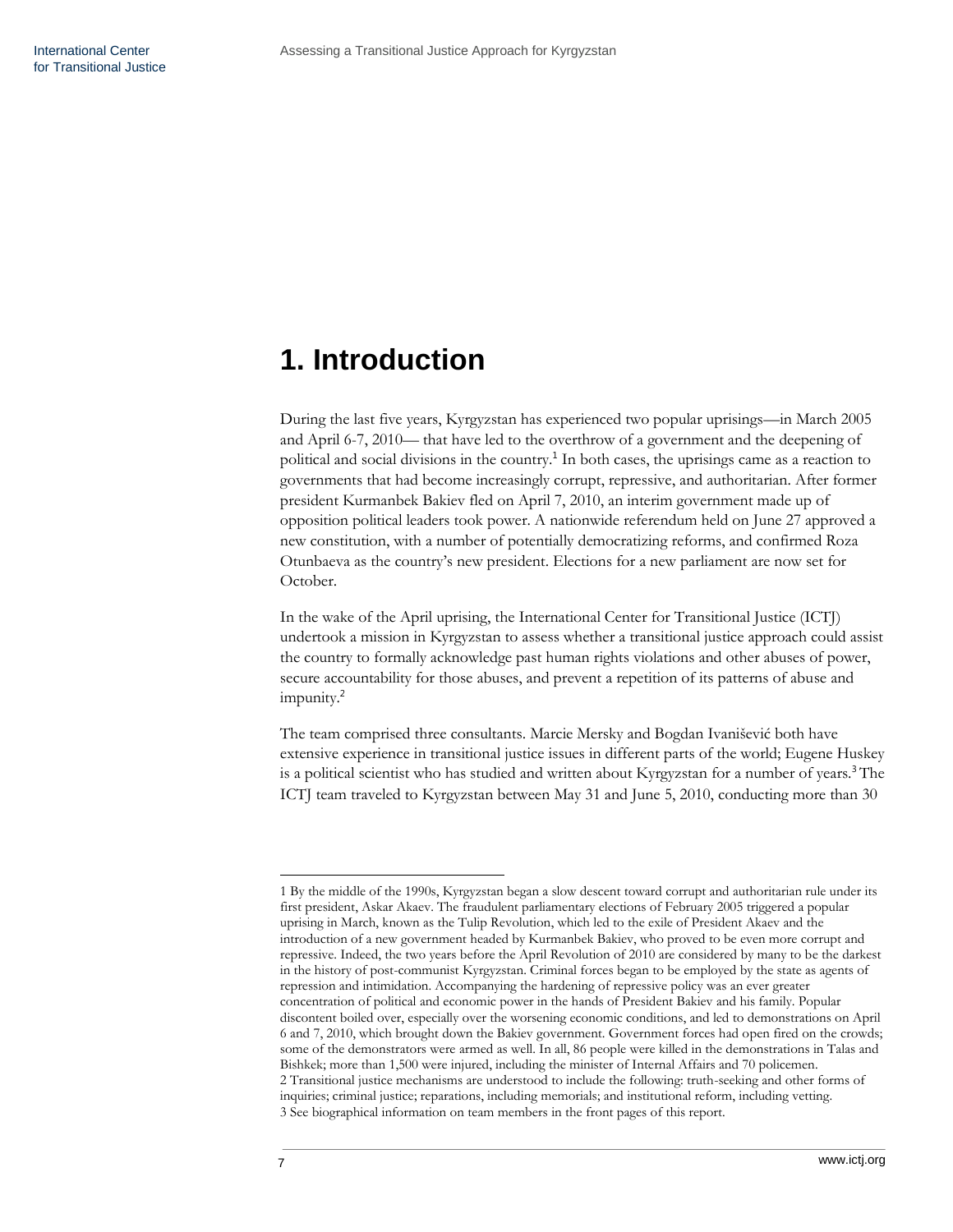extended interviews with leading representatives of government and civil society in Bishkek.<sup>4</sup> This report is the result of that mission.

During the mission, the ICTJ team sought to understand how activists, political leaders, analysts, and government officials analyze the characteristics of past human rights violations and other major abuses of power, the sources of impunity for politically motivated crimes, and the challenges to achieving accountability. The team also sought to identify the actions already being implemented to address these challenges and to explore views on the potential utility of a truth commission and other transitional justice measures for Kyrgyzstan. While the team gathered information about the situation in the country, this was not a fact-finding mission about events in Kyrgyzstan. This information served as essential background for the assessment regarding transitional justice measures, which is presented in this report.

The report does not aim to be exhaustive in its approach, nor could it be. The team was limited by the short time in the country to conduct its work—one week—and by the fact that, given the time constraints, it was not able to travel to other parts of the country. In addition, the mission was conducted before the terrible wave of violence and destruction in the south of Kyrgyzstan, which began on June 10. Clashes between ethnic Kyrgyz and Uzbeks spiraled out of control in Osh and spread to the neighboring region of Jalal-Abad. The latest official death toll stands at more than 300, with thousands of people injured and 375,000 reportedly initially displaced from their homes.<sup>5</sup> Based on a preliminary UN assessment on June 18, some 1,749 homes were completely destroyed in the city center of Osh alone.<sup>6</sup> None of the people interviewed during the ICTJ mission—not even activists in Osh and Jalal-Abad who participated in a video conference with the ICTJ team in early June—mentioned any fears that interethnic violence on this scale was conceivable in Kyrgyzstan.

The events in June introduced dramatic new dimensions to the challenges of achieving accountability for human rights violations in Kyrgyzstan. This report attempts to integrate aspects of this new situation into its assessment and recommendations, although it does not focus exclusively on them. Rather, the assessment that follows takes a longer view and considers how Kyrgyzstan might use transitional justice measures to address some of the more structural problems that have beset the country in recent years.

# <span id="page-9-0"></span>**A Transitional Justice Approach for Kyrgyzstan?**

Until the recent widespread violence in Osh and Jalal-Abad, Kyrgyzstan's past did not correspond neatly to the set of circumstances for which transitional justice mechanisms are generally used. Most significantly, as our interviews in early June illustrated, there was not a history or pattern of massive violations of human rights often found at the center of justice efforts in many transitional contexts, such as the right to life and to physical integrity. While

<http://ochaonline.un.org/HUMANITARIANAPPEAL/webpage.asp?Page=1890>; see also "Timeline: Unrest in Kyrgyzstan's South," Reuters, June 27, 2010, http://www.reuters.com/article/idUSTRE65O0XO20100627.

<sup>4</sup> An interview list is included at the end of this report.

<sup>5</sup> Kutueva, Aizada, "Death toll from the clashes in S Kyrgyzstan rises to 356," July 29, 2010, News Agency 24.kg

<http://eng.24.kg/community/2010/07/29/12827.html>; "Kyrgyzstan Flash Appeal June 2010," United Nations Office for the Coordination of Humanitarian Affairs (OCHA), revised July 23, 2010,

<sup>6</sup> The assessment was completed by the UN Institute for Training and Research (UNITAR) Operational Satellite Operations Program (UNOSAT) and was cited in "Razrusheniia v Oshe i Bazar-Korgone rassmotreli so sputnika OON," Ferghana.ru, June 24, 2010, http://lenta.ru/news/2010/06/24/osh/.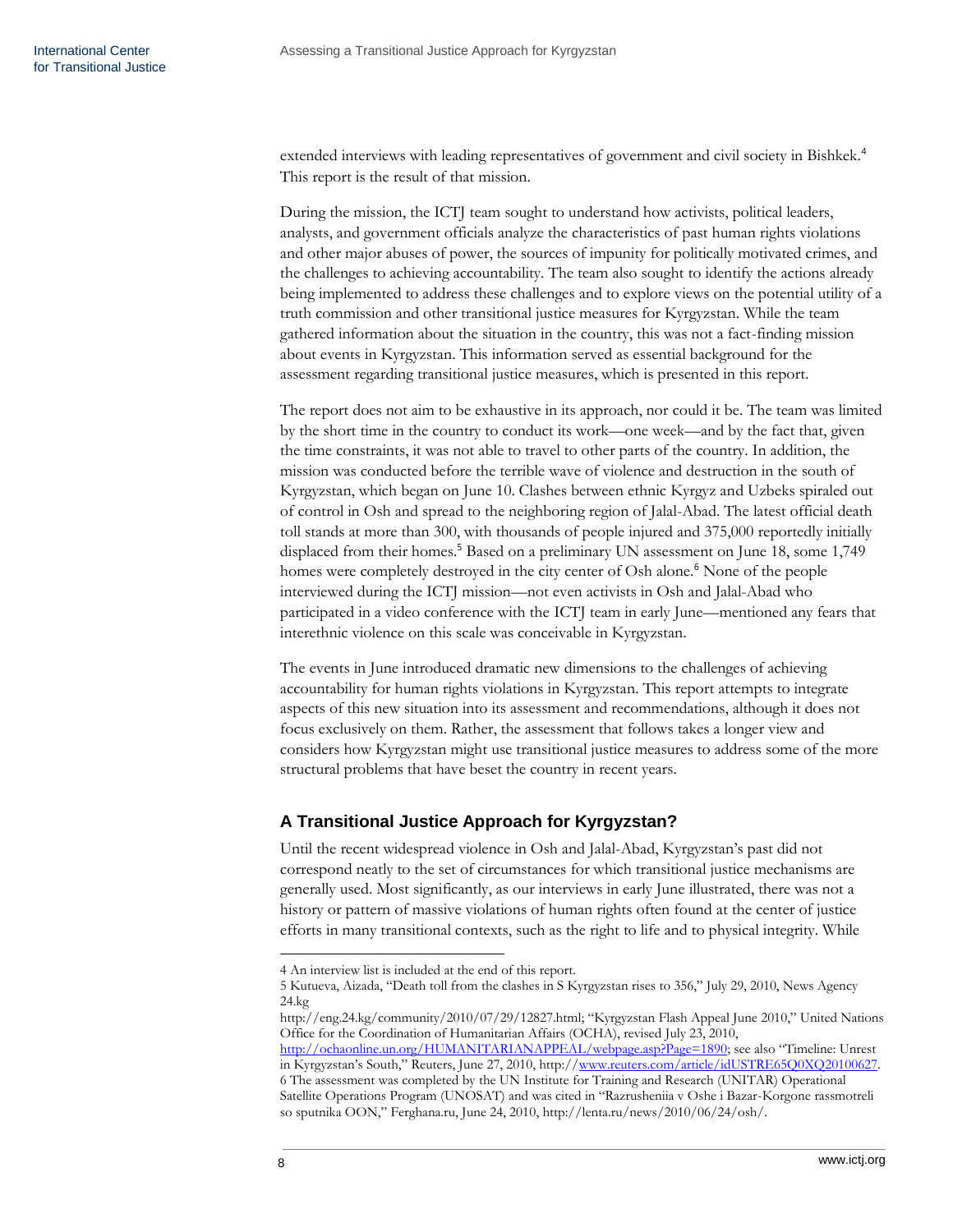journalists and opposition politicians had clearly been the target of state repression in recent years, the number of cases and the dimension of the problems were relatively limited compared with other contexts where transitional justice mechanisms have been implemented. Nor was there a major fault line dividing the society's understanding about the nature of the abuses under the governments of presidents Akaev and Bakiev, who committed them, and whether they were "justified" or not, as is often the case in war-torn or other transitional contexts.

Nonetheless, even before the crisis in the south, there were a number of other compelling factors that led the ICTJ team to conclude that transitional justice mechanisms, if properly designed and implemented, could be very helpful in achieving accountability and preventing the repetition of abuses. This would require that the scope of the work in at least three areas (truthseeking, institutional reform, and criminal prosecution) be expanded beyond the usual violations of physical integrity and liberty rights that tend to be the primary focus of a transitional justice approach to address other kinds of pervasive abuses of state power. Based on our conversations in Kyrgyzstan, corruption, electoral fraud, system-wide abuses by law enforcement and justice institutions, and discrimination on religious and ethnic grounds should be addressed. These are the issues that civil society and political leaders identified as the major sites of impunity and major impediments to breaking the deepening tendency toward authoritarian rule and conflict.

Transitional justice measures designed to address a wide range of issues and engage broad sectors of Kyrgyzstani society could be both appropriate and helpful in the following ways:

- 1. to demonstrate and recognize formally that serious human rights violations and other abuses of power have affected the lives of thousands of Kyrgyzstani citizens of all economic and ethnic groups, while perhaps weighing more heavily on some than others, depending on the issue;
- 2. to document and help correct the systematic and system-wide abuses in law enforcement agencies and the justice system, and their lack of independence from the executive;
- 3. to open a discussion about and establish a broader social consensus regarding the moral and ethical rules for acceptable political practice; and
- 4. to generate a greater sense of inclusion and greater public trust in state institutions.

The violence in Osh and Jalal-Abad in June (which occurred shortly after ICTJ's mission to Kyrgyzstan) adds a significant new dimension to the situation. Witness accounts of involvement by military and police in some of the atrocities, the strong possibility of a planned component to the conflict, as well as the scale of the interethnic violence that unfolded, have, by all reports, generated deep distrust and animosity toward government authorities and among former neighbors. One Kyrgyzstani nongovernmental organization (NGO) has already characterized the events as having included crimes against humanity. Whether this is the case or not is a matter for further investigation. In addition to eventual criminal investigations, wellconceived and executed truth-seeking and reparation efforts could, in this context, be very helpful in achieving accountability and reconciliation.

While this most recent violence draws Kyrgyzstan into the territory of massive abuses of physical integrity and displacement often covered by transitional justice measures, it does not change our assessment that such measures should encompass not only the usual serious human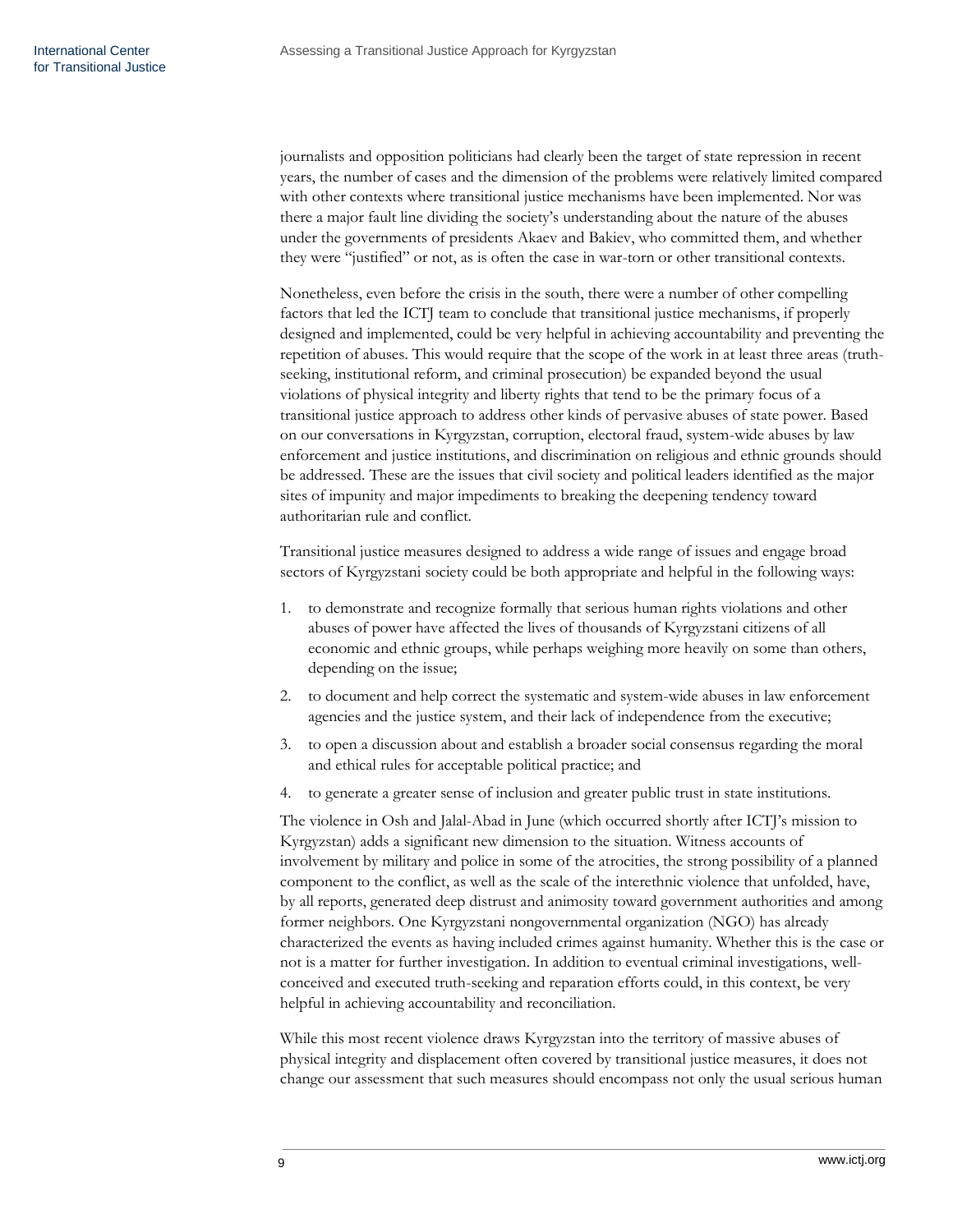rights violations, but should also examine and offer responses to other patterns of abuse and impunity mentioned above.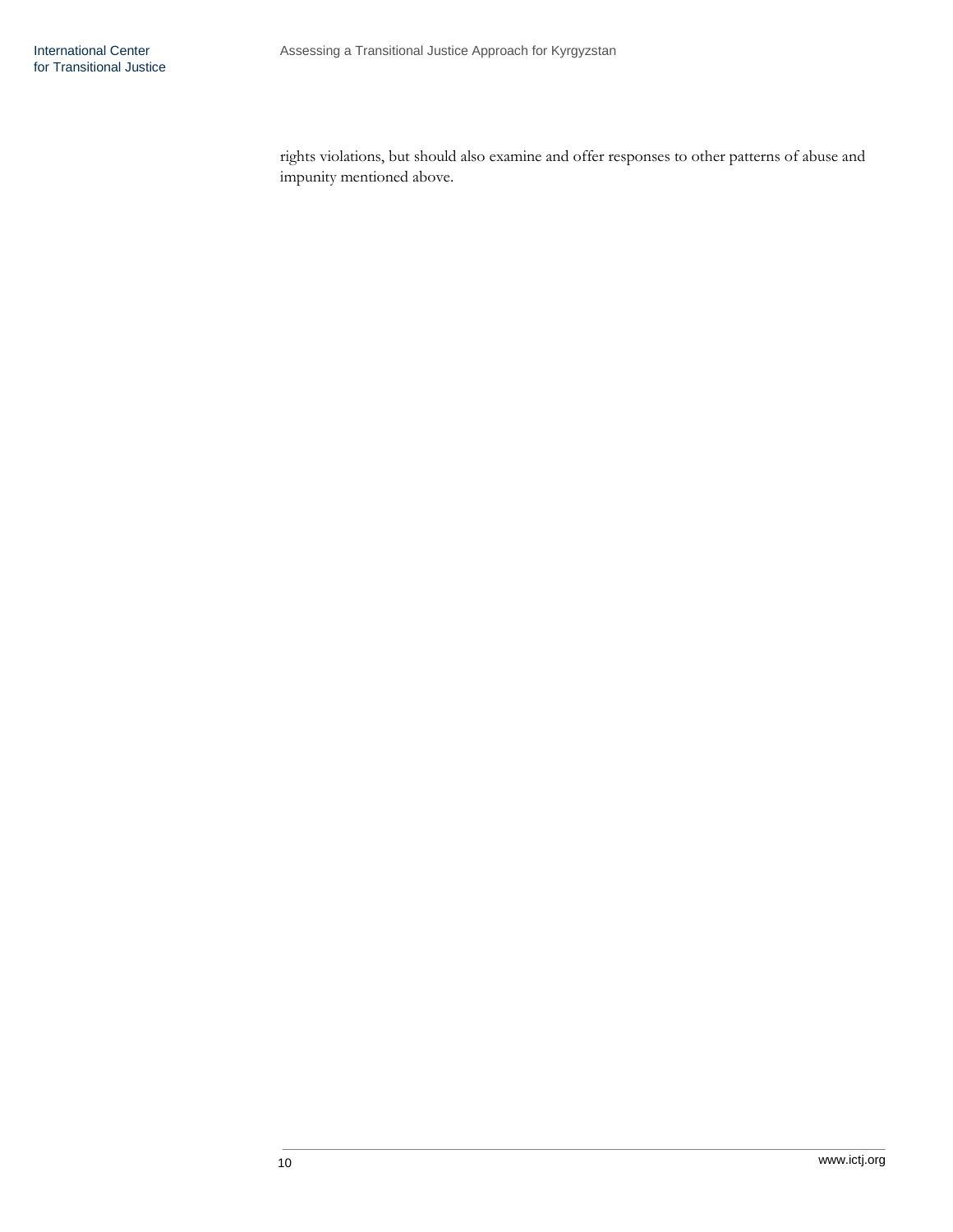# <span id="page-12-0"></span>**2. Transitional Justice Mechanisms**

# <span id="page-12-1"></span>**Truth-seeking**

Truth-seeking mechanisms are generally central pieces of a transitional justice approach to seeking accountability for serious abuses committed in the recent past under authoritarian governments or during an armed conflict. Truth-seeking mechanisms can be helpful in establishing an authoritative account of abuses, especially when what happened is in dispute; identifying who was harmed and who, individually or institutionally, was responsible; and establishing the underlying causes and contexts. The term refers broadly to nonjudicial inquiries and covers a wide range of forms and mandates. These can be established by governmental or parliamentary action and can thus be considered "official;" in some places where there was no state support for such endeavors, civil society organizations have conducted their own unofficial truth-seeking initiatives, often on a local level. Truth-seeking mechanisms can take a variety of forms, from a narrowly focused, fact-finding inquiry into a specific event to a much broader form, which has come to be known as a truth commission.

Truth commissions can be simply defined as "non-judicial, independent panels of inquiry typically set up to establish the facts and context of serious violations of human rights or of international humanitarian law in a country's past."<sup>7</sup> Like other truth-seeking mechanisms, they are temporary, ad hoc bodies that generally produce a public report on their findings. There have been close to 40 truth commissions around the world, although none in a former Soviet republic or in a country within the former Soviet sphere of influence.<sup>8</sup> What distinguishes most truth commissions in practice from other kinds of truth-seeking mechanisms is:

1. their effort to engage a significant part of society in the truth-seeking process by creating ways to facilitate the participation of victims and even perpetrators, whose testimonies are used as a major resource for the findings of the commission; public hearings based on some of those testimonies allow for broad public recognition and debate on the abuses under investigation;

<sup>7 &</sup>quot;Truth-seeking: What is Truth-seeking," ICTJ, http://www.ictj.org/en/tj/138.html.

<sup>8</sup> There was, however, a parliamentary commission in Germany denominated the Study Commission for the Overcoming of the Consequences of the SED Dictatorship in the Process of German Unity. See U.S. Institute for Peace (USIP) Truth Commissions Digital Collection, available at[: http://www.usip.org/resources/truth](http://www.usip.org/resources/truth-commission-germany-95)[commission-germany-95.](http://www.usip.org/resources/truth-commission-germany-95)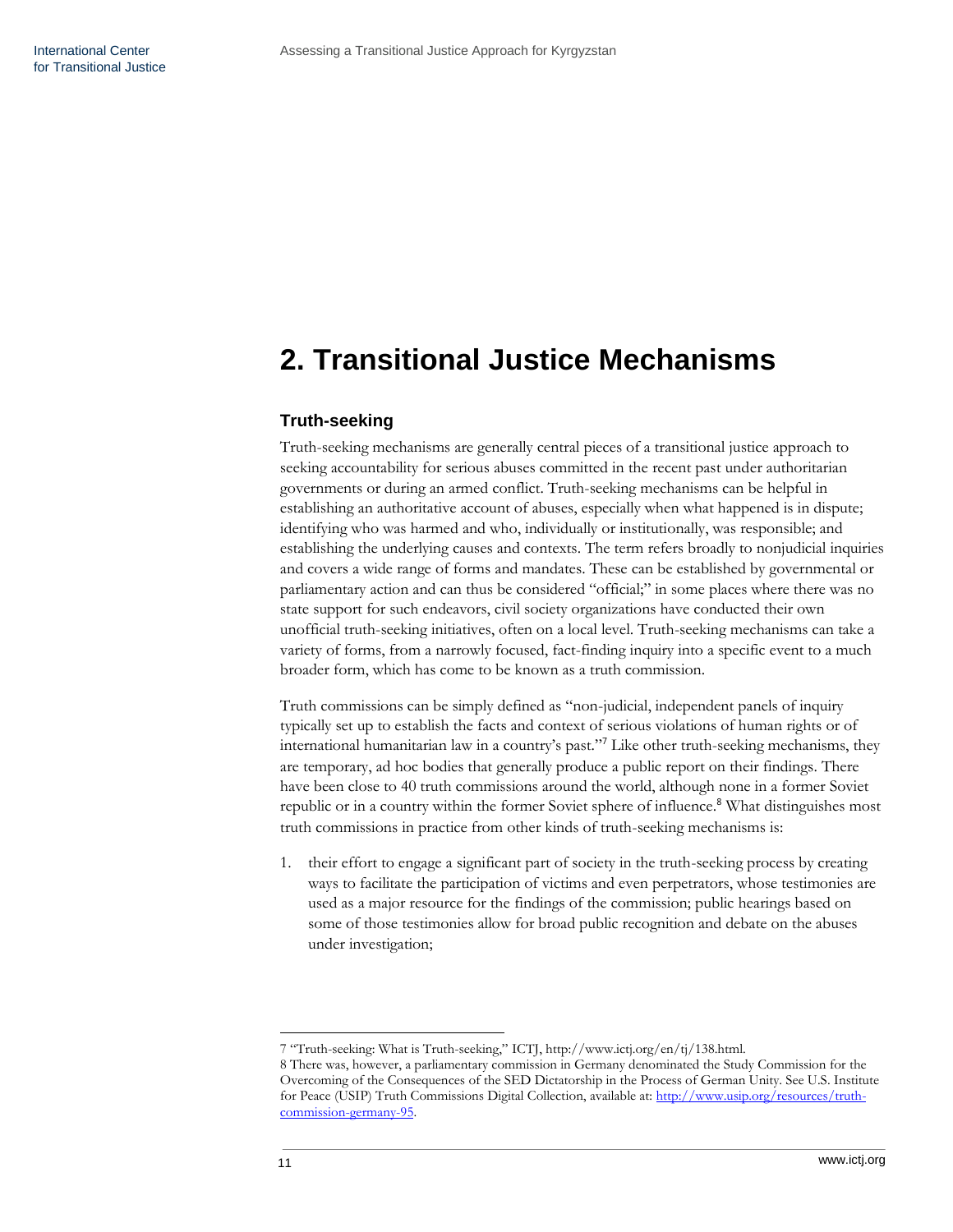- 2. their focus on putting victims' voices into the public sphere, because victims have generally been marginalized, and their versions of events have often been ignored or denied by those in power;
- 3. their focus on identifying and analyzing broad patterns of abuse, in addition to clarifying the facts of specific incidents or cases;
- 4. their greater attention to historical factors and external forces that have contributed to patterns of abuses; and
- 5. the formulation of broad recommendations for institutional reform, and/or for the creation of reparations programs or other mechanisms to follow up on the findings they have produced.

# <span id="page-13-0"></span>**Experiences with Truth-seeking Initiatives in Kyrgyzstan**

Commissions of inquiry and other truth-seeking efforts have been used as a tool in past years in Kyrgyzstan to examine cases of human rights violations and other politically motivated cases. Some of these have been traditional parliamentary commissions, such as the panel that investigated the March 2002 events in the village of Aksy (Jalal-Abad region), where security forces killed six people and wounded and tortured others demonstrating against the trial of then-parliamentarian Azimbek Beknazarov. The 2003 commission that looked into police abuses is another example; that commission was headed by Bolot Sherniyazov, who was the interim government's first minister of Internal Affairs (MVD).

Civil society organizations have also established their own commissions of inquiry or carried out investigations under the auspices of the country's ombudsman. The most significant example of the latter arrangement was the work done to determine the facts regarding the October 2008 events in Nookat, examine multiple allegations of false charges, torture, and serious violations of due process rights of those arrested there, and identify responsibilities for abuses in that incident.<sup>9</sup> After the Bakiev government was deposed in April, several Kyrgyzstani NGOs created a fact-finding commission focused on some of the most controversial aspects of the April 6–7 events in Talas and Bishkek, such as the timeline of events, the source of the arms used by some of the demonstrators, the use of force by the police, and possible collusion between opposition leaders and state security forces. They interviewed many participants and eyewitnesses and produced a preliminary report of their findings.<sup>10</sup>

In some instances, according to our interviews, these commissions have produced solid reports, which provided a strong basis for potential corrective actions and other measures of redress. Nonetheless, the experiences have also generated considerable frustration because there is rarely follow-up on the findings or meaningful implementation of any of the recommendations made. In the Nookat case, for example, after the ombudsman's report was released in January 2009, the Supreme Court conducted a judicial review, but upheld the lower court verdicts and did not open investigations into the well-documented allegations of

<sup>9</sup> In October 2008, observant Muslims in the southern town of Nookat were arrested, and 32 of them were sentenced to lengthy prison terms after unrest was triggered by the local authorities' decision to ban the celebration of the Muslim holiday Eid al-Fitr. Some were wrongly accused of being members of an Islamist militant organization, and a number of them were tortured.

<sup>10</sup> Zakliuchenie nezavisimoi obshchestvennoi komissii po rassledovaniiu tragicheskikh sobytii 6-8 aprelia 2010 v Kyrgyzstane (April 20, 2010).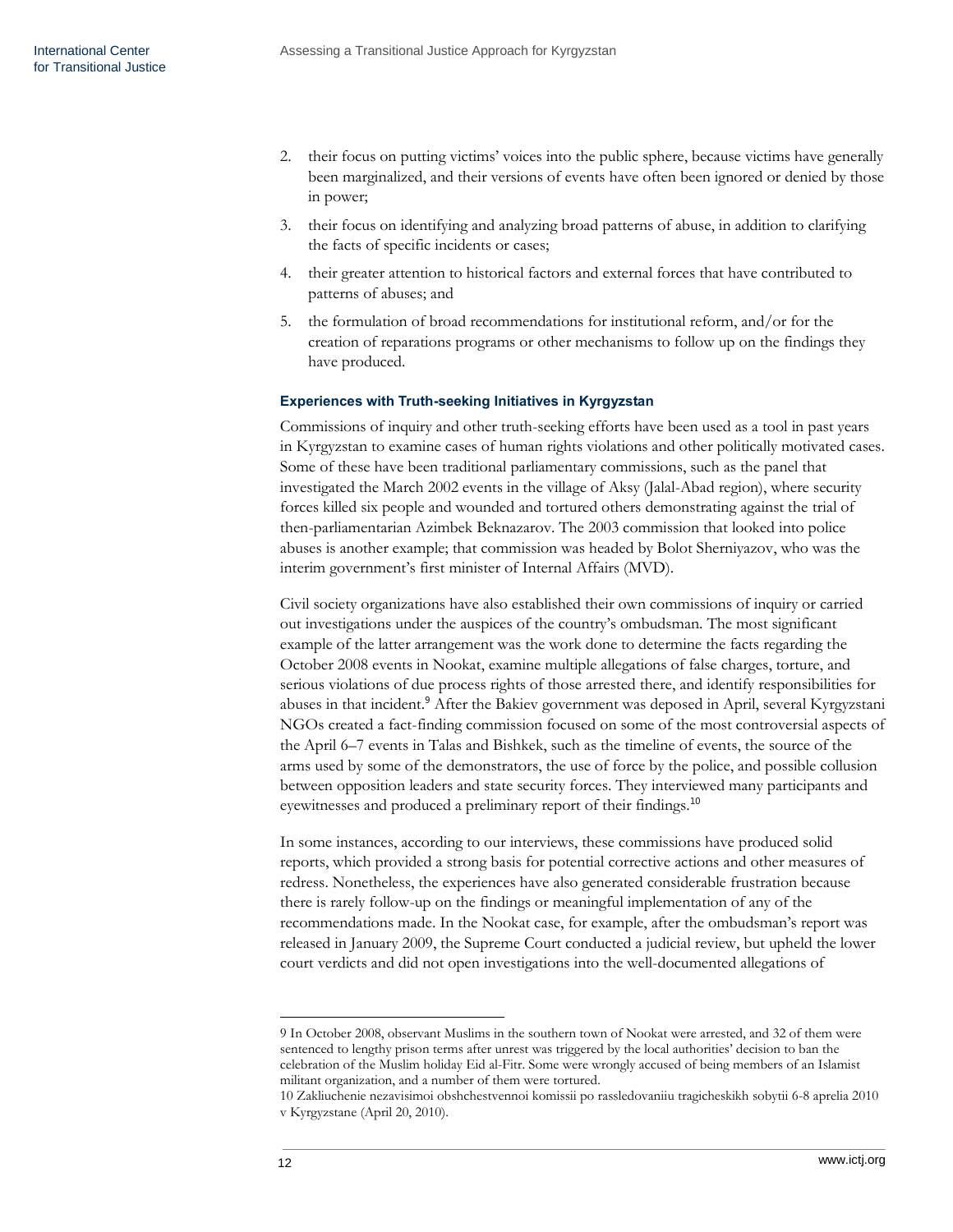torture.<sup>11</sup> Some of those interviewed also cited the lack of progress on any of the recommendations from the much earlier Aksy commission of inquiry.

After the interim government decided not to seek international support for a national commission of inquiry, on May 20, 2010, President Roza Otunbaeva issued a decree that established a commission to undertake a "comprehensive [all-sided] study of the reasons for and circumstances relating to the tragic events of April and May 2010 in the cities of Talas, Bishkek and Jalal-Abad and in the village of Maevka. The commission should also offer a political assessment of these events." The very brief decree appointed the 25 commission members, who were to volunteer their time. It also indicated that the commission could draw on experts from government ministries and that heads of state organizations would be expected to support its work, and allowed one month for the commission to carry out its work and issue a report, with travel costs to be covered by the organizations or institutions of the participating members. Former Member of Parliament and opposition leader Abdygany Erkebaev was named to chair the commission, which was expected to have a staff of three or four people to be provided by the interim government.

The commission was to begin its work immediately, and although our mission occurred during the second week of the commission's mandate, few of our interlocutors, including leading members of human rights organizations and some government officials, knew anything concrete about the plans, substance of the work, or how commission members were chosen. Several expressed concerns that the commission would be biased because many of its members hold political or administrative posts in the interim government or are otherwise affiliated with the former opposition political parties whose leaders are now in power. They were generally of the opinion that the decision to create the commission was politically motivated, designed to serve as a vehicle to further condemn the Bakiev government, and to strengthen public support for approval of the new constitution and the interim government. The fact that the report was to be produced in one month and made public before the constitutional referendum lends credence to this analysis. The inclusion of four academics and five civil society activists as commissioners did not seem to allay any of these concerns.<sup>12</sup>

During June, there were occasional articles in the Kyrgyzstani media about the work of the commission, but there has been no mention that the work has been completed or a report provided by June 20, as defined in the decree. It could well be that the current political and humanitarian crises resulting from the interethnic violence in the south have overshadowed the work of the commission, with the unanswered questions and the dimensions of the losses from the April–May events paling in comparison to what transpired in June in Osh and Jalal-Abad.

While the interim government is to be applauded for its recognition that truth-seeking regarding past human rights violations and other acts of political violence can provide important lessons for a society struggling to construct democratic governance, unfortunately the way in which the commission was created—with little or no public discussion about a potential mandate or composition—may have fatally limited its credibility from the start. This weakness is particularly significant in the current Kyrgyzstani political context, in which civil

<sup>11 &</sup>quot;Kyrgyzstan," *World Report 2010*, Human Rights Watch.

<sup>12</sup> One of the commissioners from civil society with whom we spoke claimed not to have been officially informed that he had been named a member of the commission, nor did he know that the commission had already met twice at the time of our meeting with him.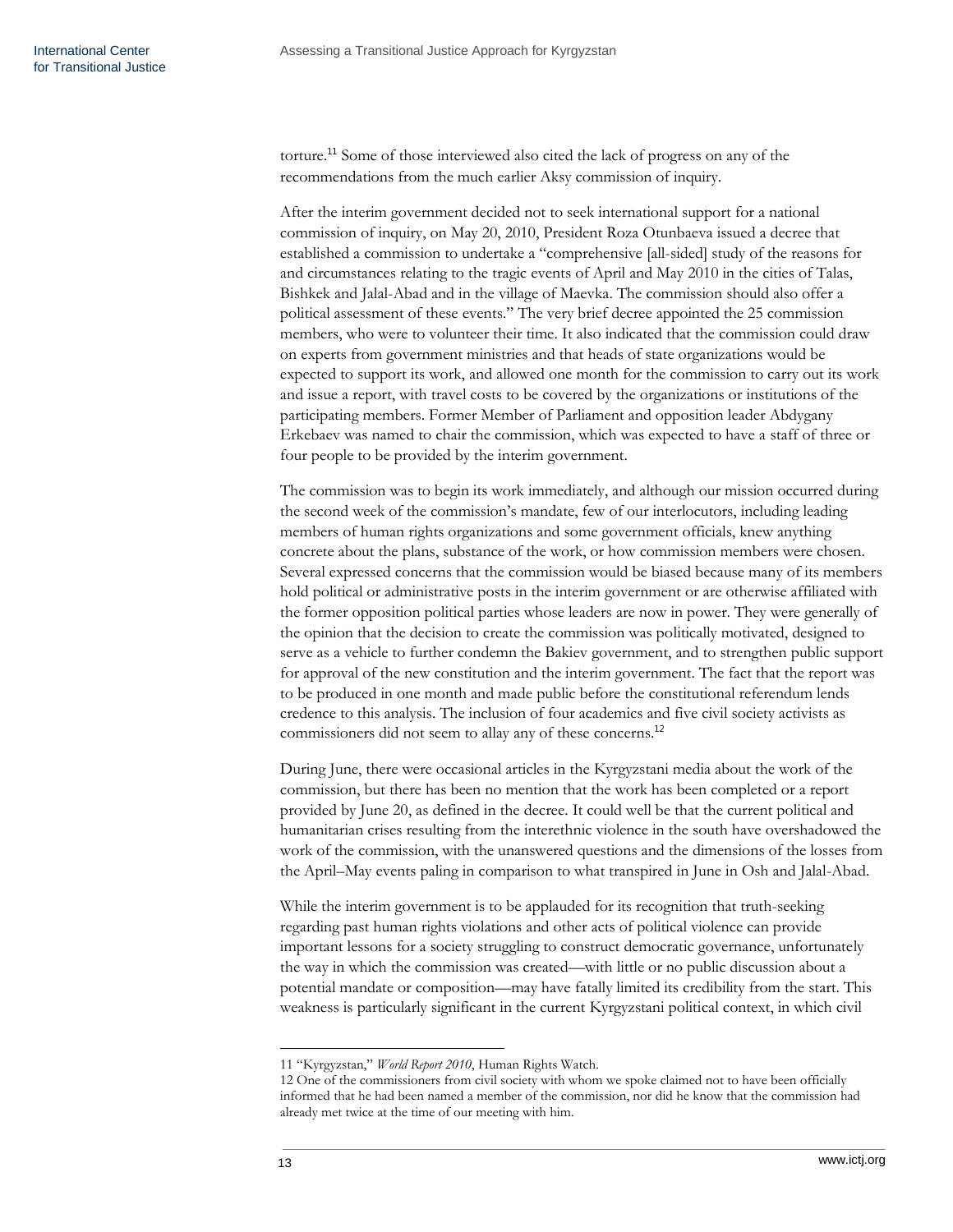society leaders are demanding active participation and transparency in government decisionmaking and are highly critical when these are lacking. Resource limitations—of staff, funds, and time—are another factor that may also have a negative impact on the final results—not only on the quality of the report, but also on its acceptance by Kyrgyzstani society.

At this point it appears unlikely that the interim government's commission of inquiry will be able to overcome these shortcomings in the public eye. Even if it produces an exceedingly fair and well-documented account, defects in the process of forming the commission will probably weigh heavily in people's assessment of its work.

#### <span id="page-15-0"></span>**Current Conditions and Possibilities for a Truth Commission**

One of the main objectives of this mission was to assess the potential feasibility and utility of creating a truth commission in Kyrgyzstan, how it might fit in with other transitional justice measures, and how it could build on other efforts already under way. The ICTJ team explored these issues with virtually all of those interviewed. What follows is a discussion, based on those meetings and our team members' experiences in other countries, of both the potential advantages and some of the challenges to be addressed if there were to be a truth commission. We also make some recommendations for further action.

In general, one key factor for the success of any truth commission is the engagement and concerted support of civil society organizations. This stems from their capacity to mobilize participation, their contacts with victims, and their accumulated knowledge and skills regarding the issues; without these, even the most correctly drawn mandate will not produce a strong outcome. Civil society organizations in Kyrgyzstan have been working for years, with considerable professional skill, to document abuses, make use of international human rights instruments, provide assistance to victims and/or develop policy proposals for the reform of judicial and security sector institutions. A number of such organizations have organized or participated in specific commissions of inquiry and recognize the potential power of the facts. These qualities would provide an enormous boon to any effort to have a truth commission.

Nonetheless, none of the NGO leaders we met had detailed knowledge of the particular characteristics of truth commissions (compared with other types of commissions of inquiry) or what a truth commission entails. This is probably due to at least three factors: the dearth of information available in Russian on truth commissions (or transitional justice); the fact that there has not been a truth commission in any nearby country or any that shares the experience of having been in the former Soviet sphere of influence; and the general impression that truth commissions are only for countries, such as those in Africa or Latin America, that have a history of internal warfare, crimes against humanity, and/or extremely repressive regimes. No one considered Kyrgyzstan to be in that category, although the recent carnage in Osh and Jalal-Abad may have changed some opinions in this regard.

When asked, most expressed strong interest in the idea of a truth commission, although a few were skeptical, given the poor results with Kyrgyzstan's commissions of inquiry in the past, or believed that their own efforts at investigating or documenting violations could be sufficient. Virtually everyone, however, spoke to the central importance of accountability for past abuses as a key element in breaking the patterns of authoritarianism, increased repression, and continued violations by law enforcement and justice institutions. As mentioned below in the section on prosecutions, there was a shared sense that criminal prosecution was not necessarily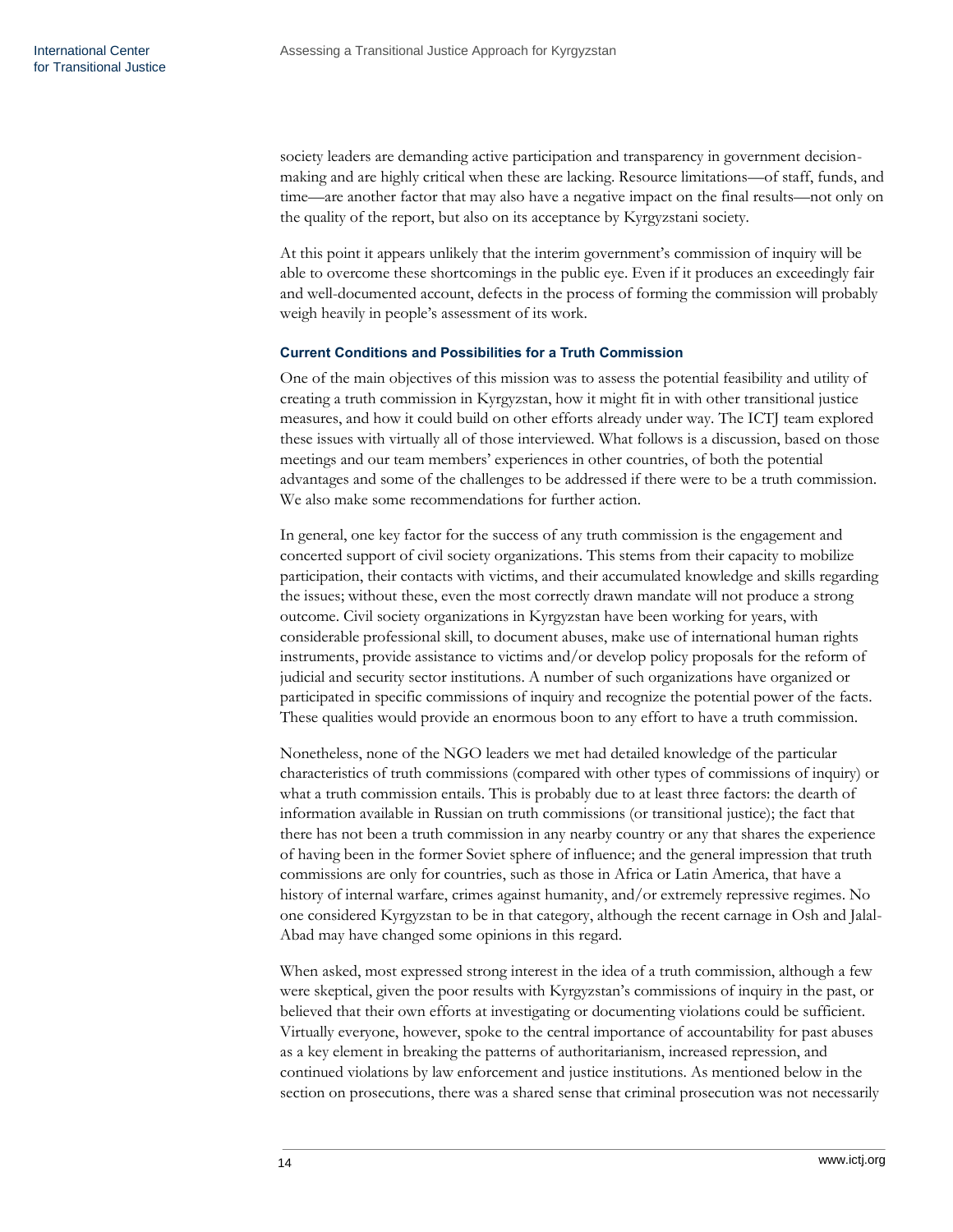the only option, except in the most glaring cases, and that many of the abuses were the result of systems and institutions that leave everyone in them with some degree of guilt and responsibility. Some posited that the kind of moral condemnation that could come from a truth commission process, including a public process that would allow mid- and low-level officials to recognize their wrongdoing, could be very powerful. This nuanced understanding of accountability is an excellent starting point for a truth commission and a transitional justice approach in general.

The creation of an official truth commission would also require a formal agreement by the government. For now, it seems that the interim Government has chosen the path of a limited commission of inquiry. After the parliamentary elections, the panorama should be explored more fully, as interest and opportunities may emerge with new members.

In very general terms then, among major Kyrgyzstani NGOs there is considerable demand for accountability and recognition of the importance of exploring other mechanisms to that end, beyond criminal prosecutions. Most believe that truth-seeking mechanisms could be vital in the process, but no one was yet calling for a truth commission as such. Finally, cleavages within the government and the broader society pose additional challenges for a truth commission, which requires the selection of members whose reputations rise above these narrow divisions. The current operation of a state committee of inquiry with a relatively broad mandate could also complicate the formation of a more carefully conceived truth commission operating on a longer time -frame and following international best practices.

## <span id="page-16-0"></span>**Why a Truth Commission for Kyrgyzstan?**

Given this complex array of factors and perspectives, it is clear that some key conditions would still have to be generated to make it feasible to establish a truth commission with any possibility of success. Despite this challenging complexity, there are compelling arguments for taking additional steps toward creating those conditions, given the potential advantages for the society.

Grave human rights violations in Kyrgyzstan have not been committed on the same scale or over as extended a time period as has been the case in most other places where national-level truth commissions have been held. Fortunately large-scale incidents, such as the events in Osh and Jalal-Abad in June, have been few in number (although this in no way diminishes the gravity of the recent violence). Nonetheless, when asked to compare the problems of the Akaev and Bakiev governments and the issues that brought them down, most of our interlocutors explained that there were many similarities in terms of heightened authoritarianism, repression, nepotism, and corruption, but that the last two years were worse than any others in the country's recent history. Thus, a major issue for the country's future is the tendency over the past several years toward a political regime that is increasingly restrictive of human rights and increasingly willing to use violence against its opponents. A truth commission, held in the context of the current broad constitutional reform, could be helpful in staunching this tendency and could represent a unique opportunity to establish a clear "before" and "after" in the country's political life.

At the same time, the realization of any of the potential advantages discussed below would, of course, depend on a variety of factors. Key among these would be the development of a process around a truth commission, which demonstrates a practical commitment to broad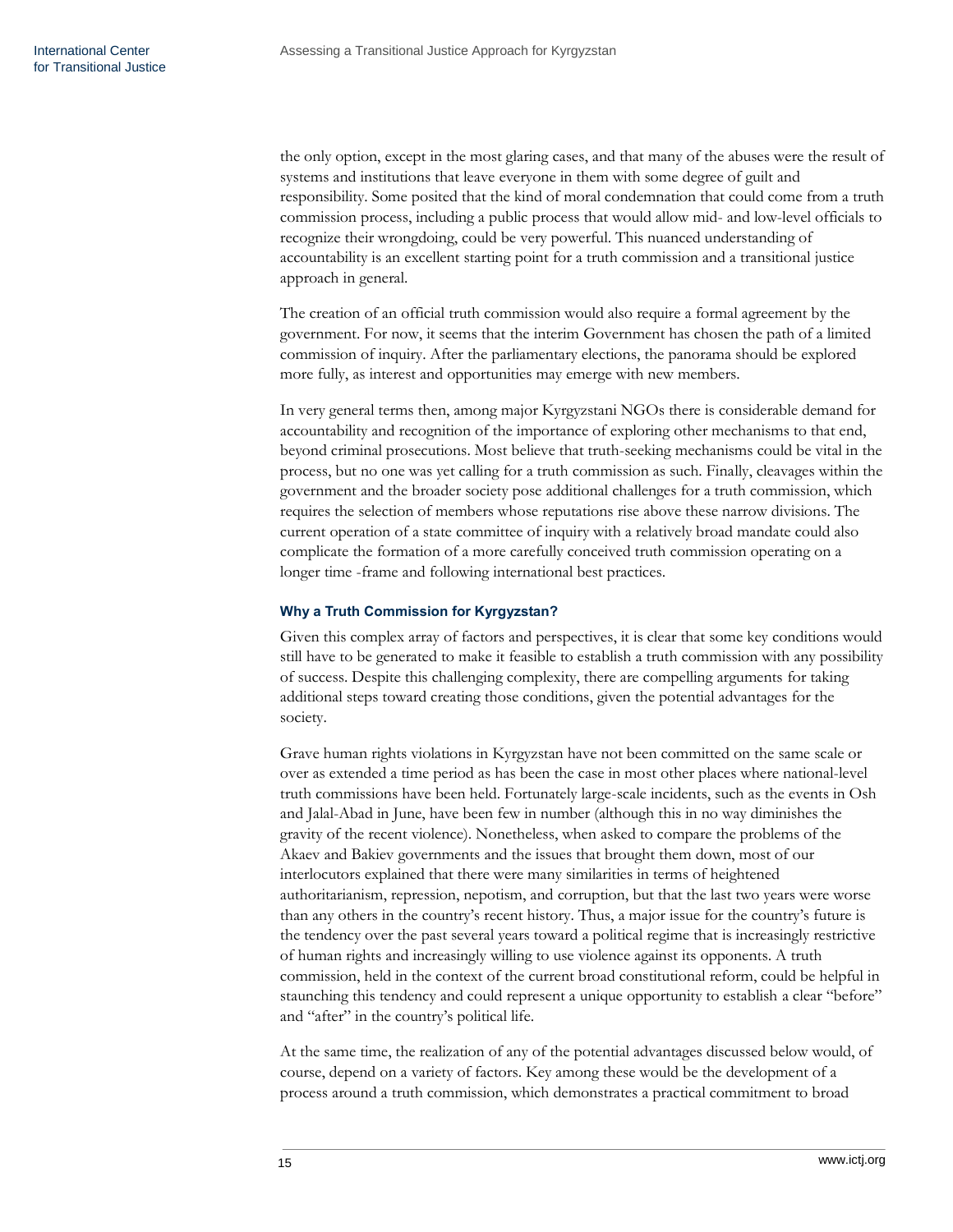consultation, transparency, and independence in the ways the mandate is defined, how commissioners are selected, and how their work is conducted. These elements provide the foundation and framework for the credibility and legitimacy of any commission of inquiry. International best practices in all of these areas have been developed and would provide an excellent starting point for Kyrgyzstan, if the decision were taken to establish a truth commission.<sup>13</sup>

While the potential advantages for Kyrgyzstan are similar to those that have been identified in other places, it is relevant to highlight a few of these, given the country's particular political and historical context.

Kyrgyzstani human rights organizations and journalists have reported on violations and abuses and placed these problems in the public domain, yet human rights defenders everywhere know that their work often faces serious limitations—of resources, access, and projection to a broad public. A truth commission would create an officially sanctioned opportunity, with a broader public space, to establish the full extent of the violations and authoritative accounts of incidents, which have remained cloaked in impunity. It would also provide a mechanism to examine why events have occurred and to search for answers to questions such as: are the violations and abuses mostly concentrated in a set of isolated events, or are there patterns that point to structural or systemic problems? Are they mostly the result of the actions of bad leaders, or are there deeper issues about the way power is exercised and institutions work in the country that must also be addressed and changed? Thus, a truth commission could contribute to a more structured framework for a reform agenda, while at the same time providing a common language and shared set of criteria for analyzing the country's recent history and making it more understandable to the society as a whole. In the aftermath of the June events, this may be especially important in order to elevate debate about the violence to an informed, national discussion.

A truth commission would create an opportunity to shine a light squarely on those human rights violations and serious abuses of power that often are only spoken about in whispers and then are tolerated in silence. It would allow ordinary people of all ethnic groups, religions, and gender who have suffered serious abuses to be heard by the larger society and claim a greater stake in limiting future abuses. Through public hearings, and with the support of the media, a truth commission would project those voices—the voices of those who have suffered the abuses (and maybe some of those who have committed them)—beyond the confines of the locality or region where they occurred and allow them to become a matter of national concern.

In places like Kyrgyzstan, where the judicial system has often been unable or unwilling to establish accountability and provide redress for human rights violations, serious abuse of power, and other politically motivated crimes, citizens come to expect impunity as the norm. In this context, the work of a truth commission can reflect a first, official recognition that this is not the norm, but rather that something has gone very wrong in the way state power has been used. In this sense, it would provide a chance to open a public discussion on the need for new

<sup>13</sup> The UN "Updated Set of principles for the protection and promotion of human rights through the action to combat impunity"  $(E/CN.4/2005/102/Add.1)$ , the Office of the High Commissioner for Human Rights (OHCHR) "tool kit" for truth commissions, and several publications of ICTJ provide guidance on international best practices.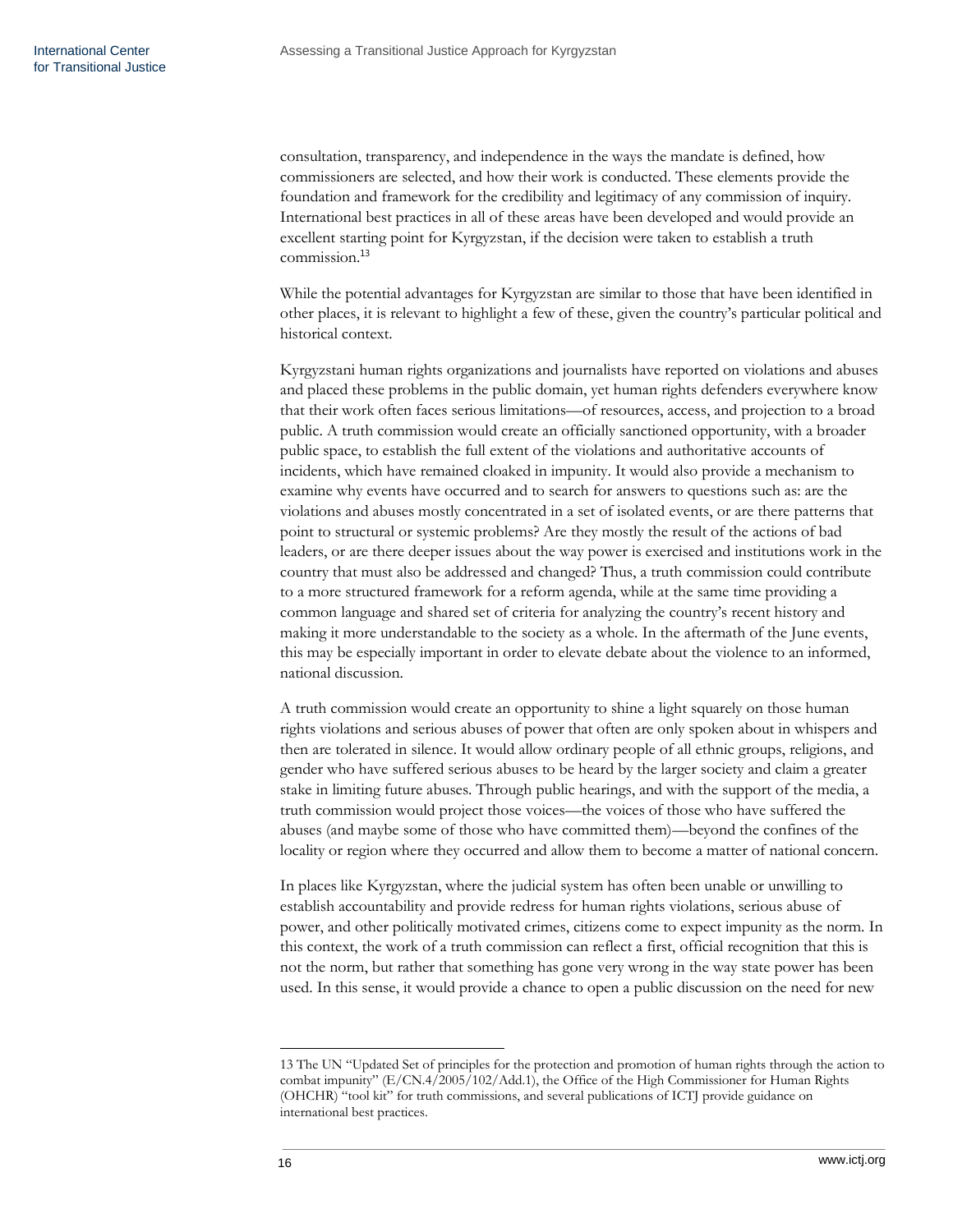moral and ethical rules for political and judicial practice, that is, about what will be acceptable practice in the future and what will no longer be tolerated by the country's citizens.

Finally, it is important to note that a truth commission is not a jurisdictional body; it in no way replaces the criminal justice process and the responsibilities of the competent institutions to conduct criminal investigations, prosecute, and try cases. A truth commission process can be conducted simultaneously with criminal proceedings; its work can build on what has already been established by the criminal justice system regarding a given case; or its findings can be handed over to the competent authorities, either for specific cases or as a backdrop to addressing system crimes—characterized by their organized nature—for follow-up by those authorities.<sup>14</sup>

### <span id="page-18-0"></span>**Some Possible Characteristics of a Truth Commission for Kyrgyzstan**

The specifics of how a truth commission would function and the scope of its inquiry should be the result of a national discussion that takes into account diverse perspectives across political, ethnic, and regional lines. The organizational model would depend in large measure on how the objectives are defined in the mandate and how best to facilitate access and participation to people across the entire national territory. Thus, what follows are some of the issues that can be explored as part of that discussion; the ideas are intended to suggest possibilities and should not be taken as a guide to action.

# *Thematic Scope*

Truth-seeking efforts in Kyrgyzstan have tended to focus on individual cases and events, most often when there have been deaths or when the events have had particular political importance. Given that authoritative accounts of these cases have not been fully established in the public eye, nor have responsibilities been clearly defined, they should be included for further inquiry in any truth commission, building on the work already done that is considered credible. At the same time, the national reach of a truth commission would allow a careful examination of additional cases of extrajudicial killings, cruel treatment, torture, and other grave violations that may never have transcended local or regional concerns. Beyond these kinds of violations, given the problems as described by our interlocutors in Kyrgyzstan—the serious abuse of power, long-standing impunity, and a considerable degree of official denial about the crimes—full consideration should also be given to defining a scope of inquiry that might address such issues as corruption, electoral fraud, system-wide abuses by law enforcement and justice institutions, the role of external actors, and discrimination on religious and ethnic grounds. Given the relative lack of attention to some of these issues in traditional truth commissions, to include them in Kyrgyzstan would demand considerable innovation and represent important challenges for those involved in designing and implementing the commission.

## *Time Frame*

While most of the current concern is focused on establishing the facts around the events that have occurred since April, the problems that gave rise to a wave of increasing political repression during the preceding two years and the second violent change of government in five years are not that recent in origin. In this context, consideration should be given to establishing

<sup>14</sup> The relationship of a truth commission to the criminal justice system has varied in each country. The Peruvian experience is particularly interesting because the truth commission there was empowered by its mandate to "support the courts" by clarifying crimes and human rights violations; in practice, the commission conducted special investigations into a small subset of cases and, at the end of its work, handed the results over to the public prosecutor for criminal action.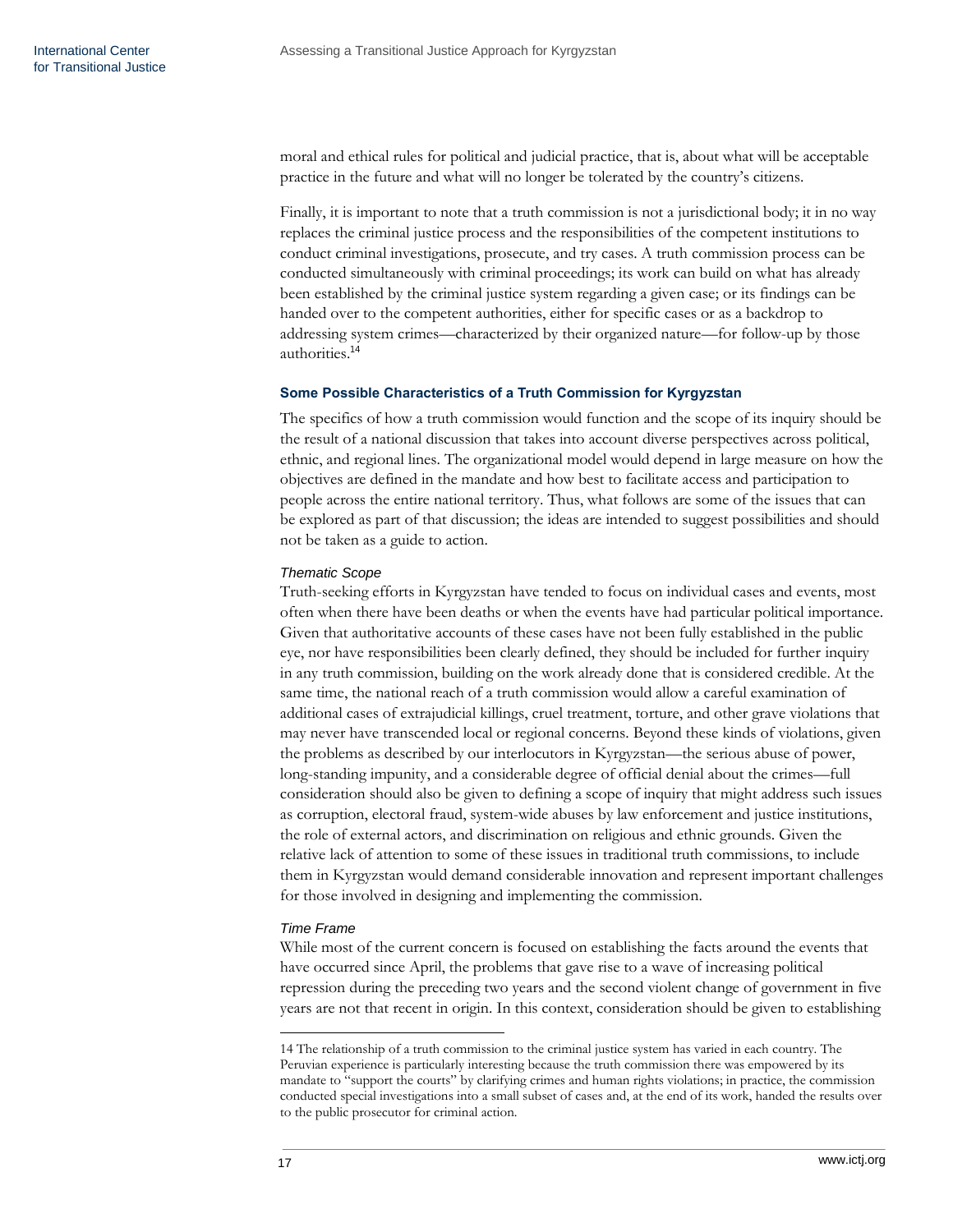a time frame that covers at least the period beginning in 1994, when President Akaev engineered the dissolution of the parliament, and the country began its slide away from pluralist and open politics. In addition, this kind of broader time frame is important if one of the objectives of a truth commission is to reveal potential patterns and to uncover more systemwide problems.

There must also be an end date for the period to be covered, since a truth commission is not a permanent watchdog body, nor is it intended as an instrument to investigate violations that are ongoing or may occur while it is operating. Those would be issues for the country's regular institutions such as the Procuracy, the courts, or the ombudsman's office to handle.

In Kyrgyzstan, the issue of the end date for the time frame may generate more controversy than the starting date. Usually the end date is identified by a significant political event, such as a change in the regime or the signing of peace accords. In Kyrgyzstan, this might logically have been April 7, when the interim government took power. Nonetheless, some of the worst violence in the country's history took place in June, with serious allegations of participation by government security forces, and this period would clearly need to be included in a truth commission mandate. For that reason, it may be wise to consider extending the period under review to June 27, when the new Constitution was approved by a popular referendum, Ms. Otunbaeva was confirmed as president and a process of broad institutional reform got under way, marking a clear break with the previous regime.

## *Public Hearings*

Kyrgyzstan could benefit greatly if a truth commission included public hearings as part of its operations since they can help bridge regional, ethnic, and political divides and send a message that the issues demand the attention of the entire nation. Public hearings have been a part of truth commission practice in a number of places, including South Africa, Peru, Timor-Leste, and Morocco. They can be organized regionally (and projected nationally), around specific cases, or to highlight special issues that are known to be problematic or that may emerge during the investigation. In Kyrgyzstan, if a thematic approach is taken, the issues to be covered might include such matters as politicization of police and security forces, prisoner abuse and torture, complicity by doctors and/or lawyers in covering up violations, corruption in the justice system, or ethnic and religious discrimination, to cite only a few. All public hearings—no matter how they are organized—involve having victims, witnesses, and experts provide public testimony directly before the commission in sessions that are then broadcast nationally. They may also include people who have some degree of responsibility in committing the violations and who have come forward to admit that involvement. With broad media coverage, public hearings can take part of the proceedings of a truth commission into people's homes and, hopefully, into their conscience. In addition, as acts of transparency, public hearings can provide an opportunity to further ensure the credibility of a commission.

#### *International Involvement*

Truth commissions are generally set up as part of an essentially national process, established through national legislation and with strong national leadership. Nonetheless, with the exception of some of the first truth commissions that worked in Latin America in the early 1990s, many have also had some kind of international support, generally in the form of specialized technical assistance, some staff members, or additional funding. Kyrgyzstan may decide to draw on some kind of international assistance if it moves forward on a truth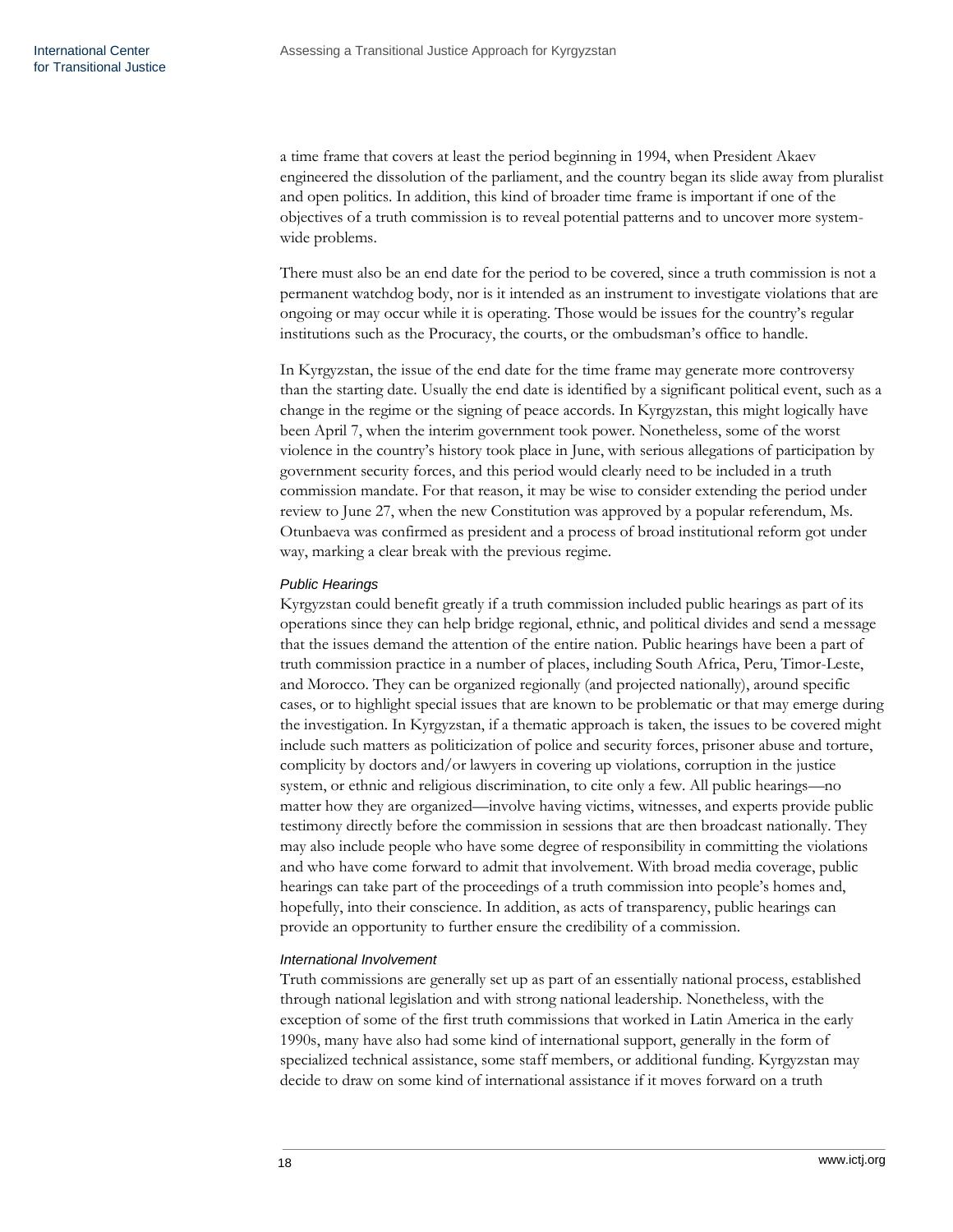commission, with the specific needs to be defined initially by the Kyrgyzstani organizations or political leaders who move the process forward and later by the commissioners.

Several of our interlocutors in Kyrgyzstan raised the issue of having commissioners from other countries. Some insisted that this would be necessary since there are so few people in Kyrgyzstan who would have, in their view, the professional qualifications, political neutrality, and a totally untainted past.<sup>15</sup>

Only three truth commissions that have finalized their work to date have had foreigners among their commissioners: El Salvador, Guatemala, and Sierra Leone. All were in immediate postcivil war contexts with heavy UN involvement, and it was believed that an international presence in the respective commissions was required to guarantee objectivity and legitimacy.<sup>16</sup> Thus, it is possible, but not common. This is an issue that would merit considerable discussion, because the composition of a commission and how the commissioners are chosen important elements of its credibility.

# <span id="page-20-0"></span>**Next Steps**

At this stage, the most important next steps would be for Kyrgyzstani human rights and political actors to have more in-depth information on truth commissions and, with that foundation, to open a discussion in the country on whether a truth commission makes sense for Kyrgyzstan. The latter would require leadership from some (even just a few) respected Kyrgyzstani organizations and/or individuals to advance the discussion and begin to construct the political will that would be needed to carry the process forward. Eventually some stakeholders would need to take on the task of advocating publicly for a commission. This would involve speaking and writing about the need for a truth commission, working to convince others, and generating a degree of popular demand for it. Without this social action and commitment to the idea, it is impossible to imagine a successful endeavor, even if there is an objective need for a truth commission.

This national discussion could be enriched if Kyrgyzstani activists, political leaders, opinionmakers, and academics had access to more information on international best practices and experiences in other countries with truth commissions. Our impression is that Peru and Morocco at least could be important experiences for Kyrgyzstan. Although Kyrgyzstan has not experienced the kind of armed conflict or mass violations that marked the Peruvian experience, the truth commission process there could provide helpful insight at least in the following areas: the relationship between a truth commission and the criminal justice system; the involvement of civil society organizations; the use of public hearings; the treatment of interethnic issues; and

<sup>15</sup> Although Human Rights Watch does not refer specifically to a truth commission with a broader mandate, but rather to the June events in Osh and Jalal-Abad, it has called for an international investigation to ensure that the investigations are "prompt, impartial, independent, and thorough." The organization's additional recommendation that international expertise be incorporated into the national investigation into these events that is already under way, could also help to increase the impartiality and credibility of that investigation. (―[Kyrgyzstan: New Evidence Emerges on Brutality of Attacks](http://www.hrw.org/en/news/2010/06/25/kyrgyzstan-new-evidence-emerges-brutality-attacks),‖ Human Rights Watch, June 25, 2010, http:/[/www.hrw.org/en/news/2010/06/25/kyrgyzstan-new-evidence-emerges-brutality-attacks.](http://www.hrw.org/en/news/2010/06/25/kyrgyzstan-new-evidence-emerges-brutality-attacks)  16 In El Salvador all of the commission members (and all of the staff) were foreign; in Guatemala, one of the three commissioners—the chair of the commission—was foreign (the staff was about 50 percent foreign). In Sierra Leone, three of the seven commissioners were foreigners. In El Salvador and Guatemala, the international commissioners were appointed by the UN Secretary-General; in Sierra Leone, the UN High Commissioner for Human Rights coordinated the selection of the international commissioners, and the president appointed them.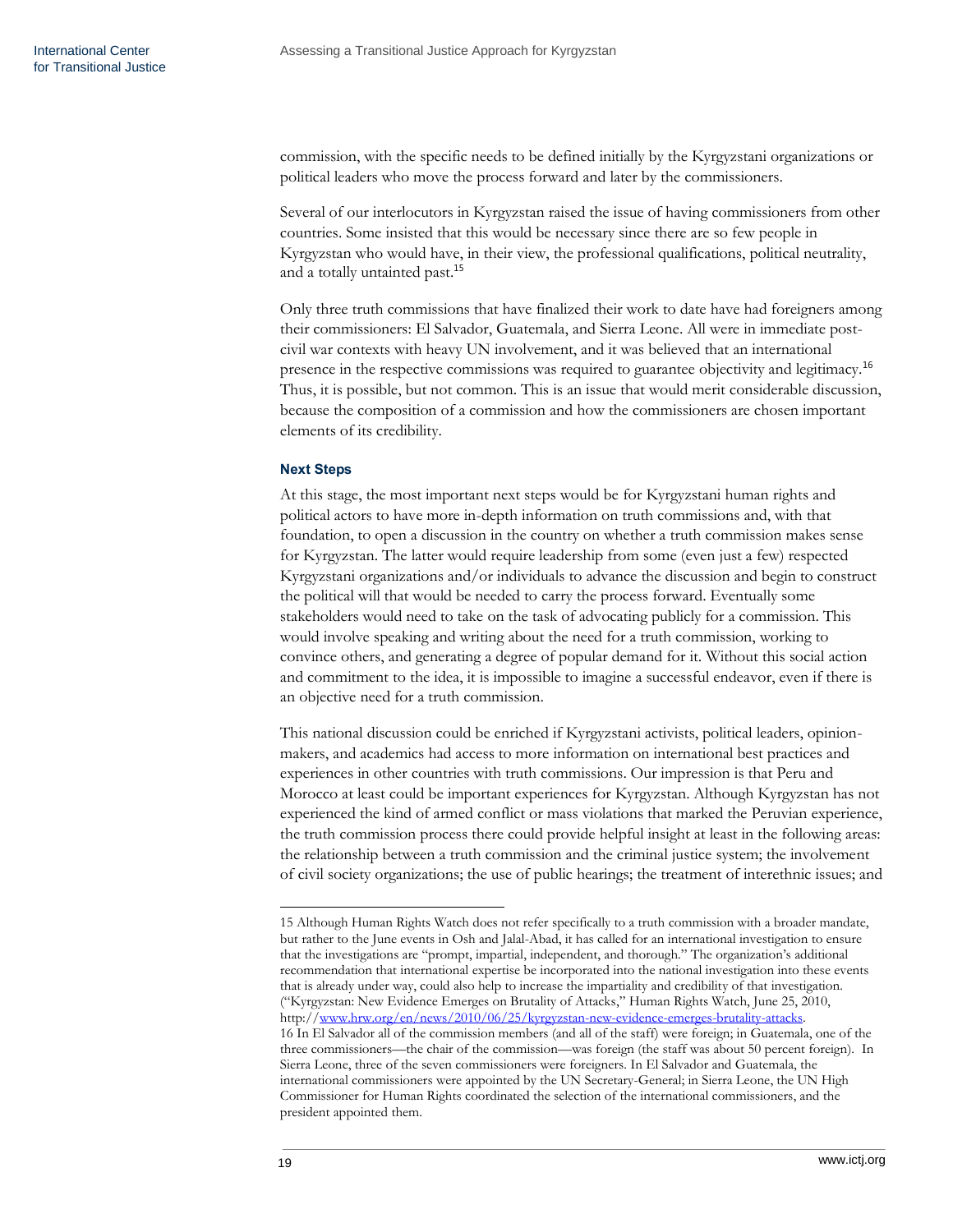the relationship to the creation of a reparations program. The Moroccan experience would be interesting to explore in Kyrgyzstan with respect to the emphasis on reparations, including rehabilitation measures, the methodology used with a much smaller universe of victims, the resolution of gender issues, and public hearings.

To the extent that the discussions could move forward in a timely manner, the issue of a truth commission could be inserted into the political debates that will open with the elections and the inauguration of a new government. This could enhance possibilities for generating the needed political will, taking advantage of a potentially positive political environment in that context.

# <span id="page-21-0"></span>**Reparations**

# <span id="page-21-1"></span>**Reparations for Victims of the April 6–7 Events**<sup>17</sup>

Almost immediately after the interim government was established, it announced a program to provide monetary compensation and some other forms of reparations to victims of the events of April 6 and 7. The program does not contemplate compensation for other victims of gross human rights violations under the Bakiev government.

A government commission headed by the deputy minister of justice was established to coordinate the program, with overall supervision falling to the interim government's deputy chief minister in charge of the social sector. A government social development agency has received and reviewed requests and channeled the monetary compensation. Levels of compensation, to be paid as a lump sum, were established to reflect different degrees of damage. Next of kin of those who had been killed would receive 1,000,000 som (about US \$20,000). Two levels of injury were defined: those with the serious injuries would receive 100,000 som (about US \$2,000), and those with less serious injuries would receive 50,000 som.<sup>18</sup> In addition, the Ministry of Health was tasked with providing free medical treatment and free rehabilitation services in specialized hospitals to those injured. Some mental health services are also being provided, but these are particularly limited given the lack of national capacity to provide such services. Finally, there are a number of initiatives under way to create memorials for those who died in the April events, although these did not appear to be coordinated by any central body. Political and civil society groups are also promoting memorialization efforts, including the construction of a monument to the opposition journalist Gennadii Pavliuk, who died after being thrown from a sixth-floor window.

While there have been disputes and continuing challenges for the compensation program, as well as some criticism, according to our interlocutors, it has functioned adequately. At the time of our mission, of the 86 families who lost loved ones and had applied for compensation, 85 had already received compensation. Most received the funds shortly after presenting the required documentation, while in 22 cases the compensation process was slower because there were conflicts over who was legally entitled to receive the funds. These disputes generally had a strong gender component. In some cases they involved competing claims for compensation between the parents of a victim and a woman, whose union to their son they did not recognize

<sup>17</sup> This section is based on limited information provided by four people: the Minister of Justice and her deputy, a civil society leader who has worked with some aspects of the program, and an OHCHR official. No beneficiaries were interviewed, and most civil society leaders did not mention the program in conversations with us.

<sup>18</sup> Fifty thousand *som* is the equivalent of about 10 months' salary for an average worker in Kyrgyzstan.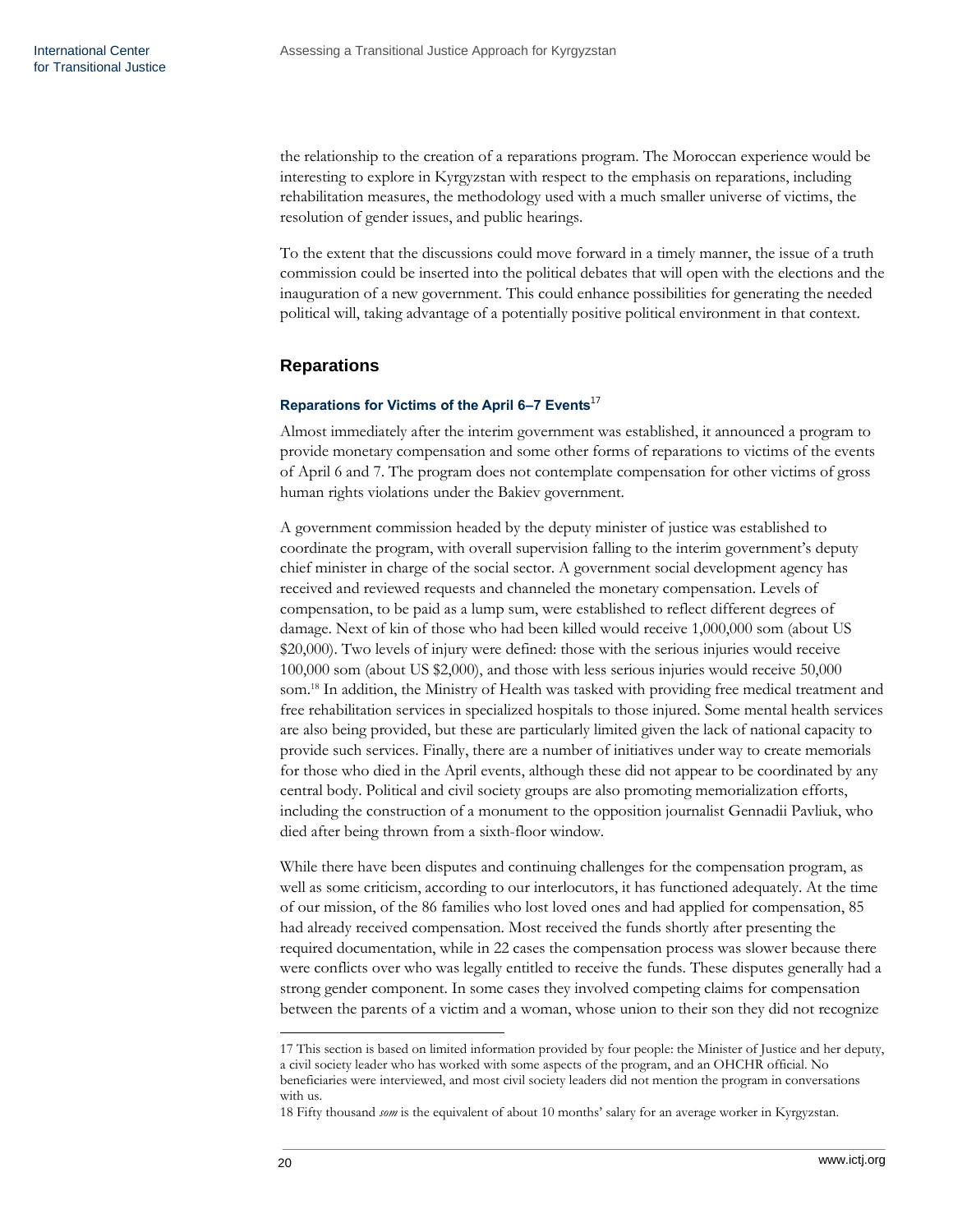since the marriage had not been consecrated in a religious ceremony. In other cases, the woman had no legal documentation to prove her marriage to the victim. The contentious cases were sent to the Ministry of Justice for review and a ruling by the courts. By early June, only one claim had yet to be resolved.

The mechanism to compensate those who were wounded or injured has not worked nearly so well, and many of the complaints regarding the program have focused on this aspect. The lack of clear criteria to differentiate the levels of injury, the significant differences in the amounts assigned for each level, and people's economic needs all combined to create a very conflictive situation, in which victims often challenged medical findings and even pressured (or paid) doctors to change their diagnosis.

More recently, the interim government identified 225 families whose livelihoods depended entirely on businesses that were destroyed in Bishkek. While the total value of those businesses was estimated at around US \$7.7 million, the interim government has announced plans to establish a fund worth US \$1.15 million to help compensate the families.<sup>19</sup>

According to one civil society leader who has been involved in the compensation efforts, there is general public support for the decision to compensate victims. This has been reflected, in part, in the willingness of ordinary citizens to contribute donations for those who suffered damages. The Treasury Department created a fund to receive private donations to be channeled to victims, with a joint state-civil society commission acting to oversee the use of these funds.

Nonetheless, there has been some criticism of the program as being politically driven, aimed at casting the interim government as the heir to the sacrifices of the revolution's heroes, who died or were injured in the protests. Other criticism has focused on issues of transparency in the use of funds or the lack of investigation into the specific circumstances surrounding the deaths and injuries.

# <span id="page-22-0"></span>**Challenges for the Future**

The scope of the compensation program to date has been limited to those who suffered damages in the April events. There have been recent proposals to provide compensation to victims from the May events in Jalal-Abad and to the families of journalists who were killed or injured under Bakiev, but, as of early June, no decision had been taken.

Beyond those specific considerations, in order to avoid the potential for the politicization of these measures, or the perception of politicization, the interim government and/or the future parliamentary government should give serious consideration to establishing a broader and more integrated reparations program in line with international principles on remedies and reparations for victims of gross human rights violations.<sup>20</sup> Such a program could encompass victims from the entire period that would be investigated by a truth commission or some other relevant time frame that reflects the increasing repression and violent political and ethnic upheaval of recent years.

<sup>19 &</sup>quot;Zavershilas' rabota zasedeniia Vremennogo pravitel'stva," July 1. 2010, website of the interim government, [http://www.kyrgyz-el.kg/index.php?option=com\\_content&task=view&id=596&Itemid=1.](http://www.kyrgyz-el.kg/index.php?option=com_content&task=view&id=596&Itemid=1) 20 "Basic Principles and Guidelines on the Right to a Remedy and Reparation for Victims of Gross Violations of International Human Rights Law and Serious Violations of International Humanitarian Law,‖ UN Doc. A/Res/60/147, Dec. 16, 2005 (hereafter "UN Basic Principles").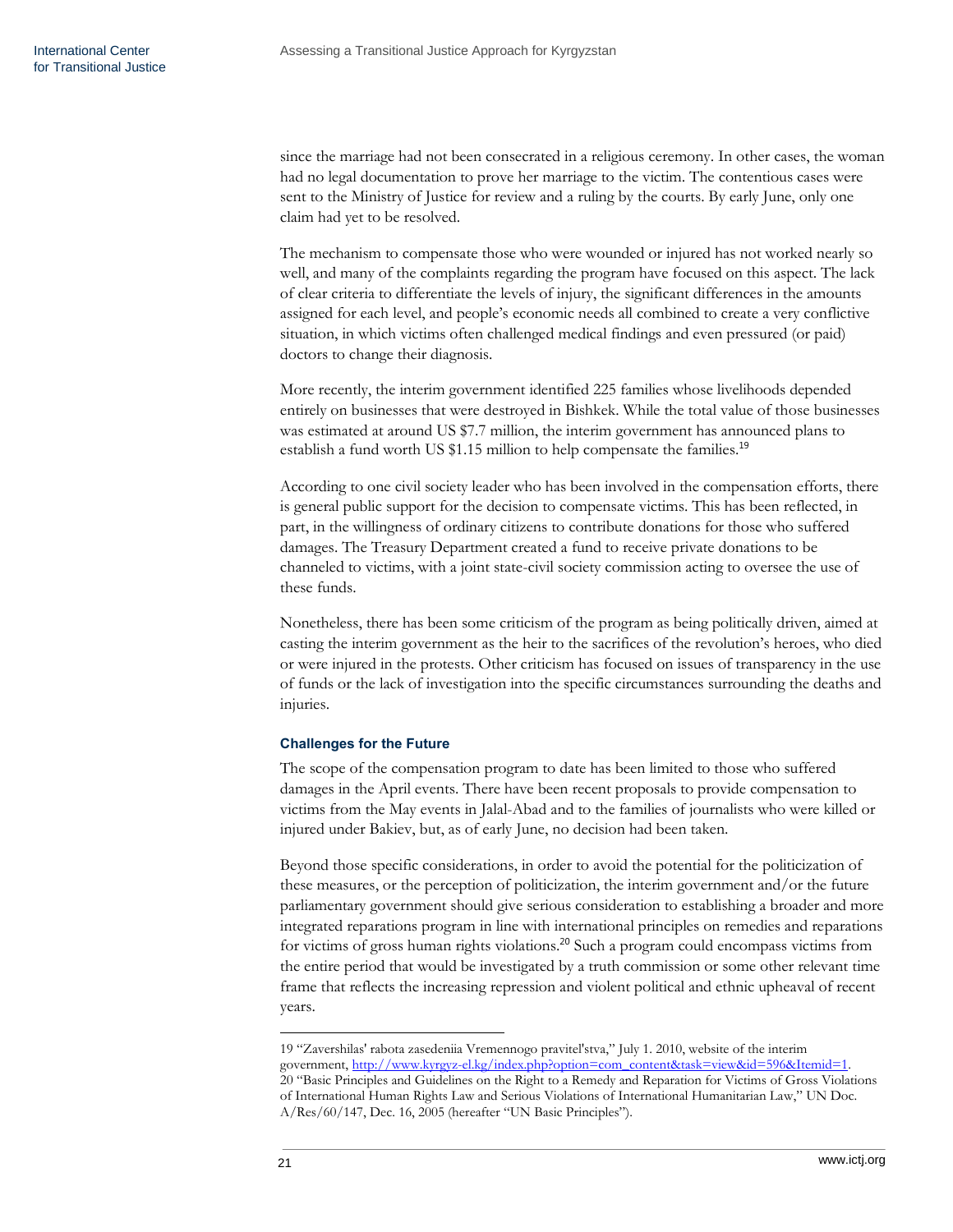If there were already significant challenges for creating a fair mechanism for compensating victims of the events in April and May, they pale now in comparison to the situation after the mass killings and destruction in Osh and Jalal-Abad in mid June. After initial humanitarian and reconstruction needs have been met, what will be needed is a well-conceived reparations program that would not only provide material compensation, restitution, or rehabilitation to victims and their families, but would also undertake more symbolic measures aimed at affirming to the society as a whole that the victims are full citizens of Kyrgyzstan whose rights and dignity must be respected, independent of their ethnic origins.

In addition, there are other potential cases of violations of human rights from the past for which reparations could be forthcoming. One such case is the Nookat incident. One of the early decisions of the interim government was to issue an amnesty to the 32 people convicted and imprisoned in connection with the Nookat protests in 2008. Civil society groups have criticized the decision; they argue that the amnesty did not provide official recognition that the judicial process was deeply flawed and violated many basic rights of those convicted, nor did it nullify the convictions. The prosecutor's office has not shown any determination to investigate fully allegations of torture in relation to these events. Thus, to date, an opportunity has been missed to provide satisfaction to those wrongly convicted, in the form of "an official declaration or a judicial decision restoring the dignity, the reputation and the rights of the victim and of persons closely connected with the victim," as contemplated in the UN's statement of "Basic Principles" on reparations.<sup>21</sup> The state should also provide reparations for those participants in the Nookat events who were victims of torture and/or miscarriage of justice.

There would be several potential advantages to the creation of a single reparations program to provide similar kinds of redress to the victims of gross violations of human rights, whether those violations occurred in the context of the mobilizations that led to the downfall of the former government, in exercising the right to religious freedom, in reporting on government corruption, or during the violence that devastated parts of southern Kyrgyzstan in June.<sup>22</sup> The advantages of a single, integrated reparations program include the following:

- 1. It could diminish the risks of politicization, as mentioned above, since receiving reparations would not depend on the political nature of the event.
- 2. It would send a clear social message that these kinds of crimes will not be tolerated, no matter what the context or the characteristics of the victims; that is, that no victims of the same violation are more entitled than others or are more valuable to the society than others.
- 3. It would be in line with international standards that include the rights of all victims of gross human rights violations to reparations.

Experience in other countries emerging from periods of large-scale human rights violations has shown that even when the political will exists to create a reparations program, there are

<sup>21</sup> Ibid., para. 22 (d).

<sup>22</sup> As of this writing, it appeared that nonstate actors were directly responsible for many of the crimes committed during the June crisis. The UN Basic Principles set forth an obligation of a state to "provide reparation to victims for acts or omissions which can be attributed to the State" (para. 15). At the same time, they call on states to "endeavour to establish national programmes for reparation and other assistance to victims *in the event that [other] parties liable for the harm suffered are unable or unwilling to meet their obligations"* (para. 16, emphasis added).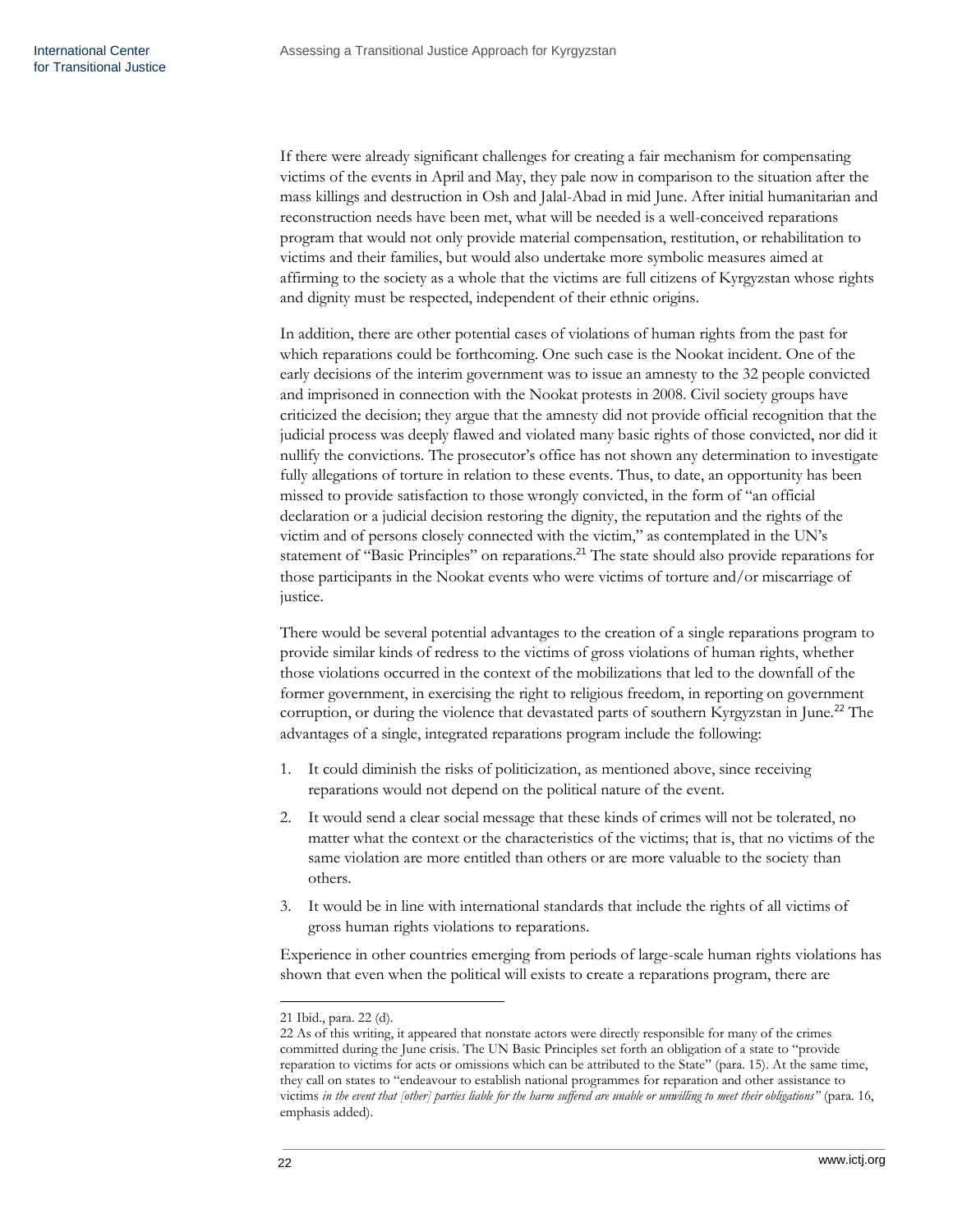numerous pitfalls and challenges to actually establishing an effective program. In general terms, it has often been difficult to define the types of crimes to be covered, to ensure adequate means for victims' involvement in the creation and oversight of the program, and to define criteria for establishing who is a victim and who is a beneficiary of the program. Defining the right measures of reparation, including appropriate levels of material compensation, finding a balance between individual and collective forms of reparation and between material and symbolic forms pose additional challenges.<sup>23</sup> As with truth-seeking mechanisms, process is important for the potential success of such a program; transparency and the active participation of victims' groups and other civil society actors with expertise on the issues are two particularly important factors.

A broad reparations initiative should build on the truth-seeking efforts suggested in the previous section, which would cover an agreed time frame and include the June events in Osh and Jalal-Abad. Publicizing the findings of these investigations would constitute an initial form of reparation for the victims of the June events.<sup>24</sup> At the same time, the substance of the findings could provide important criteria for defining the substantive framework and further measures to be included in the reparations program.

In addition, consideration should be given to:

- 1. Establishing a mechanism for effective consultations with victims about the forms and means of reparation that would be most meaningful to them, especially regarding nonmaterial or symbolic forms;
- 2. Ensuring that victims be "treated with humanity and respect for their dignity and human rights and … care [taken] to avoid his or her re-traumatization in the course of legal and administrative procedures designed to provide justice and reparation;"<sup>25</sup>
- 3. Including rape and other gender-based violence among the violations for which reparations are provided; in these cases, in addition to special attention to the point above, measures should be included to protect the identity of the victims, if they so desire;
- 4. Ensuring that the mechanisms for obtaining reparations are easily accessible to women;
- 5. Including symbolic measures aimed at bridging ethnic, religious, and regional differences;
- 6. Drawing on international experiences in designing and implementing reparations programs.

# <span id="page-24-0"></span>**Criminal Justice**

Criminal justice is generally a key component of any transitional justice approach. Criminal investigations and prosecutions, especially of those most responsible for serious abuses of human rights, serve to counter impunity, ensure the rule of law, and signal a commitment to effective protection of human rights. The events of June have given rise to increased debate in Kyrgyzstan about whether some international justice mechanism may be required to deal with

<sup>23</sup> A useful taxonomy that refers to some of these issues can be found in *The Handbook of Reparations,* edited by Pablo de Greiff (Oxford University Press, 2006).

<sup>24</sup> The UN Basic Principles consider the "verification of the facts and full and public disclosure of the truth" to be one form of reparation (para. 21 [b]).

<sup>25</sup> UN Basic Principles (para. 10).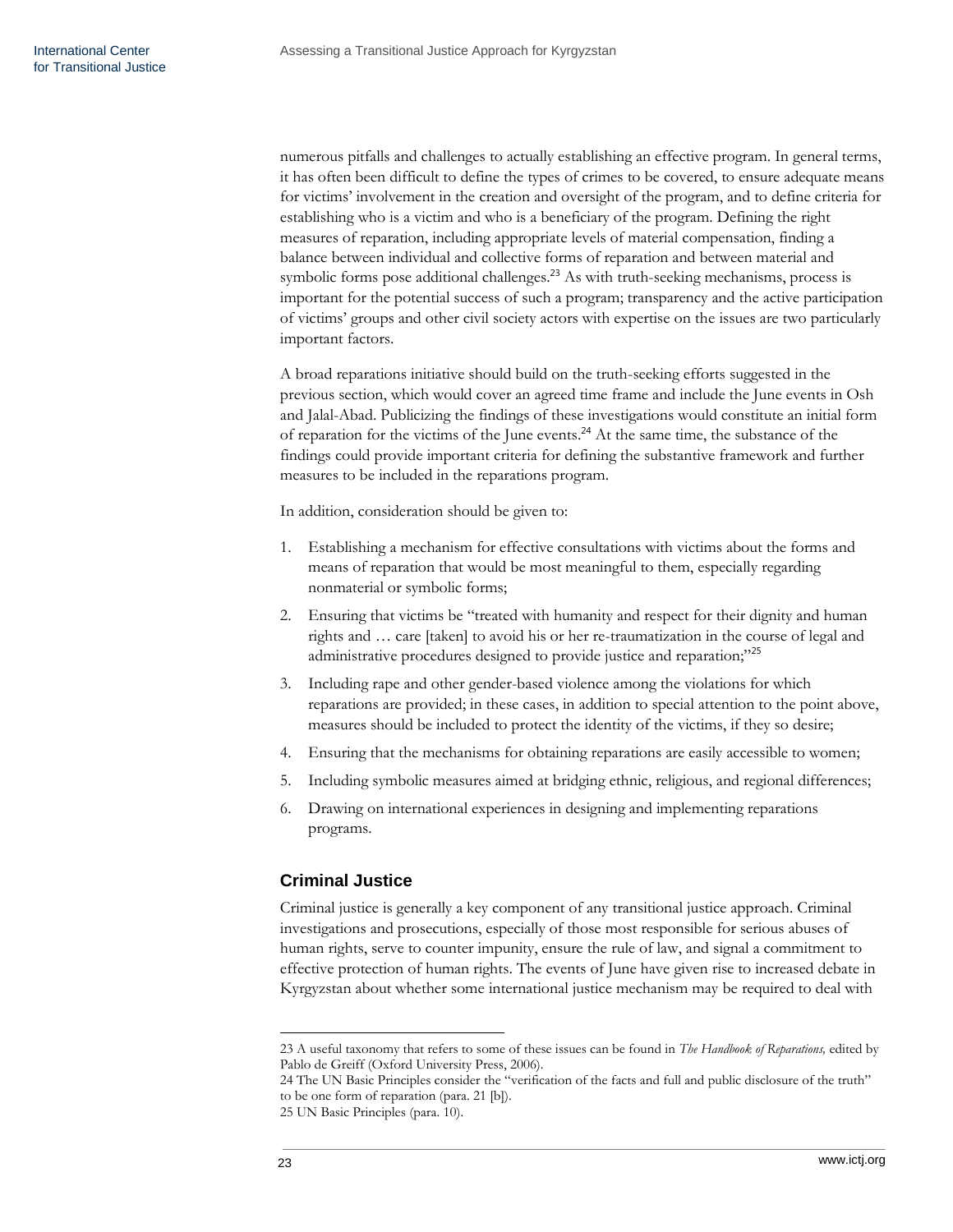the seriousness and scope of this most recent period of violence.<sup>26</sup> Since ICTJ's mission preceded the June events, the team did not address this question specifically, but rather focused on the nature of offenses, failures of accountability to date, and the ways in which national justice institutions might confront the abuses of Kyrgyzstan's recent past as part of a transitional justice approach. Any discussion of the need for international justice mechanisms following the extensive violence in June should also start with this threshold question.

### <span id="page-25-0"></span>**Prosecutable Abuses Pre- and Post-Bakiev**

At the time of the ICTJ team's visit to Kyrgyzstan, there had been no incidents of violence whose ferocity and scale approached what the country would experience in the south just a few days after the team's departure. The enormity of those crimes must be taken into consideration in defining priorities in prosecutorial policies as part of a transitional justice strategy in Kyrgyzstan. The information available in the international and Kyrgyzstani media and from initial investigations by Human Rights Watch several weeks after the mayhem still leaves some key questions unanswered, including how the violence began, the number killed, the extent of property damage and destruction, whether state security forces participated in the violence and committed human rights violations, the extent to which members of both the Kyrgyz and the Uzbek communities were engaged in the commission of crimes (as opposed to a pogrom of one group—the Uzbeks—by the other), and the possible coordinated nature of the criminal actions.

Prosecutable abuses committed during the reign of Bakiev included at least the following: electoral fraud; beating of journalists; assassination of two journalists and one member of the political opposition; police brutality, and torture of ordinary criminal suspects and, more recently, of religious activists. Due process violations occurred in connection with trials of political opponents and religious activists.

There was also a consensus among the interlocutors in Kyrgyzstan that corruption has plagued the country in the past two decades and that the Bakiev family effectively turned corruption into state policy. While the status of corruption as a human rights abuse remains debatable, there is little doubt that in the case of Kyrgyzstan it had a direct bearing on conventional forms of human rights abuses. For example, corruption in the judiciary led to conviction of innocents and nonprosecution or acquittals of actual criminal offenders. In constructing their corruption schemes, government officials and individuals closely connected with the government acted to suppress and repress members of the media who reported about corruption, as well as others who stood in the way of the deals, often using state security forces or other state resources to accomplish their goals. It is probable that the same sources were also behind the use of physical violence and, in specific cases, the assassination of journalists critical of the regime.

The crimes committed in mid-June 2010 during the unrest in southern Kyrgyzstan exceed in magnitude and gravity the abuses committed under Bakiev or his predecessor, Akaev. The media reported on widespread witness allegations of participation by the Kyrgyzstani army and police in some of the crimes. Human Rights Watch researchers found that both Kyrgyz and Uzbek mobs in the city of Osh and the towns of Jalal-Abad and Bazar-Kurgan were responsible for acts of violence.<sup>27</sup> There is little doubt, however, that ethnic Uzbeks were the

<sup>26</sup> Kyrgyzstan is not yet a party to the Rome Statute of the International Criminal Court.

<sup>27 &</sup>quot;Kyrgyzstan: New Evidence Emerges on Brutality of Attacks,," Human Rights Watch, June 25, 2010, [www.hrw.org/en/news/2010/06/25/kyrgyzstan-new-evidence-emerges-brutality-attacks.](http://www.hrw.org/en/news/2010/06/25/kyrgyzstan-new-evidence-emerges-brutality-attacks)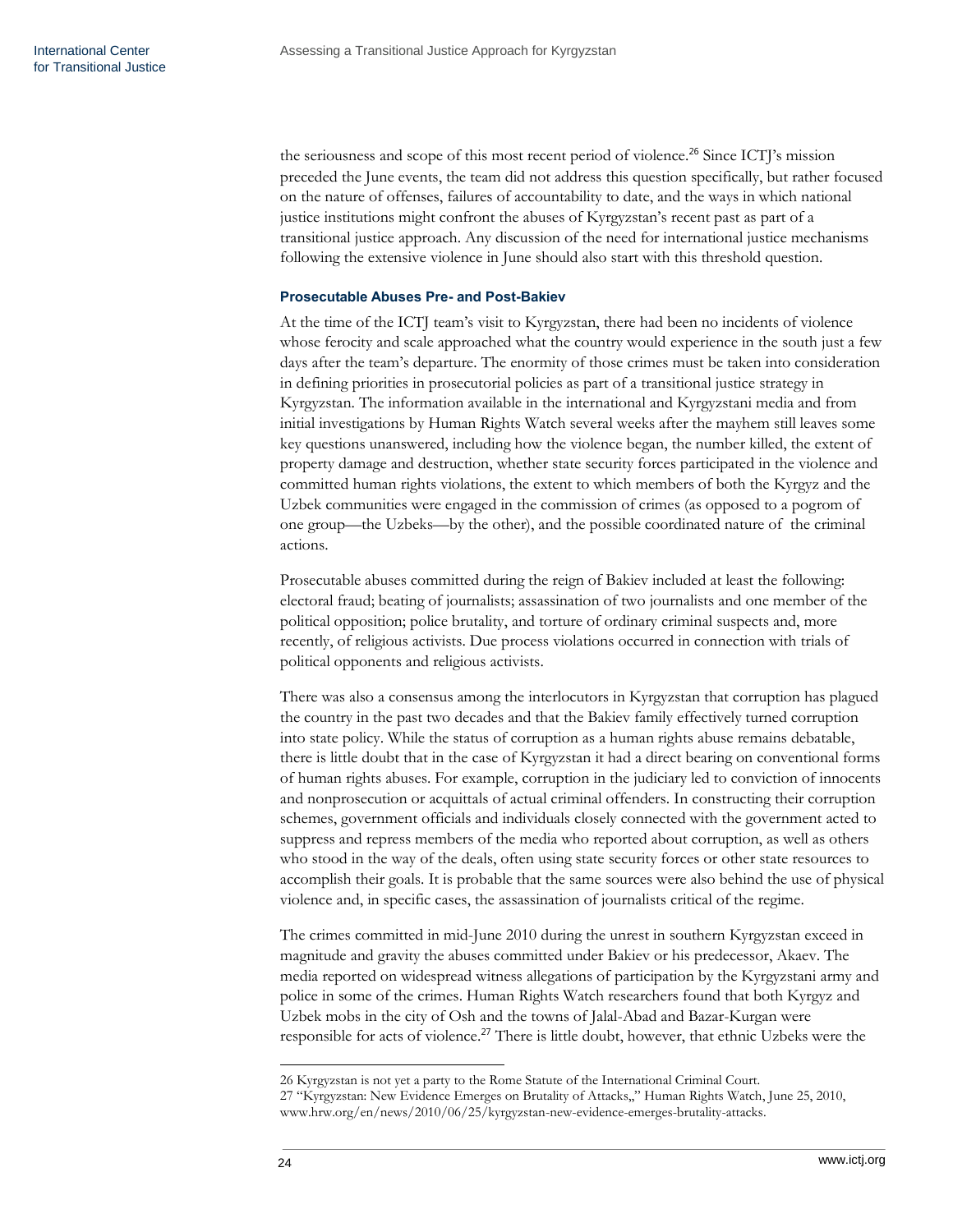principal targets and victims of violence. Thousands of their houses were destroyed, and hundreds of thousands of Uzbeks fled to other parts of Kyrgyzstan or across the border to Uzbekistan.

It remains unclear how the June violence began and whether the attacks against Uzbek civilians were systematic. Government officials repeatedly claimed to have arrested individuals who instigated and led the attacks on behalf of former president Bakiev. The government has, however, failed to produce concrete evidence backing the allegations. The acts committed in June were criminal in nature and should be prosecuted, regardless of whether they could be classified as crimes against humanity or as ordinary crimes. For a crime to amount to crime against humanity, it must be part of a widespread or systematic attack directed against a civilian population, with the perpetrators' knowledge of the attack. It appears that the scale of the attacks in the south of Kyrgyzstan was such that these would meet the "widespread" requirement, but a final determination on this and other elements of the crime can only be the result of a thorough investigation. Such an investigation could also establish whether the attacks were systematic, i.e. whether the acts of violence were organized, instead of having occurred randomly.<sup>28</sup>

# <span id="page-26-0"></span>**Impunity Under Bakiev and the Demand for Accountability**

Although definitive evidence on the subject of accountability for police abuse is not available, according to a human rights lawyer representing victims of police abuses, the prosecutor's office had registered 785 criminal complaints against abusive policemen during the Bakiev regime. Of these, 26 resulted in an opening of a criminal investigation and seven or eight in indictments. None of the indicted policemen have been convicted. In the few cases in which trials were held, police officers were charged with exceeding official authority (Article 305 of the Criminal Code) rather than torture (Article 305/1).<sup>29</sup> The Criminal Code currently provides for a maximum five-year prison sentence for those committing torture.

In addition to the general lack of prosecutorial and judicial independence, a specific problem appears to have marred prosecutions for police brutality: alleged collusion of the medical profession with police structures. The ICTJ team heard from different sources that, upon examining victims of police abuses, doctors regularly issued medical reports wrongly describing or not mentioning the injuries.

Virtually all of the civil society representatives and government representatives interviewed readily stated that criminal prosecutions should be used as a means of addressing past abuses. At the same time, they expressed a preference for limited prosecutions. Trials of the worst offenders would, in their view, serve as an example and teach a societal lesson that similar abuses of human rights will not be tolerated. Other perpetrators should not necessarily face criminal charges, interlocutors reasoned, because the system in some way forced the lower-level perpetrators to become implicated against their will in the abuses, and nonprosecution would facilitate reconciliation in the country.

<sup>28</sup> Jurisprudence of the International Criminal Tribunal for the former Yugoslavia has elucidated the meaning of the term "widespread." See e,g., *Prosecutor v. Tihomir Blaskic*, Appeals Judgment, July 29, 2004, para. 101. 29 NGO interview June 1, 2010 and interview with Bolot Sherniyazov, minister of Internal Affairs, June 5, 2010.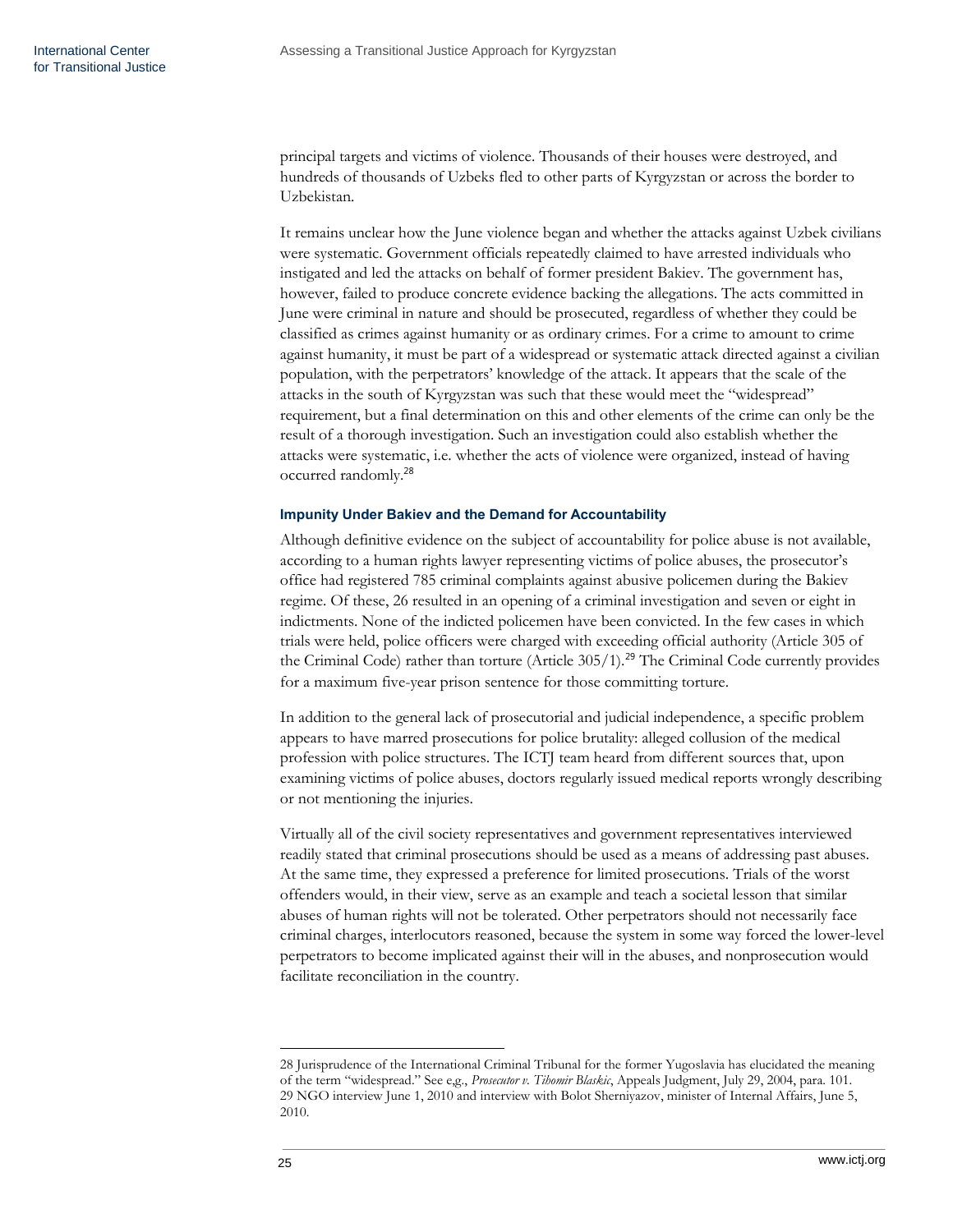However, it should be noted that international obligations require that cases of torture be investigated and prosecuted. Article 12 of the Convention against Torture and Other Cruel, Inhuman or Degrading Treatment or Punishment (to which Kyrgyzstan is a party) provides that, "Each State Party shall ensure that its competent authorities proceed to a prompt and impartial investigation, wherever there is reasonable ground to believe that an act of torture has been committed in any territory under its jurisdiction." Article 7 stipulates that if a person allegedly involved in torture is found in the territory of a state party, that state is to "submit the case to its competent authorities for the purpose of prosecution," or extradite the person for prosecution elsewhere.<sup>30</sup>

# <span id="page-27-0"></span>**Ongoing Investigative Initiatives**

At the time of the ICTJ team's visit, criminal investigations for past abuses focused on corruption by Bakiev, his family, other members of his government, and their close collaborators. As of early June, the Office of the Procurator General had launched 24 cases against former government officials accused of involvement in corruption schemes and an additional 28 cases on corruption charges against members of the Bakiev family and people close to them.<sup>31</sup> The rest of the approximately 100 cases under review concerned the events in Bishkek on April 7 and the examination of the legality of court verdicts against Bakiev's political opponents. Eleven former government officials, including ministers and members of Bakiev's secretariat, have been charged with murder and/or abuse of official capacity relating to the April 7 events in Bishkek.<sup>32</sup> Overall, 10 former ministers and five former members of Bakiev's secretariat have been charged with crimes.<sup>33</sup>

There appeared to be only a handful of ongoing criminal investigations for torture, abuse of authority with the objective to stifle media freedoms and coerce court decisions, or beatings and assassinations of journalists. When asked by the ICTJ team whether his office had opened cases for human rights abuses, the procurator general responded, "Yes, but human rights should be understood in a broad sense. If a member of the government illegally sold state property, this is a mass violation of human rights of the citizens of the state.‖ The absence of investigations into police abuses is of special concern in light of the widespread nature of police abuses and the lack of accountability in the past for such abuses.

At the time of the team's visit, all criminal cases on corruption or human rights abuses were in the investigative stage. Criminal investigations are by nature not transparent, so it was difficult to assess the quality of ongoing investigations. The team took note, however, of the widespread allegations made by nongovernmental activists that the investigations were selective on political and financial grounds. Some feared that the prosecutions could turn into a witch hunt against people associated with the former government. In addition, prosecutors and the financial police were allegedly targeting businessmen who had been close to the Bakiev government; even these suspects could allegedly escape prosecution if they agreed to pay employees of the Procuracy (Office of the Procurator General) and/or the Financial Police certain amounts of money in order to be exempted from further investigation. The team's mission did not involve

32 Ibid., 4.

 $\overline{a}$ 30 Kyrgyzstan acceded to the convention in 1997. See the website of the Office of High Commissioner for Human Rights a[t www.unhchr.ch/tbs/doc.nsf/0/80256404004ff315c125638b005e6b15?OpenDocument.](http://www.unhchr.ch/tbs/doc.nsf/0/80256404004ff315c125638b005e6b15?OpenDocument) 31 *Monitoring the Situation in Kyrgyzstan after Events of 6-7 April 2010: Situation Analysis for May 2010*, Citizens against Corruption (Bishkek), 3.

<sup>33</sup> Interview with Baytemir Ibrayev, procurator general, June 2, 2010.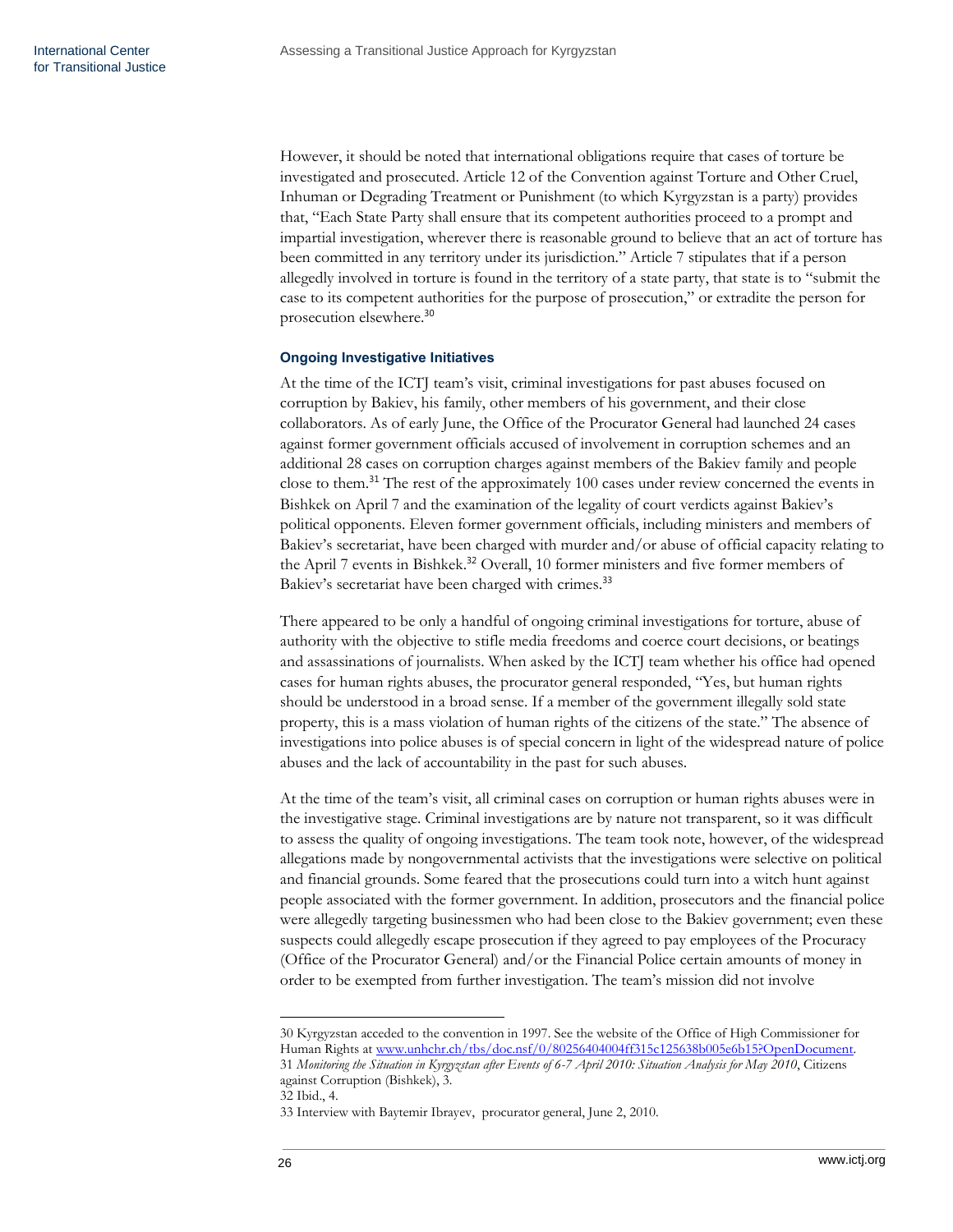verification of such allegations, but it is telling that at least one of member of the interim government assessed them as credible.

A highly positioned official directly involved in the work of an investigating agency told the ICTJ team that major progress had been made in the investigations of two high-profile human rights cases from Bakiev's era and that the results would soon become public. One case concerns planting heroin in the luggage of Omurbek Tekebayev, leader of the Ata-Meken Party and until recently a member of the interim government, when he traveled to Warsaw in 2006. The other case relates to the death of Medet Sadyrkulov, Bakiev's former chief of staff, who died in a mysterious fiery automobile accident in March 2009. At the time of this writing, results of the investigations have not been made public.

On April 30, 2010, the interim government issued a decree that offers amnesty to those who confess to the crime, assist the investigation, and—in the case of an economic crime compensate for the damage. The court needs to be satisfied that the claims made by the person are truthful so the amnesty would be granted at the end of the prosecutorial process.

At the same time, in the interpretation of the procurator general, the decree does not allow amnesty for the most serious criminal offences, such as the abuse of power by a judge who, following a political order, has sentenced an innocent person to long-term imprisonment. Curiously, the decree includes torture among the crimes for which amnesty is permitted. This may be a simple case of oversight, but it should in any case be corrected to prevent impunity for this serious crime.

# <span id="page-28-0"></span>**Next Steps**

The government should, as a matter of urgency, examine the allegations of continued abuse of prosecutorial powers and, if it is proven that abuses persist, it should create mechanisms to prevent them. This is a process that may be linked to the application of other transitional justice mechanisms, such as institutional reforms (including vetting of prosecutors) and other steps to strengthen judicial independence, and investigation of the truth (an aspect of which could contribute to exposing prosecutorial abuses). Judicial independence also requires a clearly communicated and enforced political decision that law enforcement and the justice system must not be used as political weapons.

In view of the scale of the crimes committed in June, their ethnic aspect, and the weakness of Kyrgyzstan's judicial and prosecutorial agencies, the government should consider seeking assistance from the United Nations or the Justice Rapid Response in conducting criminal investigations;<sup>34</sup> this assistance could take the form of advisors or of investigators and prosecutors working with a clearly defined mandate, side by side with Kyrgyzstani counterparts. The involvement of international practitioners could weaken the political resistance to sensitive prosecutions, enhance the perception of impartiality, alleviate political pressure on domestic prosecutors and judges, and enhance professionalism, which the domestic structures sometimes lack. However, in discussing this option, it would be important to take into account that direct international involvement could generate resistance in some Kyrgyzstani political and legal

<sup>34</sup> Justice Rapid Response is an international standby mechanism for rapid deployment of criminal justice and related professionals, at the request of a State or international institution in situations "where the identification, collection and preservation of information would assist at any stage a wide range of international and transitional justice options." See [www.justicerapidresponse.org/about\\_jrr.htm.](http://www.justicerapidresponse.org/about_jrr.htm)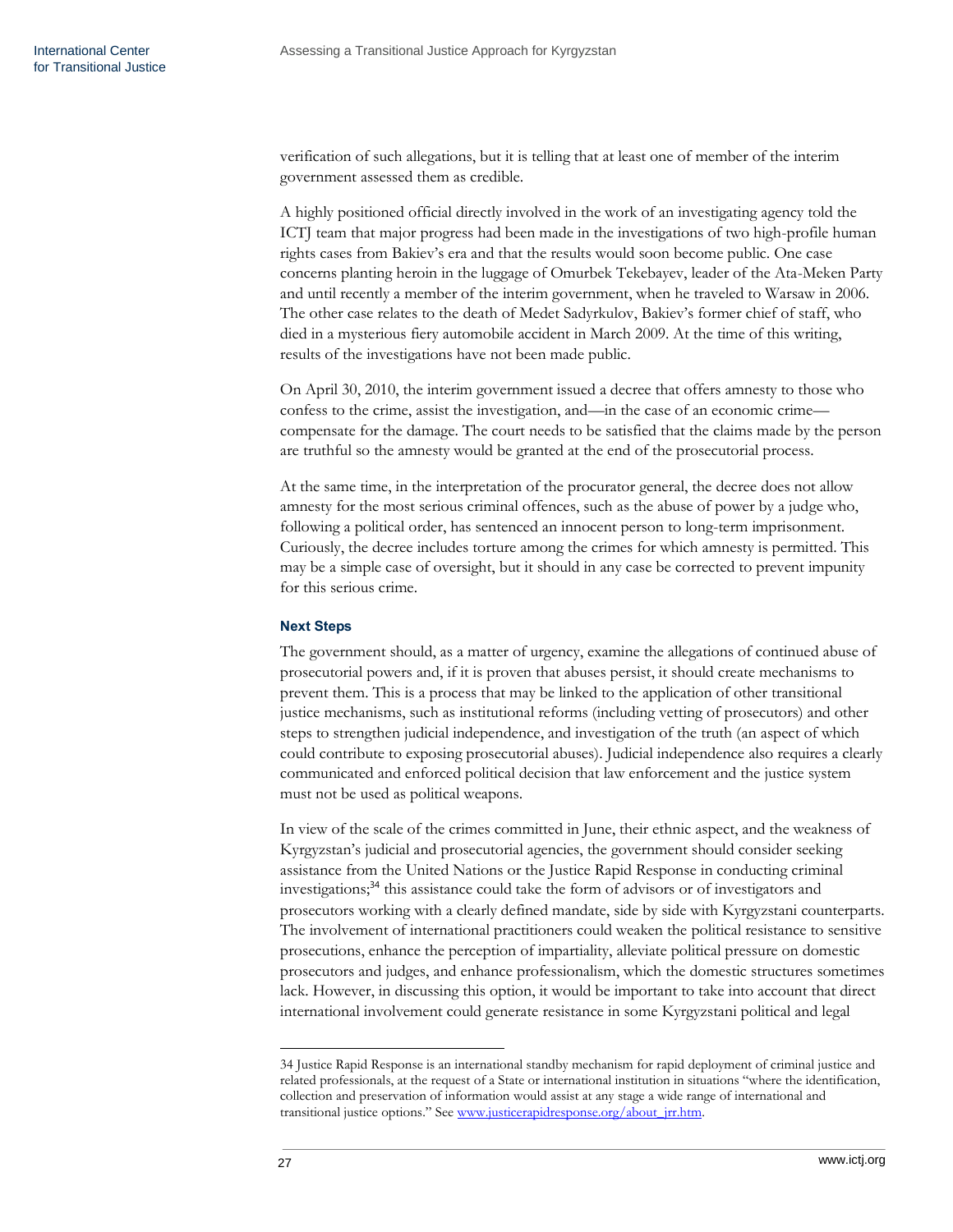quarters, and that securing international experts to participate in different ways can take considerable time and resources.

In any event, a key task for the government should be the creation of a transparent prosecutorial strategy based on a systematic mapping of abuses committed in the past and during the events of June. The cases that led to death and serious harm to physical integrity should be given priority in investigation and prosecution. So far, corruption cases have dominated the prosecutors' agenda. A new strategy should ensure that political or ethnic bias with regard to the suspects and victims does not taint future prosecutions.

# <span id="page-29-0"></span>**Institutional Reforms**

Reform of institutions can help prevent violations of human rights and is a key component of transitional justice. As part of a transitional justice approach, institutional reform measures generally focus on law enforcement and judicial and security sector institutions, as these have most often been responsible for practices that constitute violations. Although there is no single set of institutional arrangements that assures respect for human rights, there are best practices that make it more difficult for states and powerful segments of society to carry out repressive measures. The section below surveys the areas of institutional vulnerability in Kyrgyzstan, notes those areas where the government has already begun to take appropriate measures, and suggests some possibilities for further changes.

### <span id="page-29-1"></span>**Abuses by Public Institutions**

A short description of some of the major problems in the functioning of four key institutions—the judiciary, the Procuracy, the police force, and the National Security Agency provides background for a discussion on reforms.<sup>35</sup>

The current regime has inherited a judicial corps whose level of professionalism is low and whose tolerance for corruption—including in its own ranks—and subservience to political authorities is high. A term known to all observers of Kyrgyzstan's politics and society, "telephone justice," refers to the frequent use of phone calls by individuals in a position of power to judges, requesting that they rule in favor of the caller or the interests he or she represents. Judges find it difficult to resist such pressures. Judicial submissiveness has been particularly disquieting in cases with political overtones, such as the Nookat case, criminal trials of prominent political opponents under the Bakiev regime, and cases dealing with exclusion of opposition candidates from election races.

The Procuracy is another institution in need of reform, in the opinion of a number of interlocutors and international organizations interviewed. Prosecutors are widely believed to be implicated in bribery and corruption, as well as extortion of businesses and others, even now in the post-Bakiev period. Prosecutors were instrumental in bringing politically motivated charges against Bakiev's real or perceived opponents. At the same time, the Procuracy has shielded institutions engaged in abuse—most prominently the police—from prosecution for human rights violations and corruption.

<sup>35</sup> The army is not included in this analysis, because none of the interlocutors with whom the team, met included it among the key institutions responsible for human rights abuses or heavily involved in corruption, although this perception may have changed following the events of June.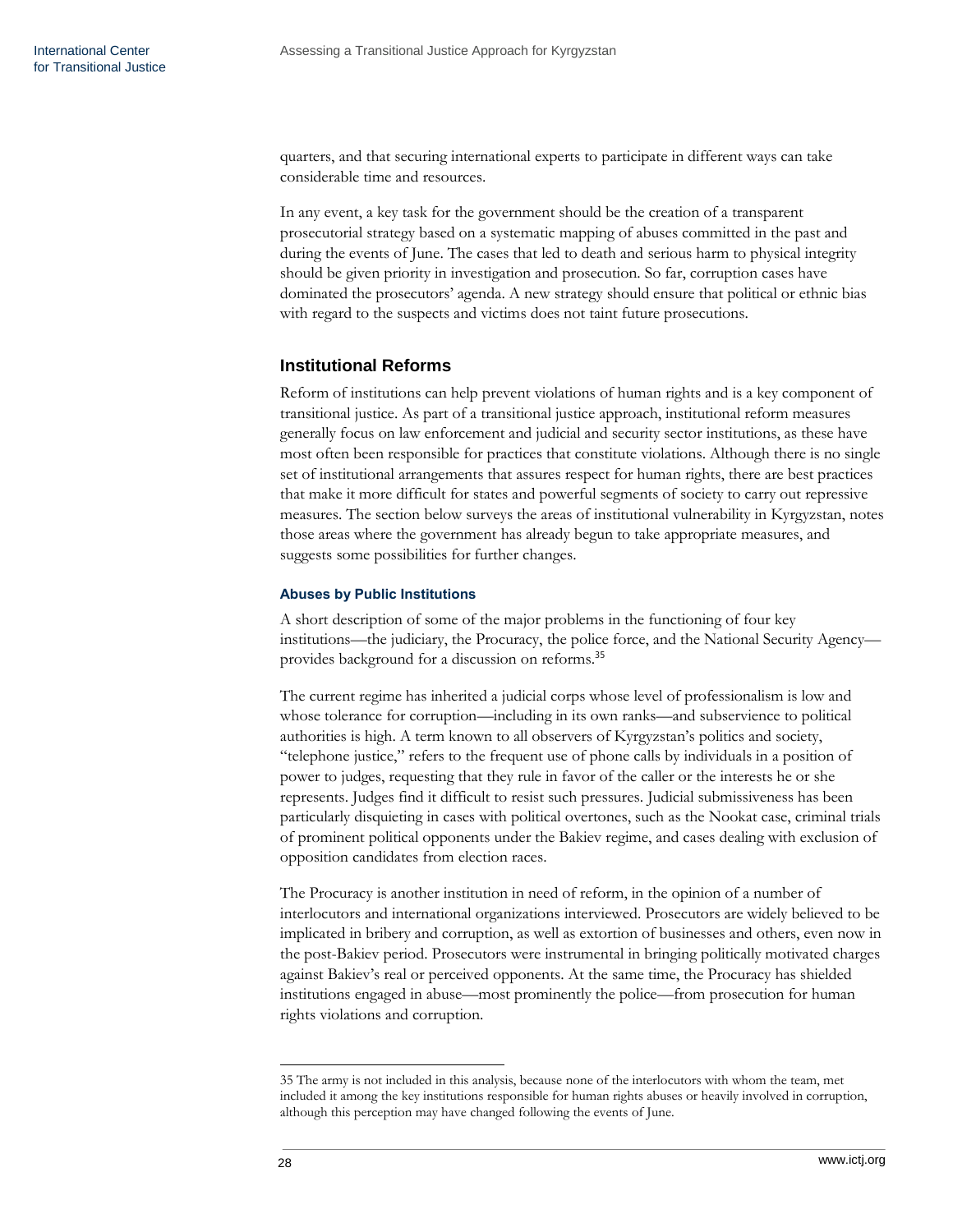More generally, the Procuracy has far-reaching supervisory functions. The "general supervision of legality‖ grants it broad powers to initiate proceedings or issue warnings on what it considers to be violations of law on economic, political, and social matters. This attribute has been the focus of much criticism, as has the ability of the Procuracy to effectively be a "judge in its own case;‖ it carries out criminal investigations in certain serious cases and prosecutes the cases in court, while at the same time overseeing the legality of the investigation.

Several law enforcement bodies in Kyrgyzstan operate under the umbrella of the Ministry of Internal Affairs (MVD): traffic police, ordinary police (militsia), criminal investigation departments, and the Internal Security Force (in charge of maintenance of order in unstable situations). The reputations of these police forces have been gravely damaged by widespread allegations of corruption, inefficiency, and mistreating people in police detention.

Virtually all interlocutors took it for granted that the police are corrupt. This is a common situation in countries in which the police force is underpaid and overstaffed. In Kyrgyzstan the salaries have until most recently lagged, and the monthly average salary was about 6,000 som (US \$130). The low salaries have led to other abuses, in particular forms of racketeering and extortion from individuals and small businesses. At the same time, the underpaid and demoralized Kyrgyzstan police have been inefficient in their main task: preserving public order. Some of the human rights defenders interviewed asserted that hundreds of policemen were injured in Talas and Bishkek in April, and some were subsequently denied medical care, which may have a negative impact on loyalty and morale and suggests that reform is needed at many levels.

The police have also had a major role in committing human rights abuses. By all accounts, use of excessive force is routine in arrests of individuals suspected of even petty crimes. Illtreatment, sometimes amounting to torture, also occurs in police detention facilities, in particular during the period before the arrested person has seen a lawyer.

The National Security Agency (SNB) has been used by previous governments as an instrument of intimidation or extrajudicial repression. The SNB was the frontline institution in the repression of political opponents in the Akaev and Bakiev regimes, and there have been reports of torture of suspects held in detention cells of the SNB. The SNB has responsibility for the investigation of criminal cases in anti-state cases, such as terrorism and treason.

# <span id="page-30-0"></span>**Ongoing Reforms**

In the first two months after the April events, efforts by the interim government to reform law enforcement and judicial institutions developed in two main directions: proposing changes to the draft constitution and making other kinds of provisional changes by means of government decrees and ministerial bylaws. The reform process remains incomplete, insofar as comprehensive reforms have been left for after the parliamentary elections, planned for early October.

The interim government's former minister of MVD informed the ICTJ team of several significant measures during his tenure. The Ninth Department of the Ministry, which was used to intimidate the political opposition, has been closed. The government significantly increased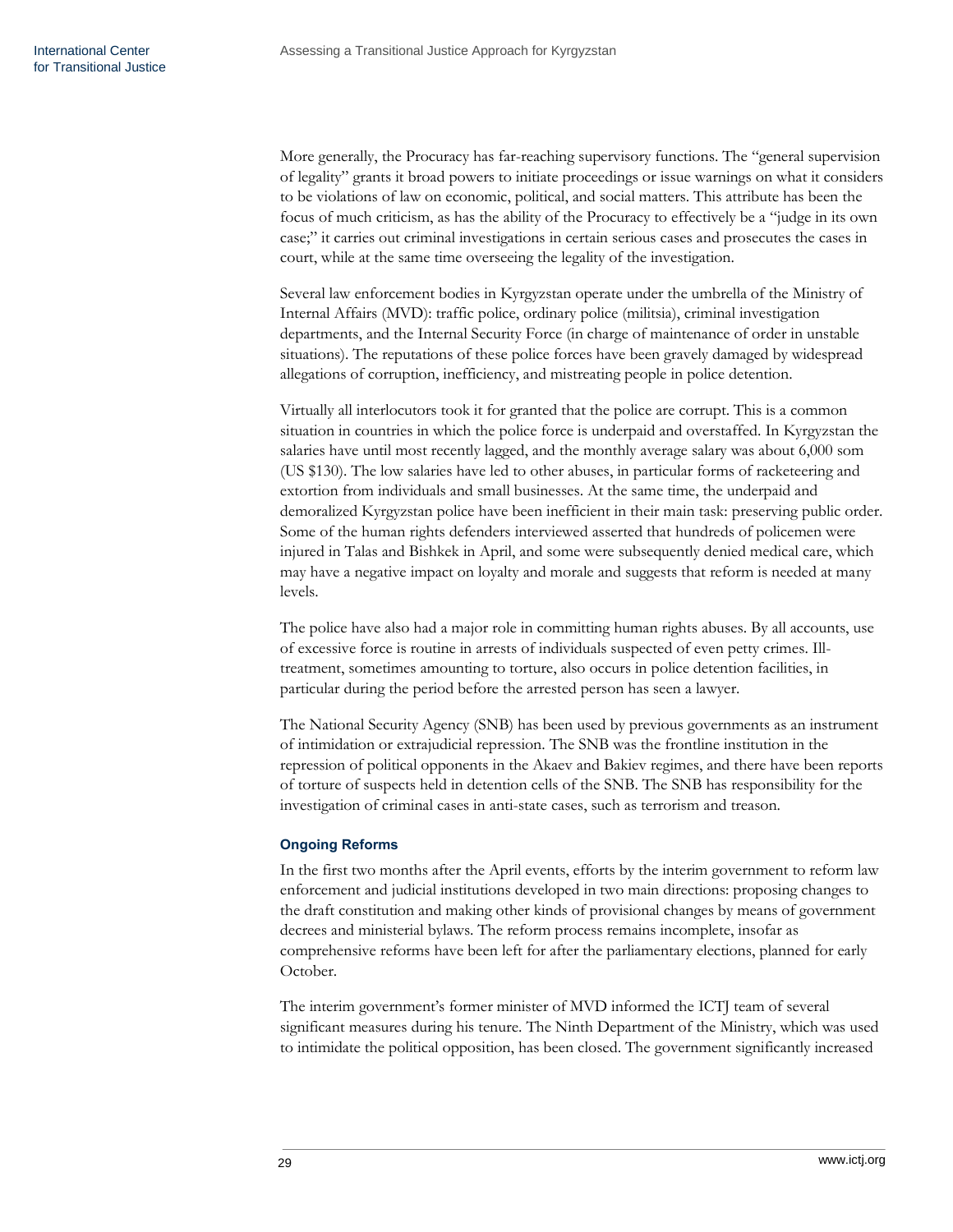salaries for police officers. All deputy heads of the national ministry in Bishkek, all provincial MVD heads, and 25 percent to 30 percent of the heads of district offices have been replaced.<sup>36</sup>

With respect to the judiciary, the interim government has announced that judges themselves, rather than the president, would select court chairs to be rotated every three years. The chairs assign cases to judges and influence judicial remuneration and promotions. The new constitution strengthens the oversight role of the parliament in relation to the Procuracy. It also introduces new procedures for appointment and dismissals in the judiciary and Procuracy. These appear to be positive steps.

In the case of Supreme Court justices, the president will propose candidates to parliament for its approval, but these candidates must be nominated by the Council for Judicial Selection. In the case of appointments to lower courts, the president will appoint judges from among candidates proposed by the same council. Unlike the previous nominating body, the Council for Judicial Selection will be broadly representative of Kyrgyzstani society and is less likely to become a tool of the executive. The council will have one-third of its members selected by the parliamentary majority, one-third by the parliamentary minority, and one-third by civil society organizations.<sup>37</sup> It is anticipated that a majority of the members of the new council will be judges.

Instead of a separate Constitutional Court, the new constitution establishes a Constitutional Chamber within the Supreme Court that will rule on constitutional cases in the future.<sup>38</sup>

The procurator general will be appointed by the president, as was done in the previous regime, with parliamentary approval; parliament will also have powers with regard to the removal of a procurator general, which it did not have before.<sup>39</sup> The constitution also strengthens the autonomy of the Procuracy by granting the procurator general the right to propose to the president nominees for positions as deputy procurators general. The reach of the Procuracy's general supervisory function is narrowed to government executive officials alone; and the constitution reduces the Procuracy's direct criminal investigative responsibilities to cases involving government officials. These reforms are considered generally positive.

# <span id="page-31-0"></span>**Broad Outline of Some Possible Future Reforms**

This section is not meant to present a guide for the reform of law enforcement, security, and judiciary bodies, nor is it in any way exhaustive. Rather it aims to help further the ongoing discussion in Kyrgyzstan on this issue by focusing on some practical experiences with vetting processes and highlighting a few other issues that emerged during this mission.

37 In 2004 President Bakiev issued a decree establishing for the first time a judicial nominating body, the National Council for Justice Affairs, which is similar in some respects to the proposed Council for Judicial Selection. The former council had 15 members—with five drawn from the judiciary, two from parliament, three legal scholars, and one each from the legal department of the president and prime Minister, the Ministry of Justice, Union of Advocates, and Union of Jurists.

<sup>36</sup> The ICTJ team was not in a position to assess to what extent these changes were driven by a concern for greater respect for human rights and greater professionalism in the performance of police duties.

<sup>38</sup> The interim government abolished the Constitutional Court because of its role in facilitating the rise of Bakiev's personalist rule.

<sup>39</sup> The president will only be able to remove a procurator general if one-third of the members of the parliament approve; additionally, the parliament itself will have the right to remove the procurator general by a two-thirds vote.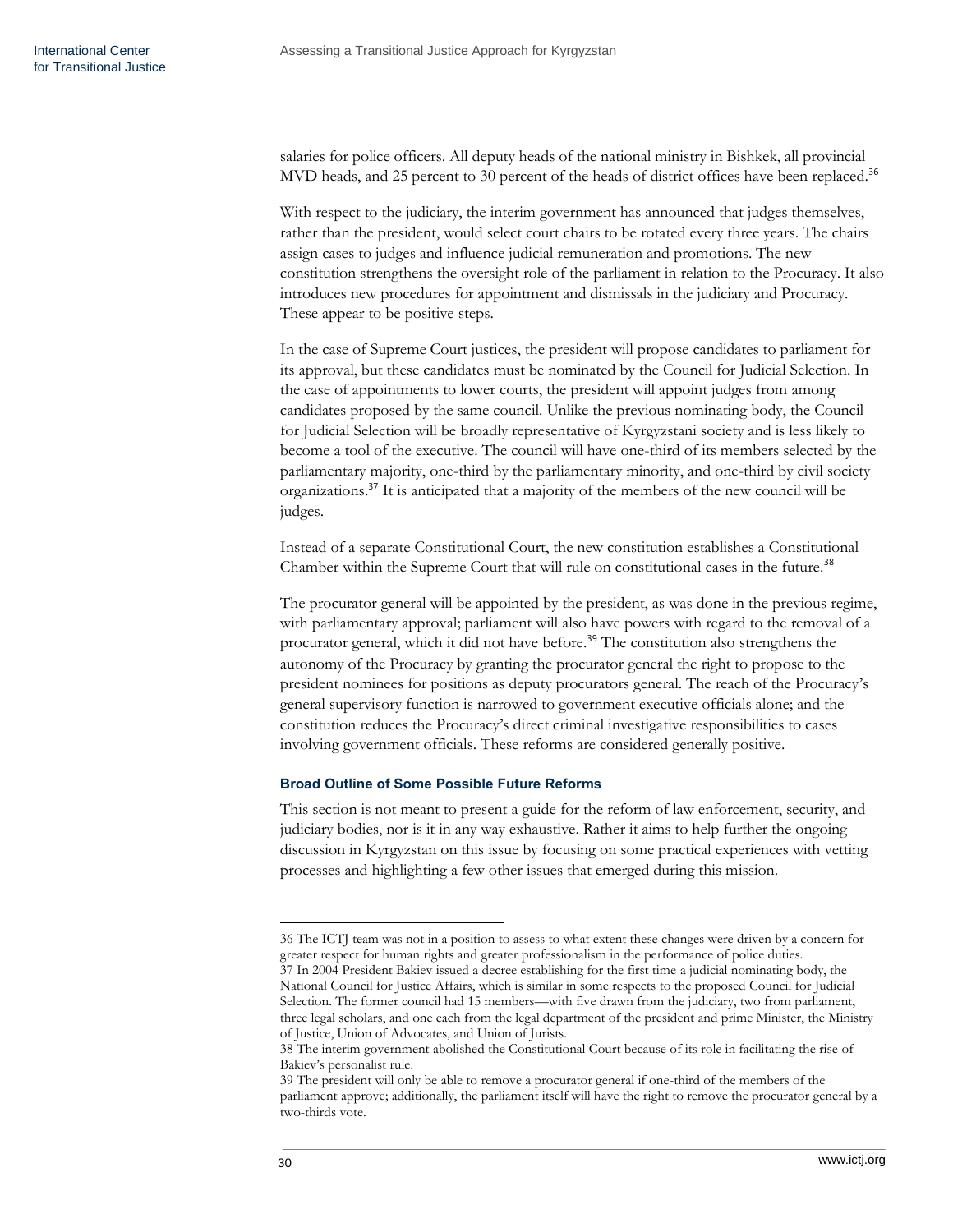# *Courts and Prosecutorial Offices*

Most pertinent for a transitional justice agenda, the ICTJ team was informed of proposals in Kyrgyzstan to carry out a vetting process in the judiciary after parliamentary elections in the fall. Our interlocutors indicated that only new judges appointed after the fall elections would have a permanent appointment. Sitting judges will have to submit to an assessment of their work before a permanent appointment is granted. If not done precipitously, this offers an important opportunity to consider respect for human rights and judicial independence as relevant evaluation criteria.

The exact form the vetting process will take remained open at the time of the team's visit.<sup>40</sup> In international experience, two approaches are possible: review and reappointment. The former represents the gradual restructuring of a continuously existing institution. It implies "examining the background of serving employees and the removal of those who are found unsuitable for public service because they have been involved in serious abuses."<sup>41</sup> The reappointment process involves declaring all positions in the institution vacant and then allowing personnel to reapply for their own jobs or any other job in the institution. An independent body examines applications from former employees and external applicants; officials continue to function in their posts during the process.

In a review process, the reviewing body has the burden of proof that the official is unfit to hold office, and the official has a right to a hearing or judicial review if he or she is not selected. In a reappointment process, the applicant needs to prove that he or she is best qualified for the vacant post, and fundamental due process requirements do not necessarily apply "as there is no right to be appointed to public office."<sup>42</sup>

Because of the invasive nature of a reappointment process, it is considered appropriate only in circumstances ―when the public institution in question is fundamentally dysfunctional and when an overall improvement of the rule of law is unlikely to be accomplished without it."43 Review processes have been much more common than reappointment as a vetting procedure, including the lustration efforts in Poland, Czech Republic, and Hungary. In either type of process, procedural standards and fairness would have to be satisfied. The standards include legitimacy, safeguarding human rights, objectivity, being governed by rule of law, and individual application.<sup>44</sup>

<sup>40</sup> Since the team's visit, there have been developments. In late July and early August, the dismissal of judges was the subject of at least two decrees in a process that some human rights advocates have criticized, according to the press. "Kyrgyzstan's human rights activists state 'the decrees on dismissal of judges are legally unsound and violate their rights," *News Agency 24.kg*, Aug. 9, 2010, accessed at

[http://eng.24.kg/community/2010/08/09/13000.html](http://eng.24.kg/community/2010/08/09/13000.html%20August%2010) on Aug. 10, 2010. ICTJ's team was not able to assess this recent development.

<sup>41</sup> Alexander Mayer-Rieckh, "On Preventing Abuse: Vetting and Other Transitional Reforms," in *Justice as Prevention: Vetting Public Employees in Transitional Societies*, Alexander Mayer-Rieckh and Pablo de Greiff, eds. (New York: Social Science Research Council, 2007), 487.

<sup>42</sup> *Rule-of-Law Tools for Post-Conflict States — Vetting: An Operational Framework* (New York and Geneva: OHCHR, 2006), 27.

<sup>43</sup> Ibid., 28.

<sup>44</sup> Legitimacy of vetting measures means that their objective is to remove individuals implicated in gross human rights violations from state institutions. Vetting procedures safeguard human rights of the people targeted by such measures by, inter alia, upholding the principle of nondiscrimination and by offering a legal remedy. Objectivity of vetting procedures is achieved when they are based on objective and reasonable criteria, setting aside any unlawful discrimination as well as prosecution based on political or ideological opinion. The requirement of legality is satisfied if vetting procedures are governed by law so as to ensure they not be taken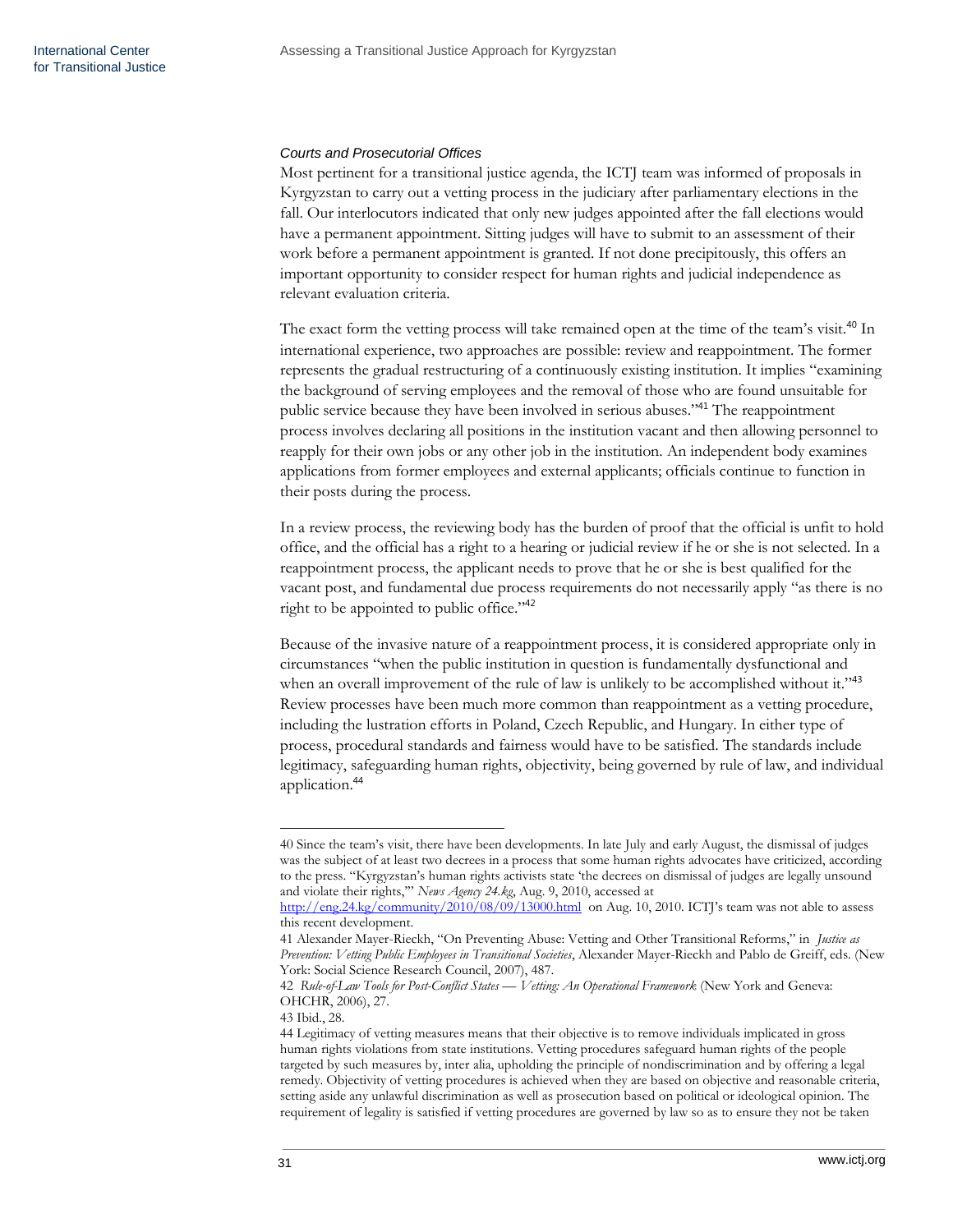The reappointment process provides a better opportunity to change public perceptions of and promote trust in a public institution that was involved in serious abuses. It is also more suitable than review to promoting minority or gender representation, or to decreasing the overall number of personnel.<sup>45</sup> A reappointment process would entail a removal of all judges from their positions and an open competition in which they could apply along with external candidates. The need for and political feasibility of a reappointment process in Kyrgyzstan is for the post-election government to assess. Obstacles such as resistance within the existing institutions are easy to envisage, but can be overcome if the political will exists.

The example of Bosnia and Herzegovina shows that an intervention of this kind can have positive effects on the professionalism of judges (and prosecutors) and their adherence to human rights principles. The process of appointment and reappointment, which included both judges and prosecutors, was carried out between 2002 and 2004 by mixed domesticinternational judicial and prosecutorial councils, and resulted in the reappointment of 70 percent of incumbents. At least in some of the remaining 30 percent, failure to be reappointed was a consequence of misconduct during the war from 1992-95 or during the post-war period, when some judges and prosecutors refused to vacate houses and apartments belonging to people displaced by the war, or engaged in other types of improper conduct. A key component of the reappointment process was the interviewing of all applicants, conducted in panels with one international and two Bosnian members present. The process ran simultaneously with the restructuring of courts and prosecutorial offices, including the reduction of judicial and prosecutorial positions from 1,200 to 970. While there has been no empirical research to assess the effects of the reappointment process, the Bosnian legal system now appears to be more independent of the nationalist political parties than in the past, and the multiethnic character of Bosnia's judiciary that was destroyed by war was rebuilt in part.<sup>46</sup> Successful prosecutions for corruption, money laundering, and other economic crimes were extremely rare—if not altogether absent—in the past; such prosecutions have now become frequent.

A similar vetting process could also be helpful for the Procuracy in Kyrgyzstan, as it is similarly plagued with allegations of abuse and corruption. Nonetheless, it is unlikely to be undertaken anytime soon. The draft constitution does not address this issue, and the current procurator general told us, "No internal changes in the Procuracy need to be made. There were already many reforms introduced in the prosecution system. All that is needed is that other [structures] not interfere in the activities of the Procuracy."47

Some may fear that vetting would leave the affected institutions paralyzed during the process. It is important to note, however, that judges (and prosecutors) whose posts are declared vacant could continue to perform their duties during the process. Finally, some interlocutors expressed doubt that the body in charge of vetting could operate independently. In that regard, consideration might be given to including internationals in the interviewing and decision-

arbitrarily. Vetting measures should be applied individually in the sense that they must set aside any form of objective or collective responsibility based, for example, on mere political affiliation or membership in the structures or services of the state. See Federico Andreu-Guzmán, "Due Process and Vetting," in *Justice as Prevention,* 467-68.

<sup>45</sup> Alexander Mayer-Rieckh, "On Preventing Abuse: Vetting and Other Transitional Reforms," in *Justice as Prevention*, 489-90.

<sup>46</sup> See Caspar Fithen, *The Legacy of Four Vetting Programs: An Empirical Review,* ICTJ, 2009, 8.

<sup>47</sup> Interview with Baytermir Ibrayev, prosecutor general, Bishkek, June 2, 2010.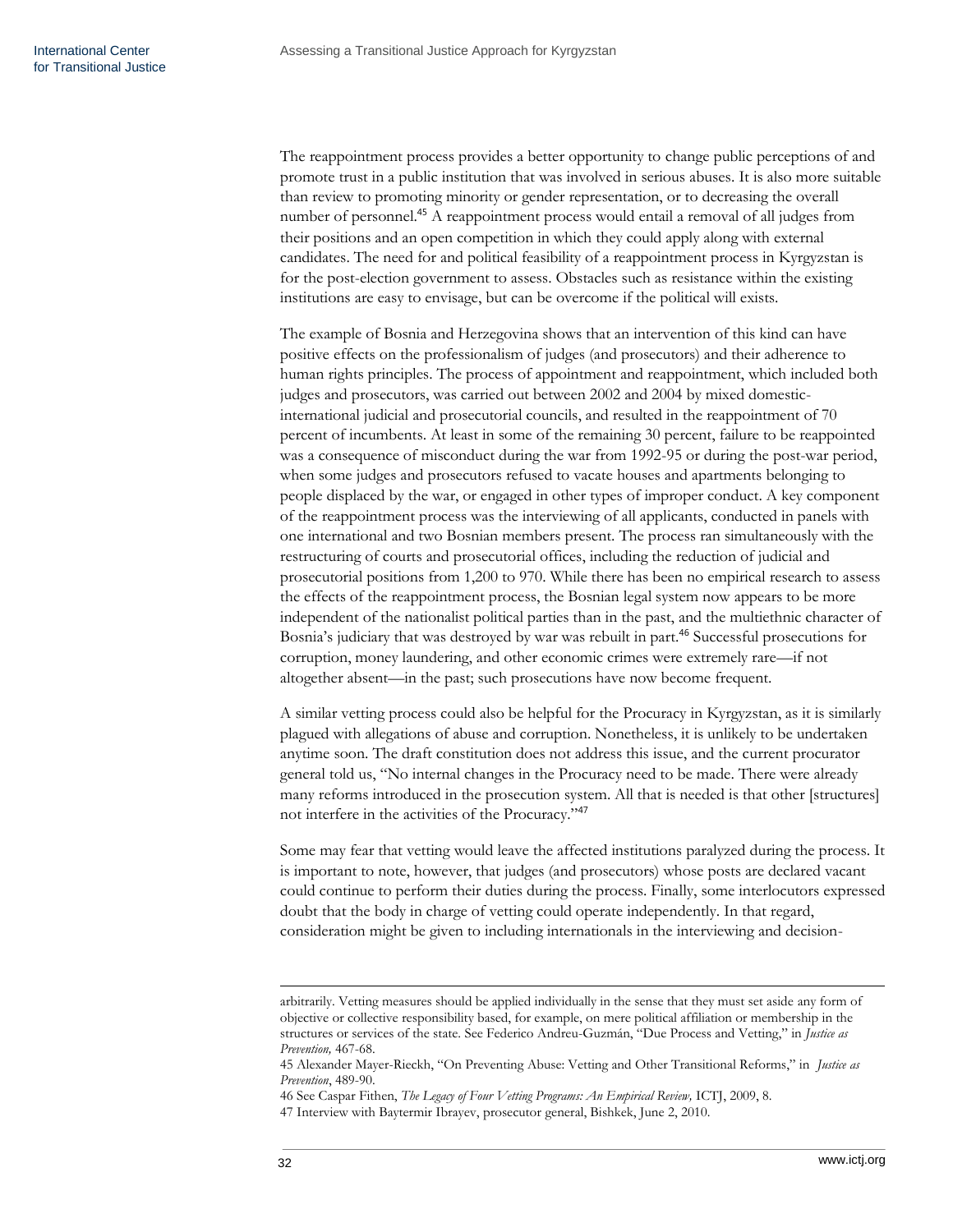making bodies to enhance the perception of impartiality and to make the tough calls that the Kyrgyzstani members might prefer to avoid.

### *Police*

Kyrgyzstan's police force, no less than the judiciary and the prosecutorial offices, appears to be in need of a fundamental change, including removal of MVD officials who have systematically violated human rights or are manifestly corrupt. In this context, reappointment offers certain advantages over a review process: a shorter time frame, fewer procedural burdens on the body in charge of the process, and greater potential for enhancing public trust in the police. Reappointment would also provide an opportunity to address the extreme imbalance in the ethnic composition of the Kyrgyzstan's police.<sup>48</sup> The advantage of review is that its less invasive character cushions the risks to stability. Regardless of whether a reappointment or review process is chosen, criteria for the dismissal as well as for the recruitment should be clear and transparent. It would also be crucially important that the international community provide adequate financial and technical support from the outset, while leaving the major role in the process with national actors.

Reappointment as a form of vetting in the police force may appear as a hugely demanding endeavor, difficult to implement. However, in at least one recent case—Georgia—the personnel change took an even more radical form, and the results have been positive on balance.<sup>49</sup> The government dismissed 16,000 employees of the Ministry of Internal Affairs most of them from the especially corrupt traffic police—soon after Mikheil Saakashvili became president in 2004.<sup>50</sup> A recent public opinion poll showed that 82 percent of Georgians had a favorable opinion of the new police—a significant jump from 65 percent in 2004.<sup>51</sup> The traffic police, particularly corrupt in the past, no longer take bribes on the roads.<sup>52</sup> In the Transparency International ranking of countries free of corruption, Georgia has risen from number 124 in 2004 to 66 in 2009.<sup>53</sup> In other sectors of the police where vetting (review) was employed, the change of personnel has been more gradual.

Neither reappointment nor a review process is a panacea. The difficult decision about their appropriateness lies with the new government, which will need to carefully weigh different considerations. For example, while reappointment opens a route for removal from service of police officers who have been shown to be consistent violators of human rights or especially

51 International Republican Institute, *Georgian National Study, September 29 – October 5, 2009,* [www.iri.org.ge/eng/poll/October2009-eng.pdf,](http://www.iri.org.ge/eng/poll/October2009-eng.pdf) 47, and *Georgian National Voter Study*, October - November 2004, [www.iri.org.ge/eng/poll/2004-November.zip,](http://www.iri.org.ge/eng/poll/2004-November.zip) 52.

 $\overline{\phantom{a}}$ 

<sup>48</sup> For example, in Osh Province, ethnic Uzbeks comprise 52 percent of the total population, according to the figures from 2005. Yet only 10 percent of the Department of Interior staff were Uzbeks, while 80 percent were Kyrgyz. *Concept Paper – Kyrgyz Republic: Ethnic Minorities Issues,* OSCE, 2005, 3, [www.osce.org/documents/cib/2005/04/13865\\_en.pdf.](http://www.osce.org/documents/cib/2005/04/13865_en.pdf)

<sup>49</sup> *Georgia: Compliance with obligations and commitments - Regular report prepared by the Directorate General of Democracy and Political Affairs (January 2010)*, SG/Inf(2010)1, Council of Europe, para. 21,

www.coe.mfa.gov.ge/files/coe/Regular\_report\_prepared\_by\_the\_Directorate\_General\_of\_Democracy\_and\_P olitical\_Affairs\_(January\_2010).doc. ("Since 2005, a comprehensive police reform has been carried out in the country and is broadly regarded as one of the most successful achievements of the Government, in particular in relation to the fight against corruption.")

<sup>50</sup> Alexander Kupatadze, George Siradze, and Giorgi Mitagvaria, "Policing and Police Reform in Georgia," in *Organized Crime and Corruption in Georgia*, Louise Shelley, Erik R. Scott, and Anthony Latta. eds. (Oxon and New York: Routledge, 2007), 97.

<sup>52</sup> Olga Allenova, "Бюро полицейских услуг" ("Bureau of Police Services"), *Kommersant'Vlast'* (Moscow), № 12 (865), March 29, 2010, [www.kommersant.ru/doc.aspx?DocsID=1341796.](http://www.kommersant.ru/doc.aspx?DocsID=1341796)

<sup>53</sup> Ibid.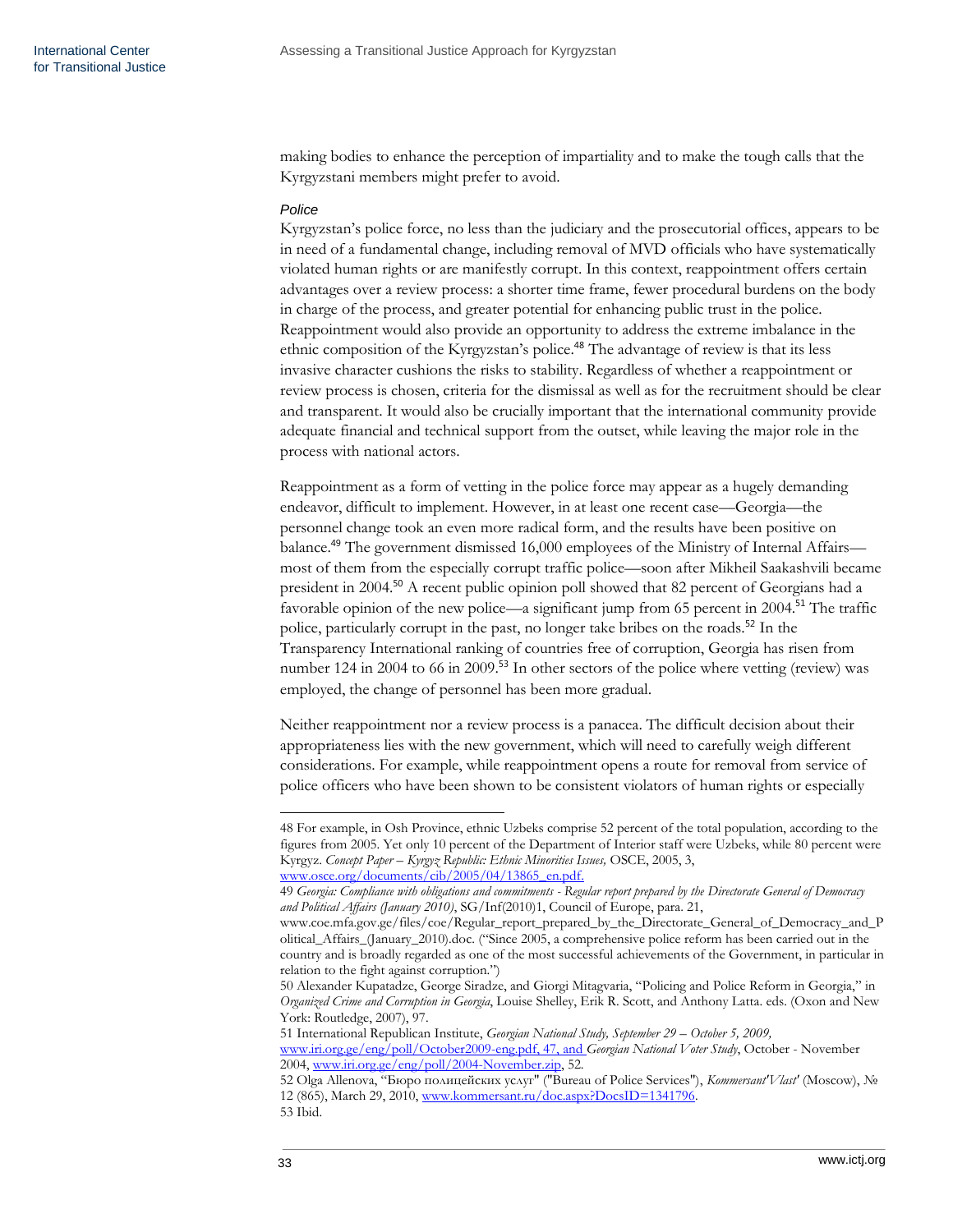corrupt, it could entail risks for stability if those removed join forces with political and criminal groups opposed to the new government. It is important to understand in this regard that the final result of a vetting process is not the removal of everyone from the public institution—a concern expressed by some of our interlocutors. As a rule, the majority retains the existing post—or obtains another—in the institution. (Exceptionally, as was the case in Georgia, the government dismissed most of the police cadre.)

The Ministry of Internal Affairs has already made efforts to introduce best practices in training and selecting personnel, and these should be supported. There is also a need to sensitize the police engaged in multiethnic areas to ethnic issues. Special training on policing in multiethnic communities could be used for this purpose. The need to address this issue is even more urgent after the events in June in Osh and Jalal-Abad.

# *National Security Agency*

There is little indication in the draft constitution, in public statements of the leaders of the interim government, or in the comments of our interlocutors that a reform of the SNB is a matter of priority. It is clear, however, that human rights in the country will remain under threat if the SNB is not held to greater accountability. One option outlined to the ICTJ team during its time in Bishkek was the transformation of the SNB into an intelligence service dealing with foreign matters exclusively and the transfer of domestic responsibilities to the MVD. A careful study of the options is needed to ensure that the security services, wherever they are housed or whatever they are called, are not used in the future as an instrument of intimidation or extrajudicial repression.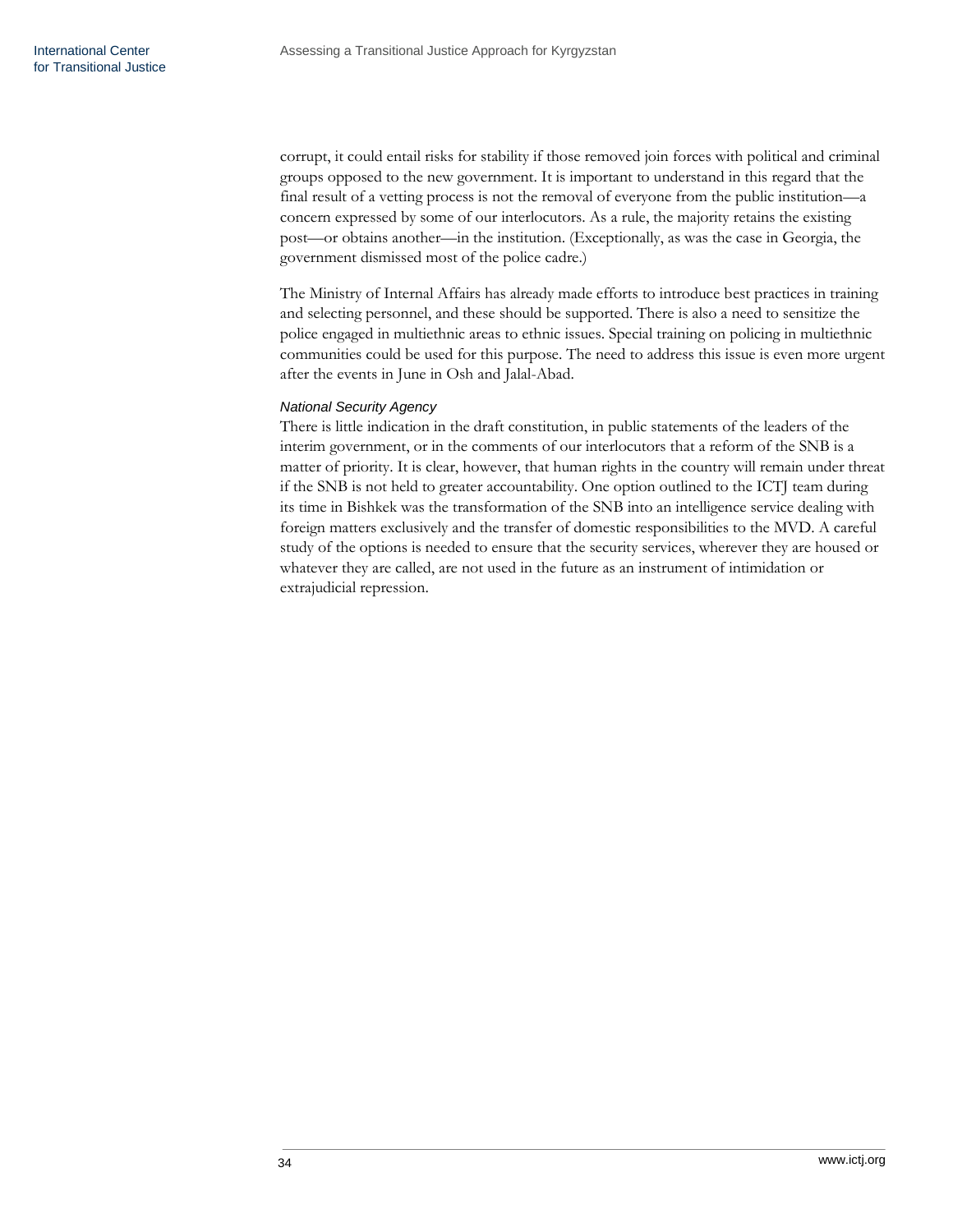# <span id="page-36-0"></span>**3. Conclusions and Recommendations**

- 1. **The importance of addressing past abuses**. A major issue for Kyrgyzstan's future is how best to address the tendency over the past several years toward the existence of a political regime that is increasingly restrictive of human rights and increasingly willing to use violence against its opponents. The serious abuses of power and impunity for politically motivated crimes have become normal and expected in Kyrgyzstani society. The atrocities and destruction committed in June in Osh and Jalal-Abad revealed much deeper divisions and a greater degree of decomposition—of respect for human rights, state institutional capacity, and national unity—than had been acknowledged before.
- 2. **Elements of a transitional justice approach**. In the vibrant Kyrgyzstani civil society community, there is a strong demand for accountability for past crimes and recognition of the importance of exploring other mechanisms to that end, in addition to criminal prosecutions. In this context, a transitional justice approach designed to engage broad sectors of Kyrgyzstani society, especially those who have suffered abuses or have been marginalized from public participation, could potentially help Kyrgyzstan both to achieve accountability for these past crimes and solidify the commitment to democratic governance. In particular, serious considerations should be given to:
	- a. holding a truth commission and using public hearings to engage a broad public and explore patterns of abuse over a number of years, in addition to clarifying specific incidents;
	- b. defining a transparent prosecutorial strategy for past crimes that prioritizes cases that led to death or serious harm to physical integrity and limits the risk of politicization of the criminal process;
	- c. creating a comprehensive reparations program that provides victims not only with material compensation and rehabilitation, but also undertakes symbolic measures aimed at building greater inclusion and national unity; and
	- d. carrying out a vetting process in law enforcement and justice sector institutions to weed out those responsible for the worst abuses.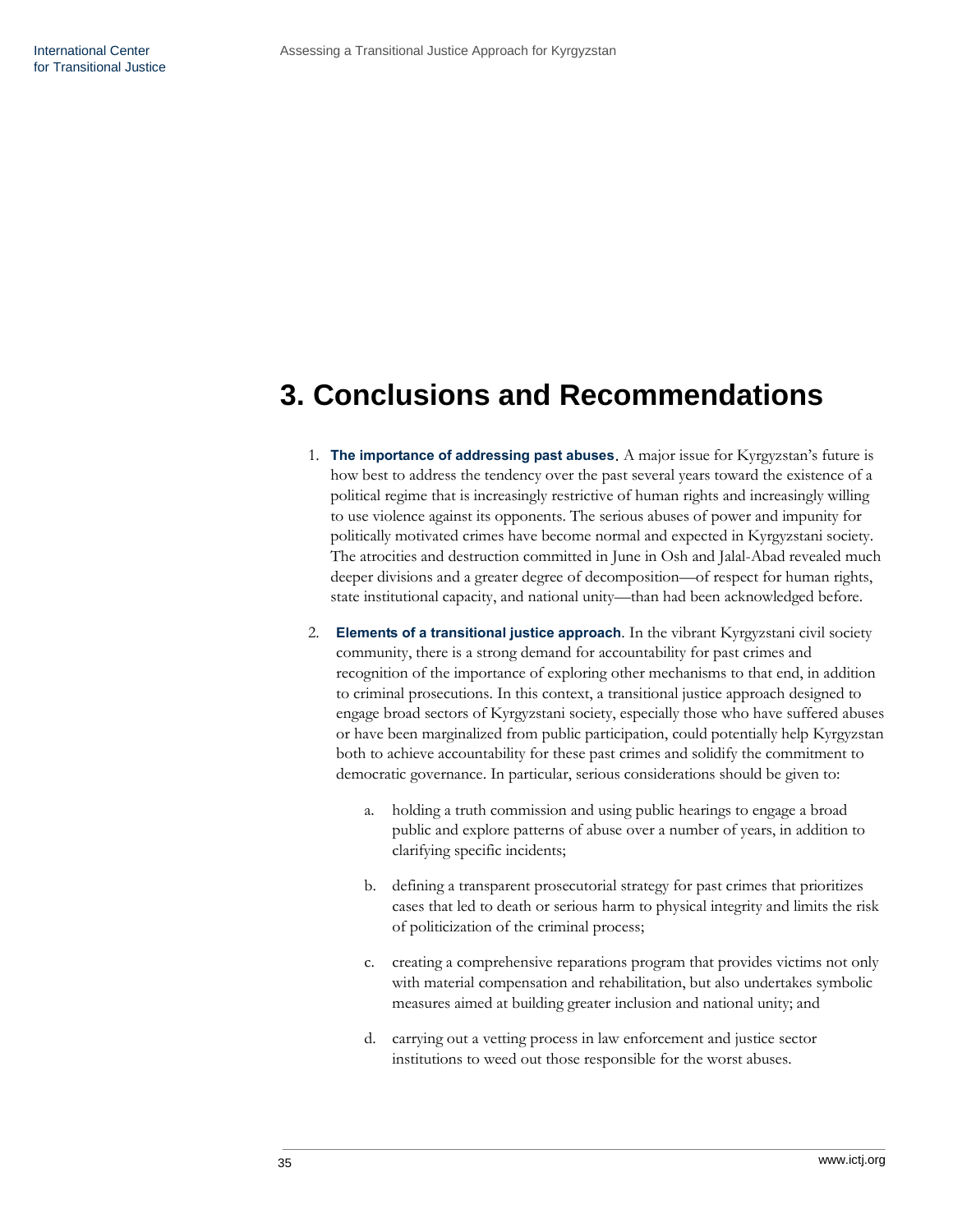- 3. **Potential value of a transitional justice approach.** In general terms, these measures could contribute by:
	- a. demonstrating and giving formal recognition to the fact that serious human rights violations and other abuses of power have affected the lives of thousands of Kyrgyzstani citizens of all economic and ethnic groups, and providing some forms of redress for them;
	- b. documenting and helping to correct the systematic and system-wide abuses in law enforcement agencies and the justice system;
	- c. opening a public discussion and establishing a broader social consensus regarding the moral and ethical rules for acceptable political practice; and
	- d. generating a greater sense of inclusion and greater public trust in state institutions.
- 4. **Range of abuses to be addressed.** In addition to the urgent and necessary focus on grave human rights violations, in the debate on and planning of transitional justice work in Kyrgyzstan, serious consideration should be given to broadening the scope of the efforts to include other kinds of rights violations and pervasive abuses of state power. The latter could include corruption, electoral fraud, system-wide abuses by law enforcement and justice institutions, and discrimination on religious and ethnic grounds. These are the issues that civil society and political leaders identified as major sites of impunity and/or major impediments to breaking the deepening tendency toward authoritarian rule and conflict.
- 5. **The importance of consultation.** In any discussions in Kyrgyzstan about whether to go forward with these kinds of transitional justice measures, it would be important to ensure consultation with all of the stakeholders, especially the victims of the violations and abuses, and transparency in the decision-making and the proceedings.
	- a. Final decisions regarding these measures might best be made once the new parliamentary government is installed, since that would provide the strongest legitimacy and demonstration of political will.
	- b. In preparation, over the next few months efforts could focus on activities that open a debate on these issues and introduce international experiences with transitional justice measures to Kyrgyzstani civil society and political leaders, as there has been relatively little access to that experience until now.
- 6. **With respect to a truth commission.** Should this idea find the requisite traction and support nationally, decisions about how it would function and the scope of its inquiry should be made based on a participatory discussion; any commission should be granted independence and backed with some form of official, legal recognition. In those discussions, consideration should be given to:
	- a. Encompassing all of the periods of repression and abuse to permit the identification of any more systemic problems and patterns in the violations (in addition to clarifying specific cases or incidents). Such a period might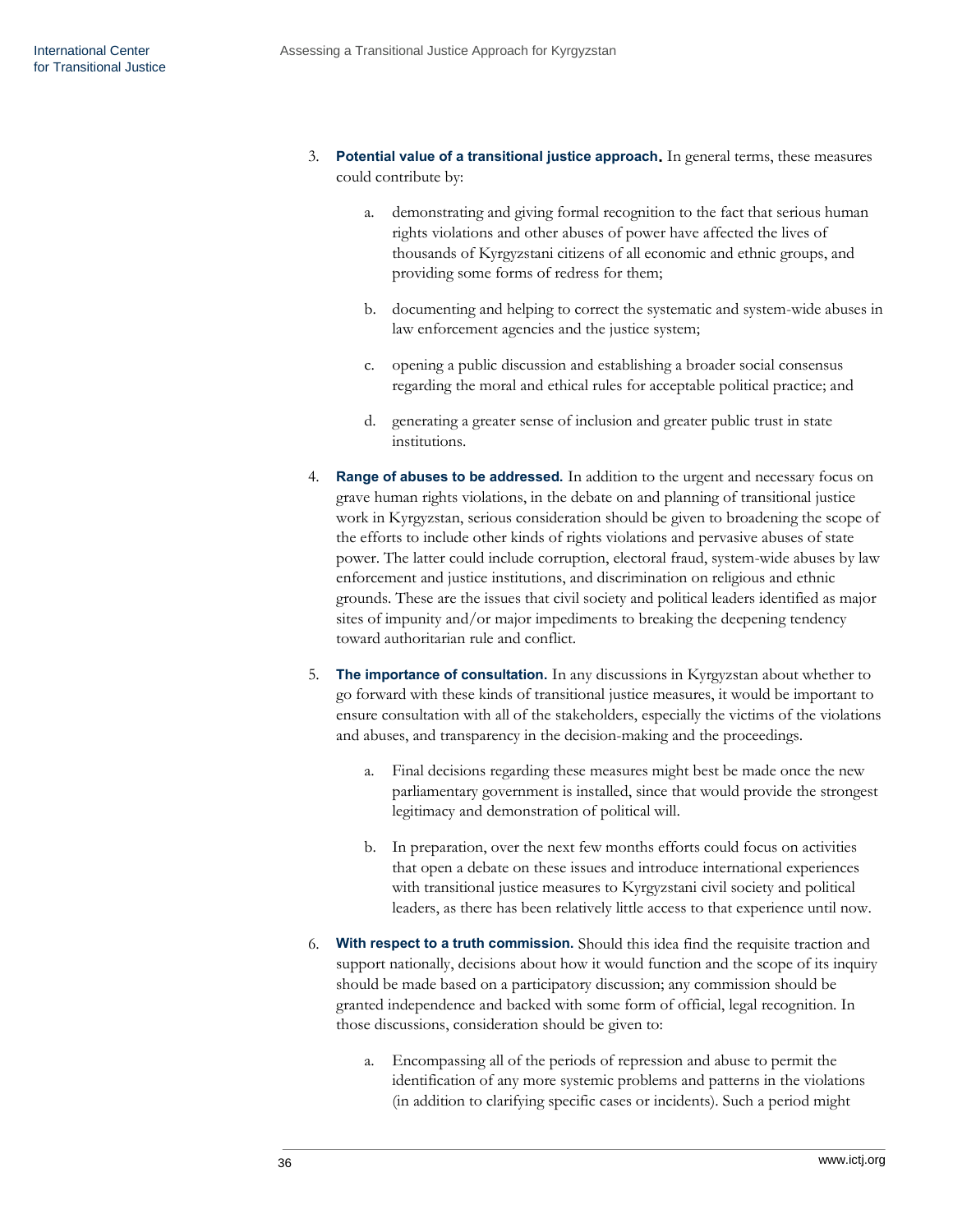begin in 1994, when the country began a decline toward authoritarian rule, and end on June 27, 2010, when the new Constitution was approved.

- b. Strong consideration should be given to incorporating public hearings as part of the process because they can greatly facilitate public involvement and broad social debate on the issues.
- c. Finally, international involvement—either through different forms of technical assistance or with the participation of international members of the commission—could help strengthen the credibility of such an endeavor.
- 7. **Reparation for victims of past abuses.** If there were already challenges for creating a fair and inclusive mechanism for providing reparations to victims of serious human rights violations of the past (beyond the compensation provided to victims of the April and May events), the situation has become more complex after the mass attacks, killings, displacement, and destruction in Osh and Jalal-Abad regions in mid-June. Further discussion of this issue is required; however, a well-conceived reparations program would:
	- a. Provide material compensation, restitution, and rehabilitation to victims and their families;
	- b. Undertake more symbolic measures aimed at affirming to the society as a whole that the victims are full citizens of Kyrgyzstan, whose rights and dignity must be respected, independent of their ethnic origin, religion, or political beliefs;
	- c. Build on or contribute to truth-seeking efforts;
	- d. Include a mechanism for effective consultations with victims about the forms of reparation that would be most meaningful to them; and
	- e. Draw on relevant international standards and experiences in designing and implementing reparations programs.

## **8. Accountability through criminal justice.**

- a. In view of the scale of the crimes committed in June, their ethnic aspect, and the weakness of Kyrgyzstan's judicial and prosecutorial agencies, the government should consider seeking international assistance in conducting criminal investigations; this assistance could take the form of advisors or investigators and prosecutors working with a clearly defined mandate, side by side with Kyrgyzstani counterparts.
- b. A key task for the government should be the creation of a transparent prosecutorial strategy based on a systematic mapping of abuses committed in the past and during the events of June.
- c. Cases that led to death and serious harm to physical integrity should be given priority in investigation and prosecution.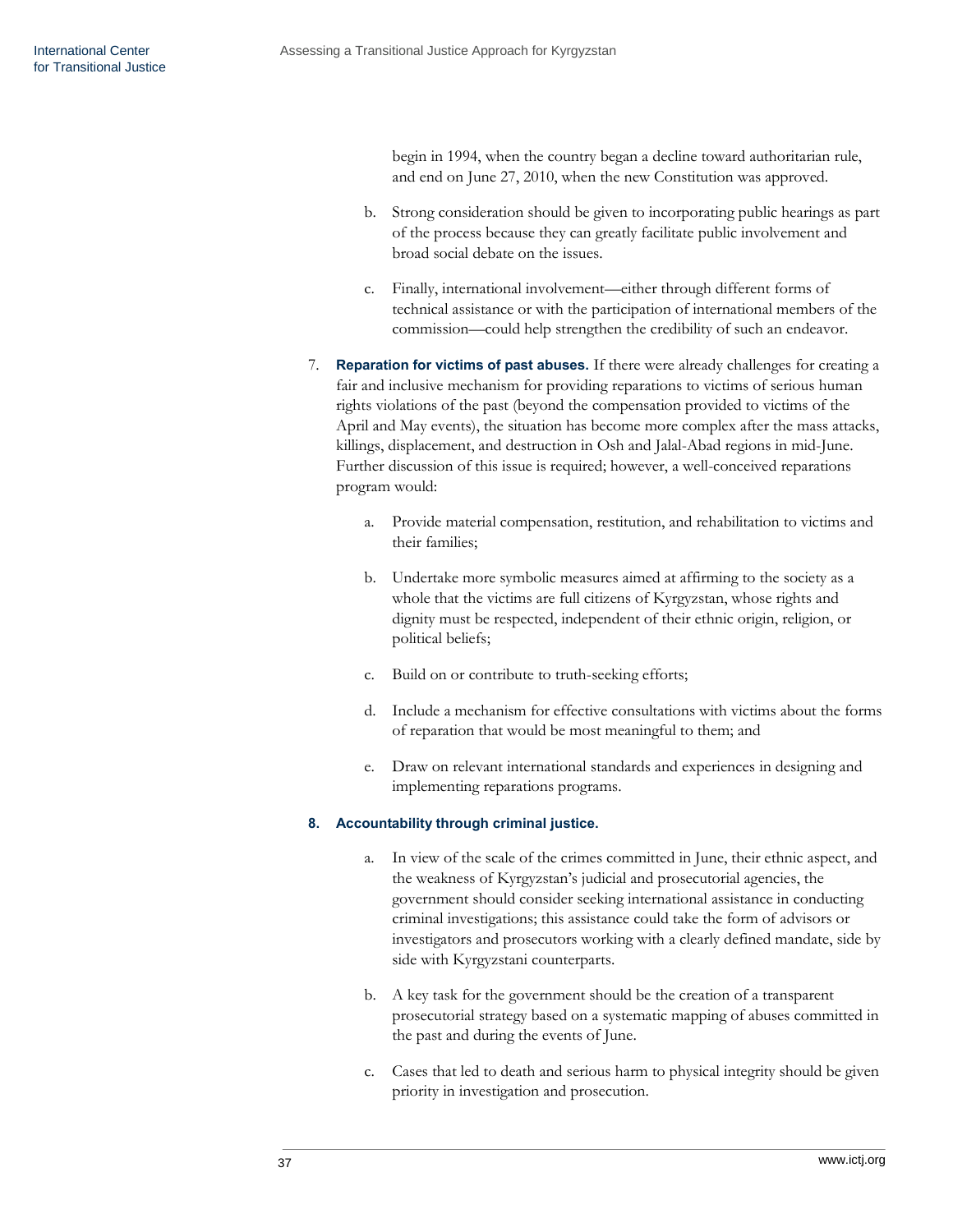- d. Going forward, decisions on prosecution for human rights abuses should not depend on the political affiliation, social status, or ethnicity of the suspects and victims.
- e. The government should amend the Criminal Code to increase the penalty for the crime of torture from the current five-year maximum prison sentence to a penalty consistent with the gravity of the crime; the amnesty decree should be reformed to exclude its application to the crime of torture.
- 9. **Institutional reforms.** Important institutional reform measures are already under way, strengthened by the framework provided by the new constitution, and both civil society organizations and members of the interim governments are working on further initiatives. Nonetheless, given the generalized view that law enforcement and judicial institutions have been plagued by corruption and other serious abuses:
	- a. The implementation of transparent, objective, and fairly executed reform or vetting processes in those institutions could prove helpful for removing the worst offenders and establishing a clear set of standards for professional behavior in the future.
	- b. The political feasibility of a reappointment or a review process in Kyrgyzstan is for the post-election government to assess.
	- c. Obstacles to vetting, such as resistance within the existing institutions, are easy to envisage, but can be overcome if the political will exists.This generally coincides with much of the broad good governance and democratization agenda that the EU, United States and OSCE have pursued in Georgia. Since the Rose Revolution, the West has pledged significant financial aid as well as practical expertise to reform Georgia's institutions in all three branches of government. Efforts have focused in particular on reform in the rule of law sphere, including the security sector, the judiciary and the penitentiary system. Some capacity building has been done with the Georgian parliament.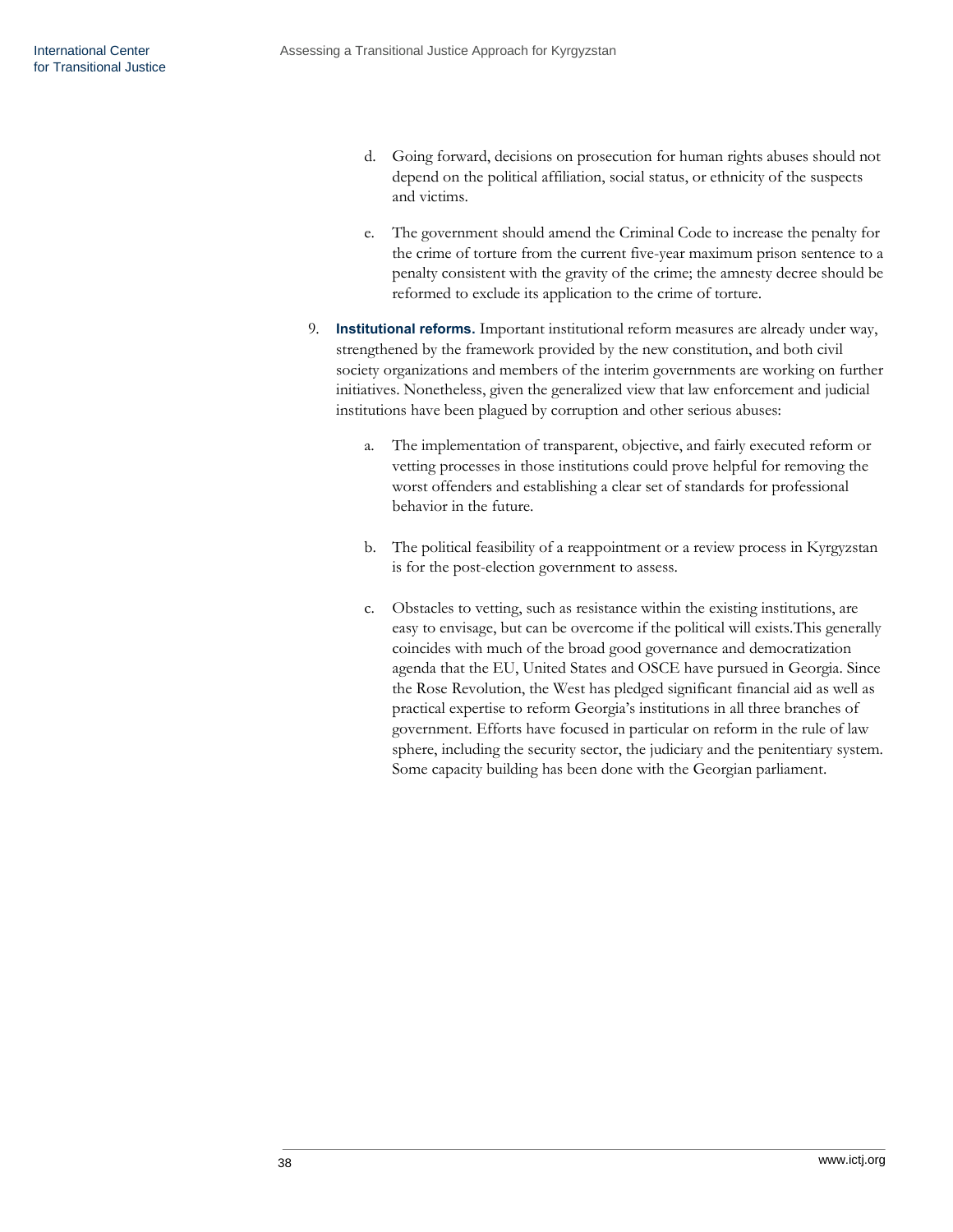# **LIST OF PEOPLE INTERVIEWED**

Aziza Abdirasulova, Director, Human Rights Defenders' Centre Kylym Shamy Duishon Adbyldaev, Muslim community representative to the Constitutional Assembly Tursunbek Akun, Ombudsman of the Kyrgyz Republic Sultan Alchikenov, First Deputy Director, Finance Police Ulukbek Babakulov, journalist Sardar Bagishbekov, Executive Director, Public Foundation Voice of Freedom/Freedom House Edil Baisalov, (at the time of ICTJ's visit) advisor to President Roza Otunbaeva Kumar Bekbolotov, Executive Director, Soros Foundation-Kyrgyzstan Andrea Berg, Human Rights Watch Cholpon Dzhakupova, Legal Clinic Adilet Abdygany Erkebaev, Head, Commission of Inquiry into April events Baytemir Ibrayev, Procurator-General Gulnara Iskakova, Professor, American University of Central Asia Tolekan Ismailova, Director, Citizens against Corruption Chinara Jakypova, Director General, Institute for Public Policy, and Bishkek Press Club Shairbek Juraev, Professor, American University of Central Asia Dimitri Kabak, Public Foundation Open Position Scott Kearin, Country Director, National Democratic Institute (NDI), Kyrgyzstan Ruslan Khakimov, Law Program Director, Soros Foundation-Kyrgyzstan Burul Makenbaeva, Director, Mental Health and Society Dinara Oshurakhunova, Executive Director, Coalition for Democracy and Civil Society Saltanat Sadykova, National Programme Officer, Regional Office of UN Office of the High Commissioner for Human Rights (OHCHR) for Central Asia Aida Salyanova, Minister of Justice Asiya Sasykbaeva, Director, Centre Interbilim Natalya Seitmuratova, Human Rights Officer, Regional Office of OHCHR for Central Asia Bolot Sherniyazov, (at the time of ICTJ's visit) Minister of Internal Affairs Sintija Smite, Junior Political Officer, Office of the Head of Mission, Organization for Security and Cooperation in Europe (OSCE) Nurbek Toktakunov, lawyer Nazgul Turdubekova, Director, Children's Rights Defenders League Begaim Usenova, Director, Media Policy Institute Alexander Vinnikov, Senior Political Officer, OSCE Videoconference with civil society organizations in Osh and Jalal-Abad, including representatives of: Advocacy Center Fund for Public Tolerance Inter Bilim/Osh branch

"Law and Order" Public Fund